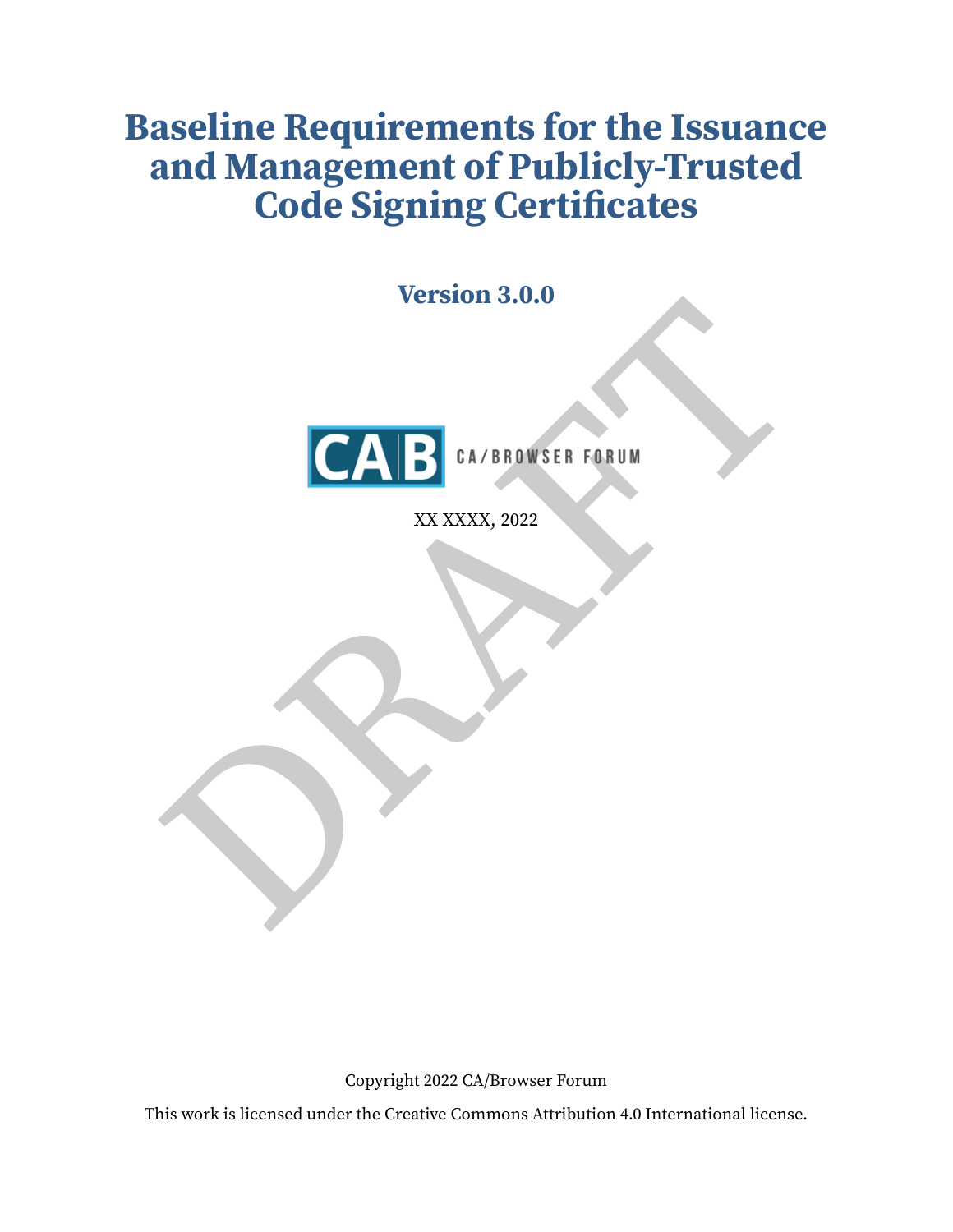# **Table of Contents**

|                                                         | 9  |
|---------------------------------------------------------|----|
|                                                         | 9  |
|                                                         | 9  |
|                                                         | 10 |
|                                                         | 10 |
|                                                         | 12 |
|                                                         | 12 |
|                                                         | 12 |
|                                                         | 13 |
|                                                         | 13 |
|                                                         | 13 |
|                                                         | 13 |
|                                                         | 13 |
|                                                         | 13 |
|                                                         | 13 |
|                                                         | 13 |
|                                                         | 13 |
| 1.5.3 Person determining CPS suitability for the policy | 13 |
|                                                         | 13 |
|                                                         | 13 |
|                                                         | 13 |
|                                                         | 16 |
|                                                         | 16 |
|                                                         | 16 |
| 2. PUBLICATION AND REPOSITORY RESPONSIBILITIES          | 16 |
|                                                         | 17 |
|                                                         | 17 |
|                                                         | 17 |
|                                                         | 17 |
|                                                         | 17 |
|                                                         | 18 |
|                                                         | 18 |
|                                                         | 18 |
| 3.1.3 Anonymity or pseudonymity of subscribers          | 18 |
|                                                         | 18 |
|                                                         | 18 |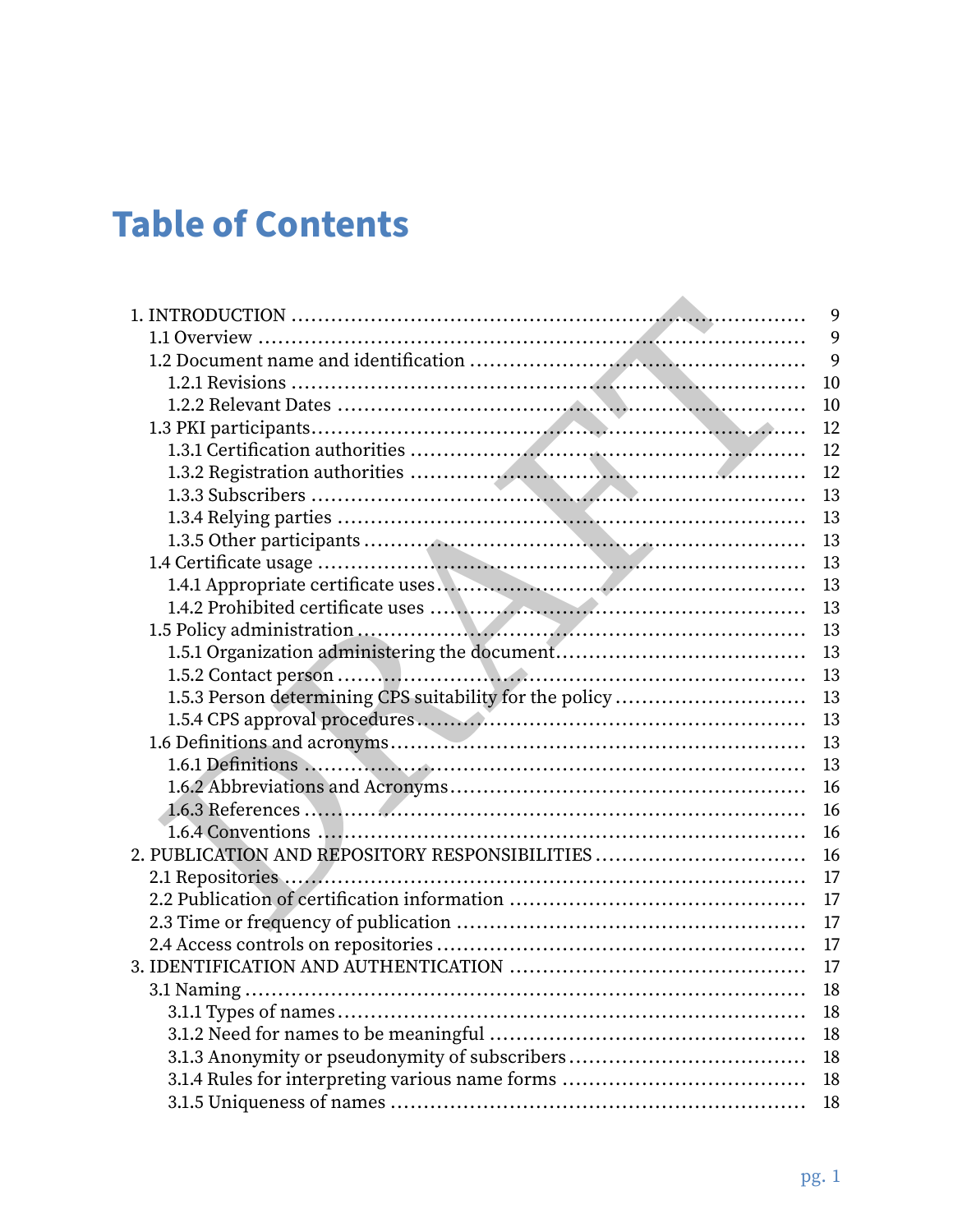| 3.1.6 Recognition, authentication, and role of trademarks                    | 18 |
|------------------------------------------------------------------------------|----|
|                                                                              | 18 |
|                                                                              | 18 |
|                                                                              | 18 |
| 3.2.2.1 Authentication of organization identity for Non-EV Code Signing      |    |
|                                                                              | 18 |
| 3.2.2.2 Authentication of organization identity for EV Code Signing Certifi- |    |
|                                                                              | 18 |
|                                                                              | 20 |
|                                                                              | 20 |
| 3.2.3.2 Authenticity of Certificate requests for Individual Applicants       | 20 |
|                                                                              | 21 |
|                                                                              | 21 |
|                                                                              | 21 |
|                                                                              | 21 |
|                                                                              | 21 |
| 3.3.1 Identification and authentication for routine re-key                   | 21 |
| 3.3.2 Identification and authentication for re-key after revocation          | 21 |
| 3.4 Identification and authentication for revocation request                 | 21 |
| 4. CERTIFICATE LIFE-CYCLE OPERATIONAL REQUIREMENTS                           | 21 |
|                                                                              | 22 |
|                                                                              | 22 |
|                                                                              | 22 |
|                                                                              | 22 |
| 4.2.1 Performing identification and authentication functions                 | 22 |
| 4.2.2 Approval or rejection of certificate applications                      | 23 |
|                                                                              | 24 |
|                                                                              | 24 |
|                                                                              | 24 |
| 4.3.2 Notification to subscriber by the CA of issuance of certificate        | 24 |
|                                                                              | 24 |
|                                                                              | 24 |
|                                                                              | 24 |
| 4.4.3 Notification of certificate issuance by the CA to other entities       | 24 |
|                                                                              | 24 |
|                                                                              | 24 |
| 4.5.2 Relying party public key and certificate usage                         | 24 |
|                                                                              | 24 |
|                                                                              | 24 |
|                                                                              | 25 |
|                                                                              | 25 |
| 4.6.4 Notification of new certificate issuance to subscriber                 | 25 |
| 4.6.5 Conduct constituting acceptance of a renewal certificate               | 25 |
|                                                                              | 25 |
| 4.6.7 Notification of certificate issuance by the CA to other entities       | 25 |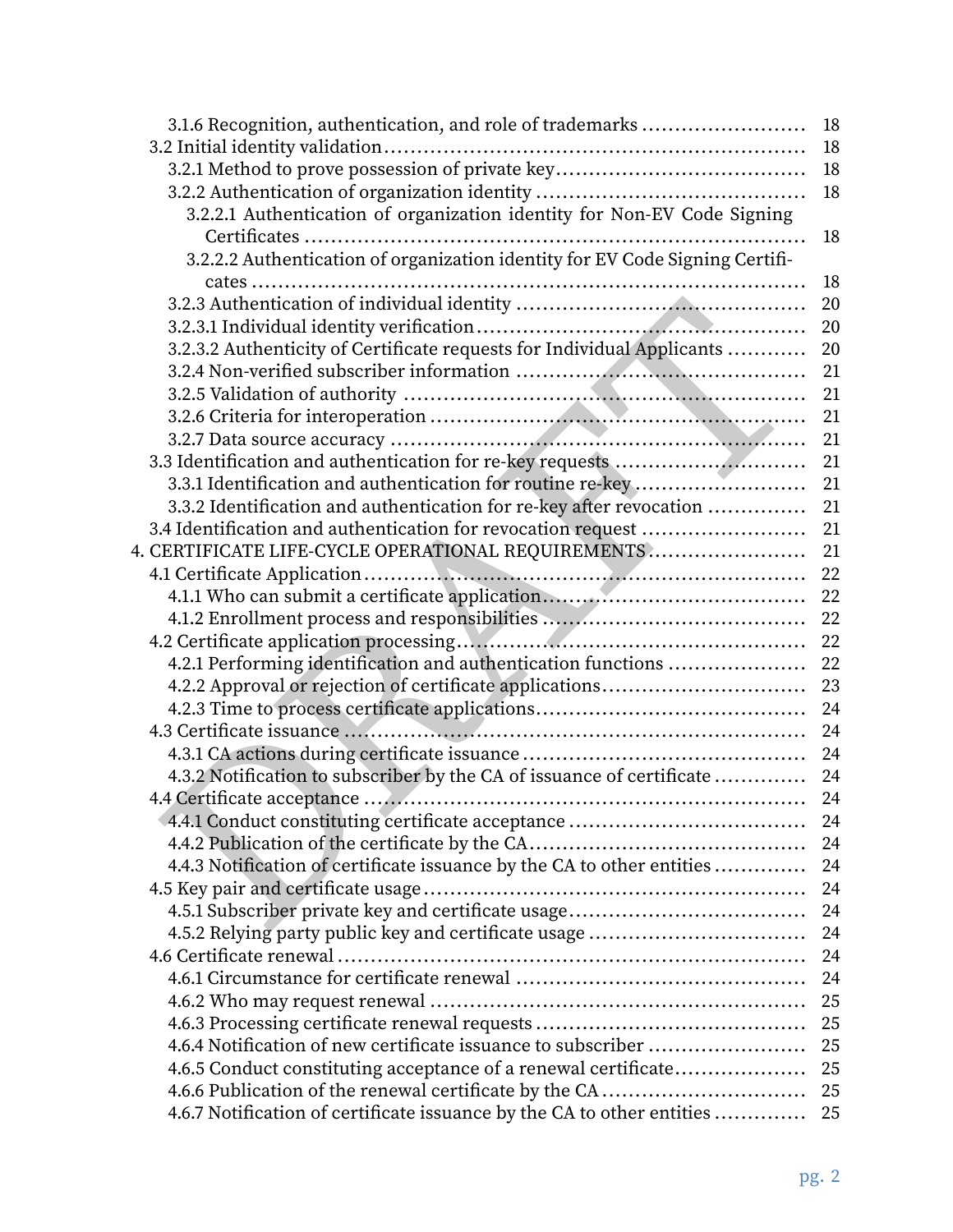|                                                                        | 25 |
|------------------------------------------------------------------------|----|
|                                                                        | 25 |
| 4.7.2 Who may request certification of a new public key                | 25 |
|                                                                        | 25 |
| 4.7.4 Notification of new certificate issuance to subscriber           | 25 |
| 4.7.5 Conduct constituting acceptance of a re-keyed certificate        | 25 |
| 4.7.6 Publication of the re-keyed certificate by the CA                | 25 |
| 4.7.7 Notification of certificate issuance by the CA to other entities | 25 |
|                                                                        | 25 |
| 4.8.1 Circumstance for certificate modification                        | 25 |
|                                                                        | 25 |
|                                                                        | 25 |
|                                                                        | 25 |
| 4.8.5 Conduct constituting acceptance of modified certificate          | 25 |
|                                                                        | 25 |
| 4.8.7 Notification of certificate issuance by the CA to other entities | 25 |
|                                                                        | 25 |
|                                                                        | 25 |
| 4.9.1.1 Revocation Based on an Application Software Supplier's Request | 26 |
| 4.9.1.2 Revocation Based on the Subscriber's Request                   | 26 |
| 4.9.1.3 Revocation Based on Reported or Detected Compromise or Use in  |    |
|                                                                        | 26 |
| 4.9.1.4 Revocation of a Subordinate CA Certificate                     | 27 |
|                                                                        | 27 |
|                                                                        | 27 |
|                                                                        | 27 |
| 4.9.5 Time within which CA must process the revocation request         | 27 |
| 4.9.6 Revocation checking requirement for relying parties              | 28 |
|                                                                        | 28 |
|                                                                        | 28 |
|                                                                        | 28 |
|                                                                        | 28 |
| 4.9.11 Other forms of revocation advertisements available              | 29 |
|                                                                        | 29 |
|                                                                        | 29 |
|                                                                        | 29 |
|                                                                        | 29 |
|                                                                        | 29 |
|                                                                        | 29 |
|                                                                        | 29 |
|                                                                        | 29 |
|                                                                        | 29 |
|                                                                        | 29 |
|                                                                        | 29 |
|                                                                        | 29 |
|                                                                        |    |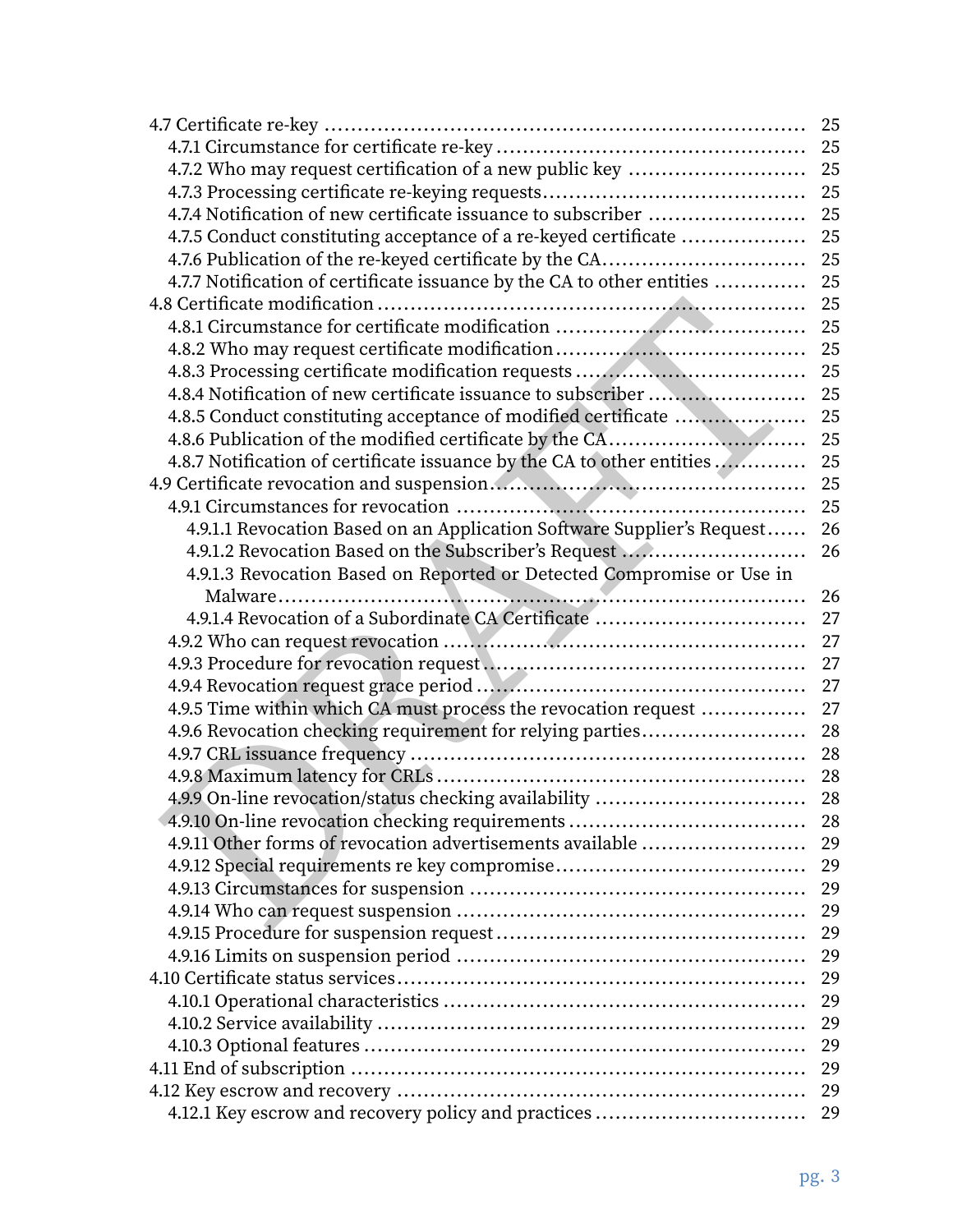| 4.12.2 Session key encapsulation and recovery policy and practices | 30 |
|--------------------------------------------------------------------|----|
| 5. FACILITY, MANAGEMENT, AND OPERATIONAL CONTROLS                  | 30 |
|                                                                    | 31 |
|                                                                    | 31 |
|                                                                    | 31 |
|                                                                    | 31 |
|                                                                    | 31 |
|                                                                    | 31 |
|                                                                    | 31 |
|                                                                    | 31 |
|                                                                    | 31 |
|                                                                    | 31 |
|                                                                    | 31 |
|                                                                    | 31 |
|                                                                    | 31 |
|                                                                    | 31 |
|                                                                    | 31 |
| 5.3.1 Qualifications, experience, and clearance requirements       | 31 |
|                                                                    | 31 |
|                                                                    | 31 |
|                                                                    | 31 |
|                                                                    | 31 |
|                                                                    | 31 |
|                                                                    | 31 |
|                                                                    | 32 |
|                                                                    | 32 |
|                                                                    |    |
|                                                                    | 32 |
| 5.4.1.2 Types of events recorded for Timestamp Authorities         | 32 |
|                                                                    | 33 |
|                                                                    |    |
|                                                                    | 33 |
|                                                                    | 33 |
| 5.4.6 Audit collection system (internal vs. external)              | 33 |
|                                                                    | 33 |
|                                                                    | 33 |
|                                                                    | 33 |
|                                                                    | 34 |
|                                                                    | 34 |
|                                                                    | 34 |
|                                                                    | 34 |
| 5.5.5 Requirements for time-stamping of records                    | 34 |
| 5.5.6 Archive collection system (internal or external)             | 34 |
| 5.5.7 Procedures to obtain and verify archive information          | 34 |
|                                                                    | 34 |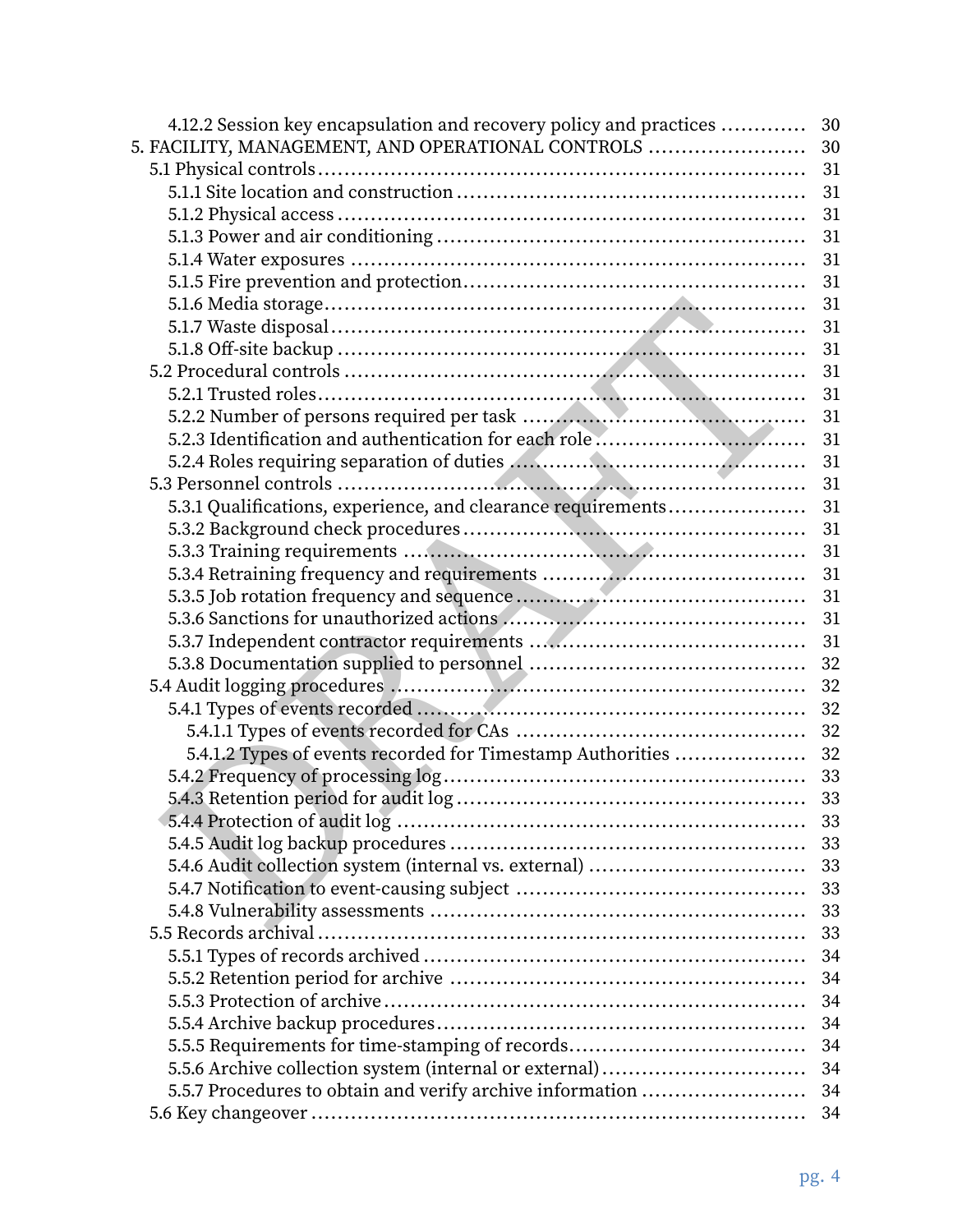|                                                                          | 34 |
|--------------------------------------------------------------------------|----|
| 5.7.1 Incident and compromise handling procedures                        | 34 |
| 5.7.2 Computing resources, software, and/or data are corrupted           | 34 |
| 5.7.3 Entity private key compromise procedures                           | 34 |
| 5.7.4 Business continuity capabilities after a disaster                  | 34 |
|                                                                          | 34 |
|                                                                          | 34 |
|                                                                          | 35 |
|                                                                          | 35 |
|                                                                          | 35 |
|                                                                          | 35 |
|                                                                          | 35 |
|                                                                          | 35 |
|                                                                          | 35 |
|                                                                          | 35 |
|                                                                          | 35 |
|                                                                          | 35 |
| 6.1.5.2 Code signing Certificate and Timestamp Authority key sizes       | 36 |
| 6.1.6 Public key parameters generation and quality checking              | 36 |
|                                                                          | 36 |
| 6.2 Private Key Protection and Cryptographic Module Engineering Controls | 36 |
| 6.2.1 Cryptographic module standards and controls                        | 36 |
|                                                                          | 36 |
|                                                                          | 36 |
|                                                                          | 36 |
|                                                                          | 36 |
| 6.2.6 Private key transfer into or from a cryptographic module           | 36 |
| 6.2.7 Private key storage on cryptographic module                        | 36 |
|                                                                          |    |
|                                                                          |    |
|                                                                          | 37 |
| 6.2.7.4 Subscriber Private Key protection and verification               | 37 |
|                                                                          | 39 |
|                                                                          | 39 |
|                                                                          | 39 |
|                                                                          | 39 |
|                                                                          | 39 |
|                                                                          | 39 |
| 6.3.2 Certificate operational periods and key pair usage periods         | 39 |
|                                                                          | 40 |
|                                                                          | 40 |
|                                                                          | 40 |
|                                                                          | 40 |
|                                                                          | 40 |
| 6.5.1 Specific computer security technical requirements                  | 40 |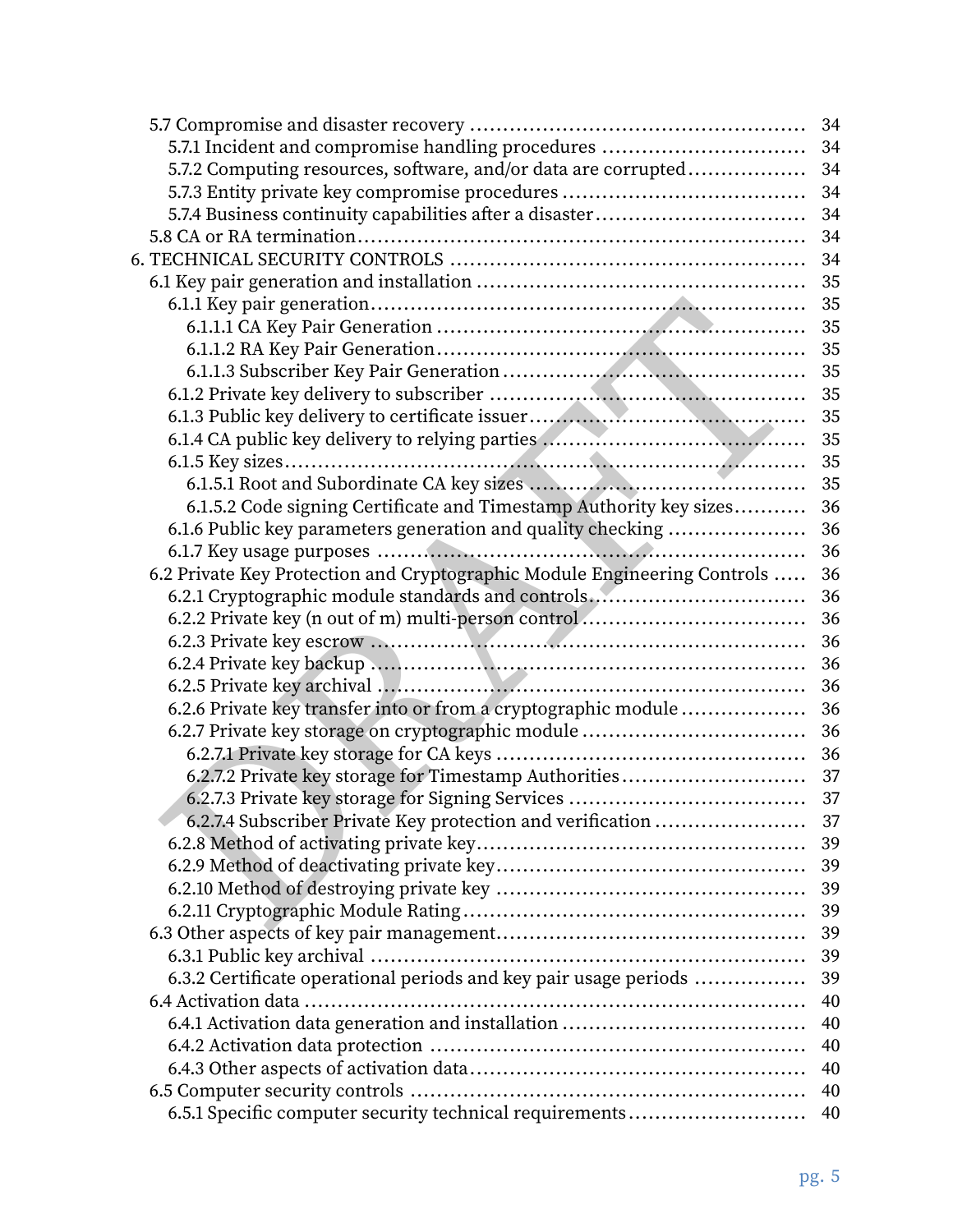|                                                                            | 40 |
|----------------------------------------------------------------------------|----|
|                                                                            | 40 |
|                                                                            | 40 |
|                                                                            | 40 |
|                                                                            | 40 |
|                                                                            | 40 |
|                                                                            | 40 |
|                                                                            | 41 |
|                                                                            | 42 |
|                                                                            | 42 |
|                                                                            | 42 |
|                                                                            | 42 |
|                                                                            | 42 |
| 7.1.2.3 Code signing and Timestamp Certificate                             | 43 |
|                                                                            | 45 |
|                                                                            | 45 |
|                                                                            | 45 |
|                                                                            | 45 |
|                                                                            | 47 |
|                                                                            | 47 |
| 7.1.4.2 Subject information - Subscriber Certificates                      | 47 |
|                                                                            | 49 |
|                                                                            | 49 |
|                                                                            | 49 |
|                                                                            | 50 |
|                                                                            | 50 |
|                                                                            | 50 |
|                                                                            | 50 |
|                                                                            | 51 |
| 7.1.9 Processing semantics for the critical Certificate Policies extension | 51 |
|                                                                            | 51 |
|                                                                            | 51 |
|                                                                            | 51 |
|                                                                            | 51 |
|                                                                            | 51 |
|                                                                            | 51 |
|                                                                            | 51 |
|                                                                            | 52 |
|                                                                            | 53 |
|                                                                            | 53 |
|                                                                            | 53 |
|                                                                            | 53 |
|                                                                            | 53 |
|                                                                            | 53 |
|                                                                            | 54 |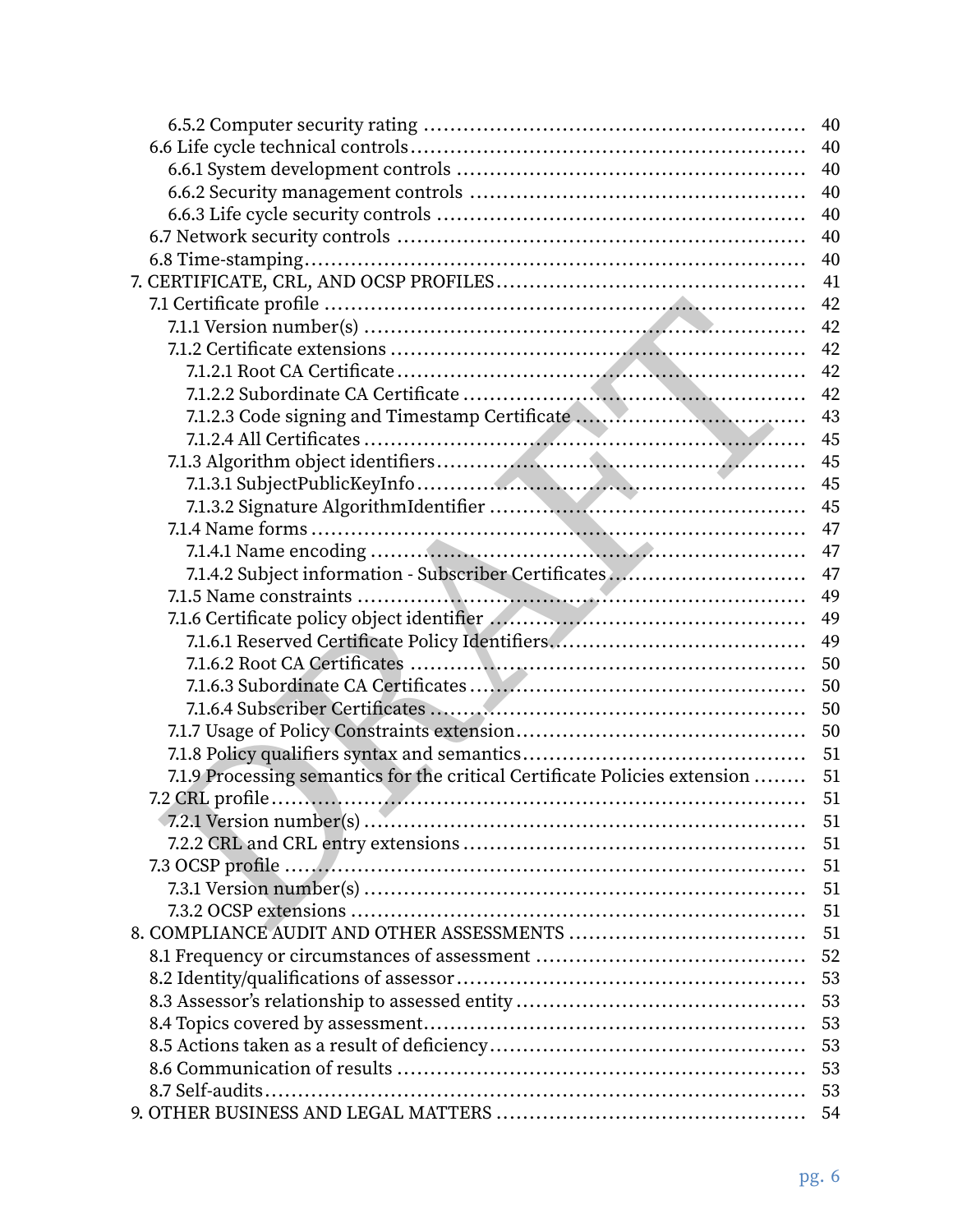|                                                                    | 55 |
|--------------------------------------------------------------------|----|
|                                                                    | 55 |
|                                                                    |    |
|                                                                    | 55 |
|                                                                    | 55 |
|                                                                    | 55 |
|                                                                    | 55 |
|                                                                    |    |
|                                                                    | 55 |
| 9.2.3 Insurance or warranty coverage for end-entities              | 55 |
|                                                                    | 55 |
|                                                                    | 55 |
| 9.3.2 Information not within the scope of confidential information | 55 |
|                                                                    | 55 |
|                                                                    | 55 |
|                                                                    | 55 |
|                                                                    | 55 |
|                                                                    |    |
|                                                                    | 55 |
| 9.4.5 Notice and consent to use private information                | 55 |
| 9.4.6 Disclosure pursuant to judicial or administrative process    | 55 |
| 9.4.7 Other information disclosure circumstances                   | 55 |
|                                                                    | 56 |
|                                                                    | 56 |
|                                                                    | 56 |
|                                                                    |    |
|                                                                    |    |
|                                                                    | 58 |
| 9.6.5 Representations and warranties of other participants         | 58 |
|                                                                    | 59 |
|                                                                    | 59 |
|                                                                    | 59 |
|                                                                    | 59 |
|                                                                    | 59 |
|                                                                    | 59 |
|                                                                    | 59 |
| 9.11 Individual notices and communications with participants       | 59 |
|                                                                    | 59 |
|                                                                    | 59 |
|                                                                    | 59 |
| 9.12.3 Circumstances under which OID must be changed               | 59 |
|                                                                    | 60 |
|                                                                    | 60 |
|                                                                    | 60 |
|                                                                    | 60 |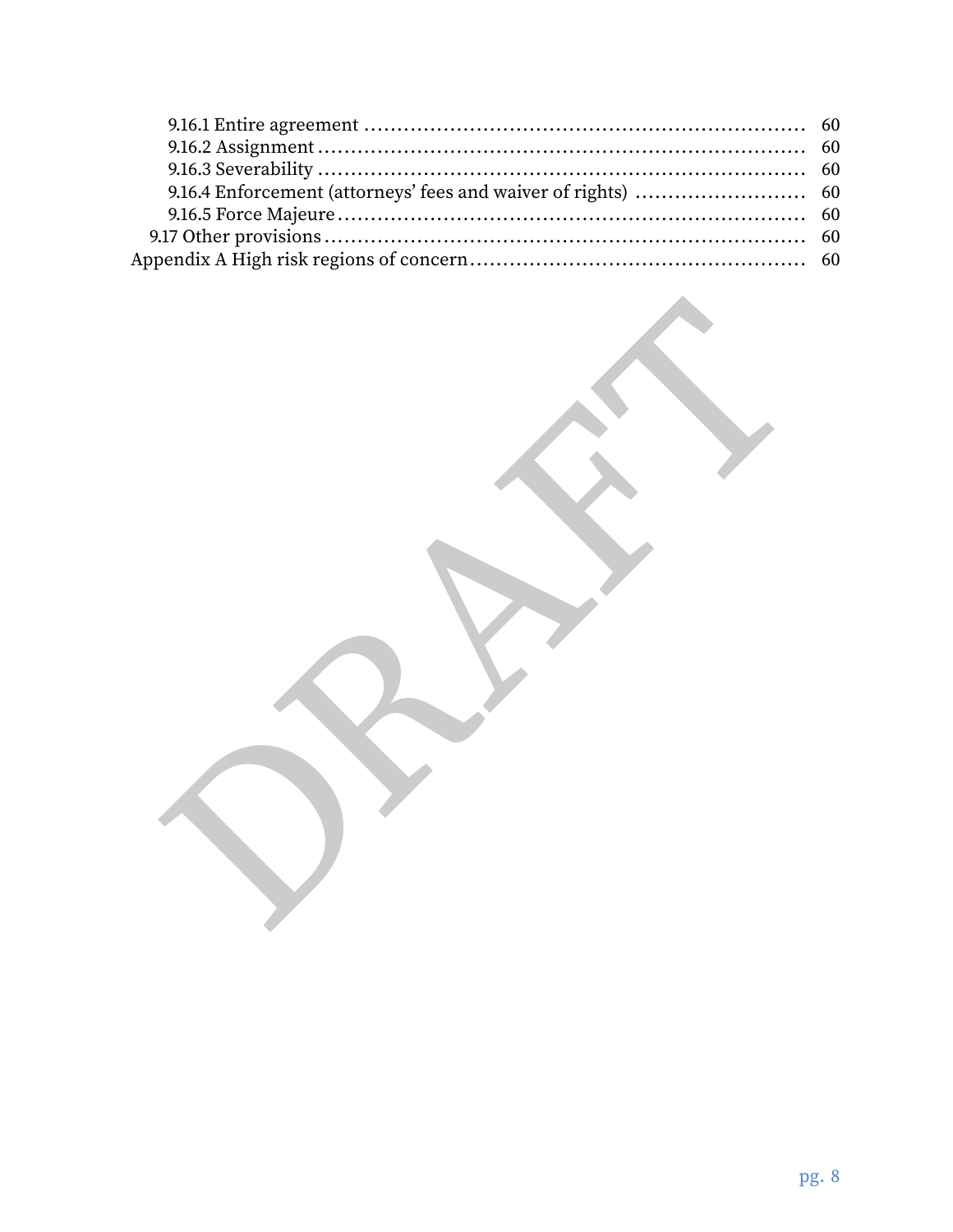# **1. INTRODUCTION**

# **1.1 Overview**

<span id="page-9-0"></span>The Baseline Requirements for the Issuance and Management of Publicly‐Trusted CodeSigning Certificates describe a subset of the requirements that a Certification Authority must meet to issue Code Signing Certificates. Except where specifically stated or in the event of conflict in which case these Requirements will prevail, this document incorporates by reference the Baseline Requirements for the Issuance and Management of Publicly‐Trusted Certificates ("Baseline Requirements"), the Network and Certificate System Security Requirements and, in the case of EV Code Signing Certificates, the Guidelines For The Issuance And Management of Extended Validation Certificates as established by the CA/Browser Forum, copies of which are available on the CA/Browser Forum's website at https://www.cabforum.org.

porates by reference the Baseline Requirements for the Issuance and Management<br>bilcly-Trusted Certificates ("Baseline Requirements"), the Network and Certificates<br>in Security Requirements and, in the case of EV Code Signin The scope of these Requirements includes all "Code Signing Certificates", as defined below, and associated Timestamp Authorities, and all Certification Authorities technically capable of issuing Code Signing Certificates, including any Root CA that is publicly trusted for code signing and all other CAs that might serve to complete the validation path to such Root CA. These Requirements do not address the issuance, use, maintenance, or revocation of Certificates by enterprises that operate their own Public Key Infrastructure for internal purposes only, where the Root CA Certificate is not distributed by any Application Software Supplier (as defined in the Baseline Requirements).

The primary goal of these Requirements is to enable trusted signing of code intended for public distribution, while addressing user concerns about the trustworthiness of signed objects and accurately identifying the software publisher. The Requirements also serve to inform users about the purpose of signed code, help users make informed decisions when relying on Certificates, help establish the legitimacy of signed code, help maintain the trustworthiness of software Platforms, help users make informed software choices, and limit the spread of malware. Code Signing Certificates do not identify a particular software object, identifying only the publisher of software.

# **1.2 Document name and identification**

The following Certificate Policy Identifier is reserved for use by CAs as a required means of asserting compliance with these Requirements for Non‐EV Code Signing Certificates:

```
{joint-iso-itu-t(2) international-organizations(23)
ca-browser-forum(140) certificate-policies(1)
code-signing-requirements(4) code signing(1)} (2.23.140.1.4.1).
```
The following Certificate Policy Identifier is reserved for use by CAs as a required means of asserting compliance with these Requirements for EV Code Signing Certificates follows:

```
{joint-iso-itu-t(2) international-organizations(23)
```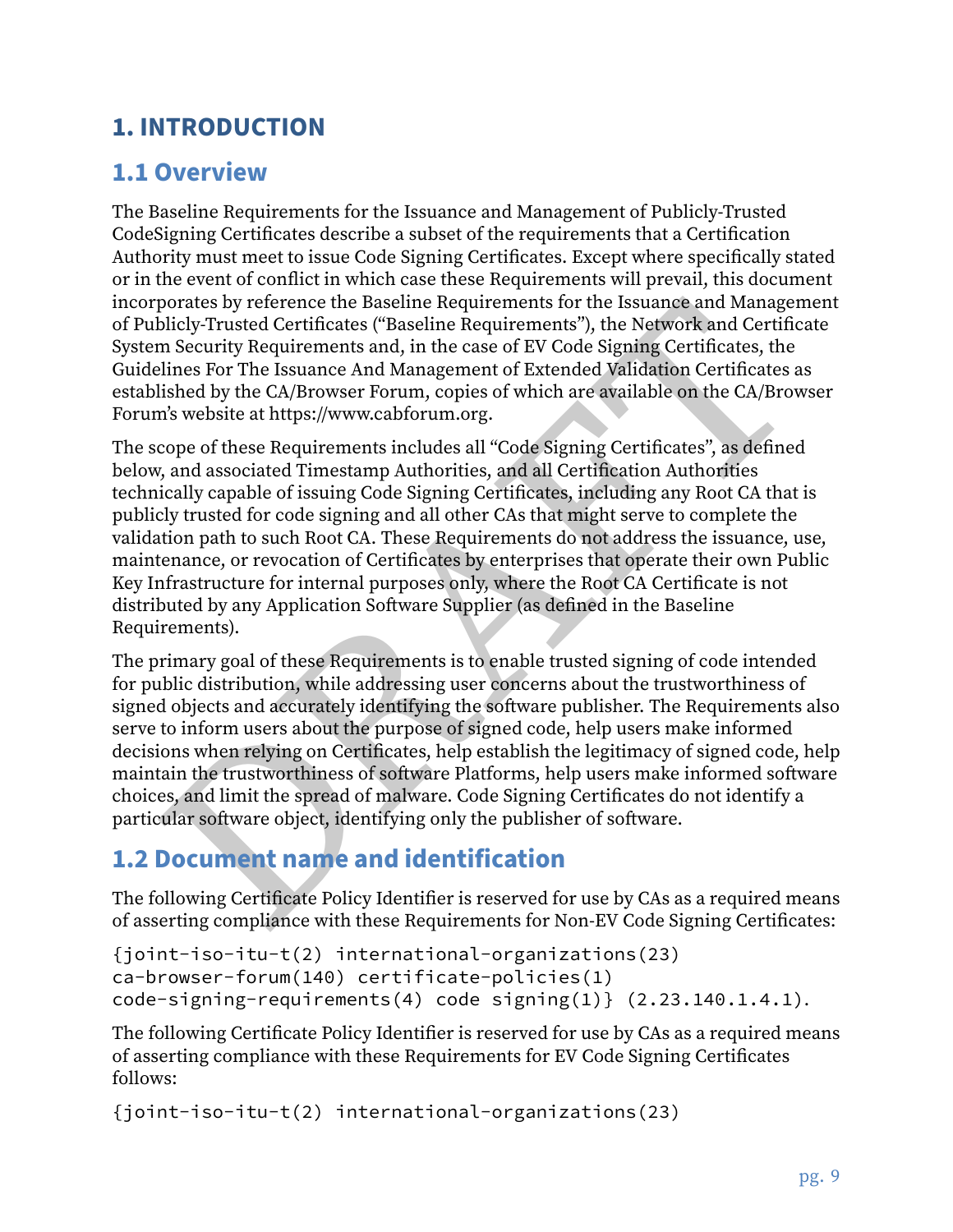```
ca-browser-forum(140) certificate-policies(1)
code-signing-requirements(3)}(2.23.140.1.3).
```
The following Certificate Policy Identifier is reserved for use by CAs as a required means of asserting compliance with these Requirements for Timestamp Certificates:

```
{joint-iso-itu-t(2) international-organizations(23)
ca-browser-forum(140) certificate-policies(1)
code-signing-requirements(4) timestamping(2)} (2.23.140.1.4.2).
```
#### <span id="page-10-1"></span><span id="page-10-0"></span>**1.2.1 Revisions**

| <b>1.2.1 Revisions</b> |                             |                                                                                                                         |                      |  |
|------------------------|-----------------------------|-------------------------------------------------------------------------------------------------------------------------|----------------------|--|
| Ver.                   | <b>Ballot</b>               | <b>Description</b>                                                                                                      | <b>Effective</b>     |  |
| 1.2                    | CSC-1                       | Adopt Baseline Requirements version 1.2                                                                                 | 13 Aug 2019          |  |
| 2.0                    | $CSC-2$                     | Adopt combined EV and BR Code Signing<br>Document                                                                       | 2 Sept 2020          |  |
| 2.1                    | $CSC-4$                     | Move deadline for transition to RSA-3072 and<br>SHA-2 timestamp tokens                                                  | 7 Nov 2020           |  |
| 2.2                    | CSC-7                       | Update to merge EV and non-EV clauses                                                                                   | 8 March 2021         |  |
| 2.3                    | CSC-8                       | Update to Revocation response mechanisms.<br>key protection for EV certificates, and<br>clean-up of 11.2.1 & Appendix B | 2 May 2021           |  |
| 2.4                    | CSC-9                       | Spring 2021 Clean-up and Clarification                                                                                  | 8 September 2021     |  |
| 2.5                    | $CSC-10$                    | WebTrust CSBR v2.0 Audit Criteria                                                                                       | 12 September<br>2021 |  |
| 2.6                    | $CSC-11$                    | Update to log data retention requirements                                                                               | 3 November 2021      |  |
| 2.7                    | $CSC-12$                    | <b>CRL Revocation Date Clarification</b>                                                                                | 3 December 2021      |  |
| 2.8                    | $CSC-13$                    | <b>Update to Subscriber Key Protection</b><br>Requirements                                                              | 6 May 2022           |  |
|                        | <b>1.2.2 Relevant Dates</b> |                                                                                                                         |                      |  |

#### **1.2.2 Relevant Dates**

<span id="page-10-2"></span>

| <b>Compliance Section(s)</b> |       | <b>Summary Description (See Full Text for Details)</b>                                                                                                                                                    |
|------------------------------|-------|-----------------------------------------------------------------------------------------------------------------------------------------------------------------------------------------------------------|
| 2021-06-01                   | 6.1.5 | CAs SHALL support minimum RSA-3072 for Code Signing<br>Certificates, Root Certificates and Subordinate CA<br>Certificates. CAs SHALL NOT support SHA-1 digest<br>algorithm for Code Signing Certificates. |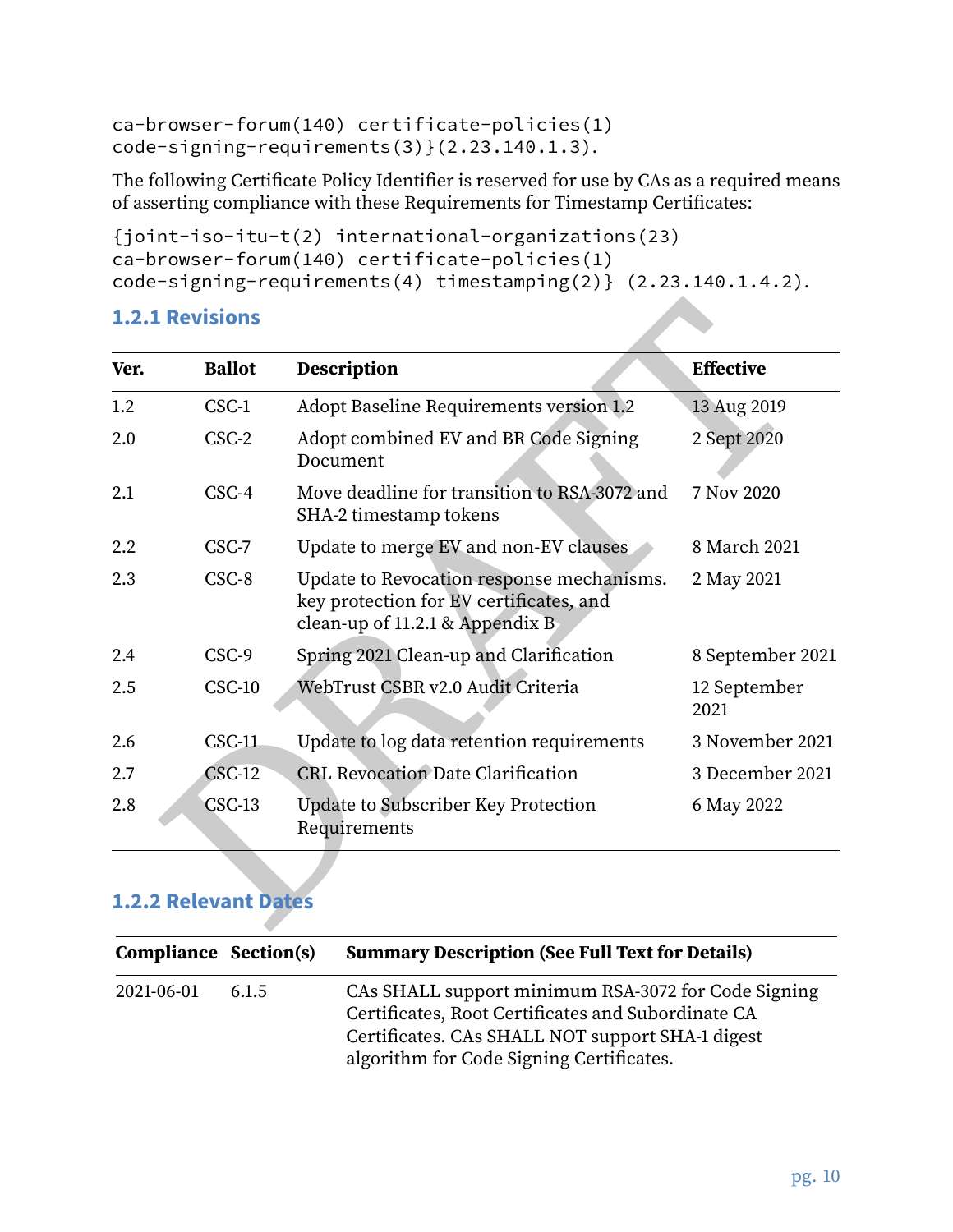| <b>Compliance Section(s)</b> |            | <b>Summary Description (See Full Text for Details)</b>                                                                                                                                                                                                                                                       |
|------------------------------|------------|--------------------------------------------------------------------------------------------------------------------------------------------------------------------------------------------------------------------------------------------------------------------------------------------------------------|
| 2021-06-01                   | 5.3        | After 2021-06-01, the CA shall meet the requirements of EV<br>Guidelines Section 14.1 for Non-EV and EV Code Signing<br>Certificates.                                                                                                                                                                        |
| 2021-06-01                   | 6.2.7.4    | For EV Code Signing Certificates, Signing Services shall<br>protect private keys in a FIPS 140-2 level 2 (or equivalent)<br>crypto module. After 2021-06-01, the same protection<br>requirements SHALL apply to Non EV Code Signing<br>Certificates.                                                         |
| 2021-11-01                   | 3.2.2.1(5) | The method used to verify the identity of the Certificate<br>Requester SHALL be per section 3.2.3.                                                                                                                                                                                                           |
| 2022-03-31                   | 7.1.6.3    | Subordinate CA Certificates issued for Subordinate CA that<br>issues Timestamp Certificates and is an Affiliate of the<br>Issuing CA must include the reserved identifier specified in<br>Section 7.1.6.1.                                                                                                   |
| 2022-04-30                   | 7.1.3.2.1  | CAs SHALL NOT support SHA-1 digest algorithm for<br>Timestamp tokens.                                                                                                                                                                                                                                        |
| 2022-07-01                   | 7.2.2      | For Code Signing Certificates, the time encoded in the<br>Invalidity Date CRL entry extension MUST be equal to the<br>time encoded in the revocationDate field of the CRL entry.                                                                                                                             |
| 2022-11-15                   | 6.2.7.4.2  | Effective November, 15, 2022, for Code Signing Certificates,<br>CAs SHALL ensure that the Subscriber's Private Key is<br>generated, stored, and used in a suitable Hardware Crypto<br>Module that meets or exceeds the requirements specified<br>in section 6.2.7.4.1 (7-9).                                 |
| 2022-11-15                   | 6.2.7.4.2  | Effective November, 15, 2022, for Code Signing Certificates,<br>CAs SHALL ensure that the Subscriber's Private Key is<br>generated, stored, and used in a suitable Hardware Crypto<br>Module that meets or exceeds the requirements specified<br>in section 6.2.7.4.1 using one of the methods in 6.2.7.4.2. |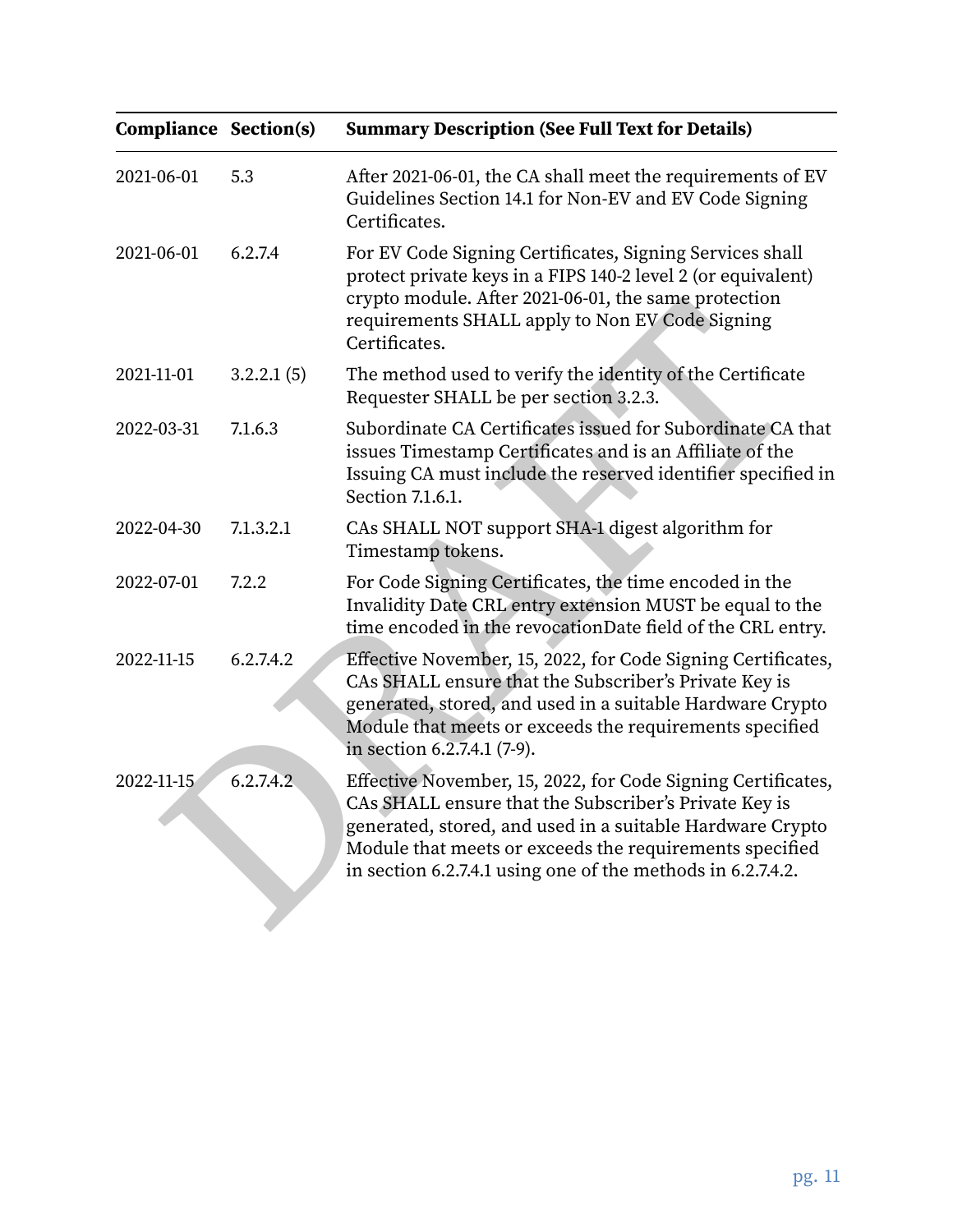| <b>Compliance Section(s)</b>           |                                                                            | <b>Summary Description (See Full Text for Details)</b>                                                                                                                                                                                                                                                                                                                                                                                                                                                                                                                                                                                |
|----------------------------------------|----------------------------------------------------------------------------|---------------------------------------------------------------------------------------------------------------------------------------------------------------------------------------------------------------------------------------------------------------------------------------------------------------------------------------------------------------------------------------------------------------------------------------------------------------------------------------------------------------------------------------------------------------------------------------------------------------------------------------|
| 2022-11-15                             | 6.2.7.4.2                                                                  | Any other method the CA uses to satisfy the Subscriber's<br>compliance with the private key protection requirements.<br>The CA SHALL specify and describe in detail those other<br>methods in its Certificate Policy or Certification Practice<br>Statement, and SHALL propose those methods to the<br>CA/Browser Forum Code Signing Working Group for<br>inclusion into these requirements until November 15, 2022,<br>using the questions@cabforum.org mailing list. After that<br>date, the Code Signing Working Group will discuss the<br>removal of this "any other method" and allow only<br>CA/Browser Forum approved methods. |
| <b>1.3 PKI participants</b>            |                                                                            |                                                                                                                                                                                                                                                                                                                                                                                                                                                                                                                                                                                                                                       |
| <b>1.3.1 Certification authorities</b> |                                                                            |                                                                                                                                                                                                                                                                                                                                                                                                                                                                                                                                                                                                                                       |
| <b>1.3.2 Registration authorities</b>  |                                                                            |                                                                                                                                                                                                                                                                                                                                                                                                                                                                                                                                                                                                                                       |
|                                        |                                                                            | Except as stated in Section 8 (5), the CA MAY delegate the performance of all, or any<br>part, of these Requirements to a Delegated Third Party, provided that the process as a<br>whole fulfills all of the requirements of this document.                                                                                                                                                                                                                                                                                                                                                                                           |
|                                        |                                                                            | Before the CA authorizes a Delegated Third Party to perform a delegated function, the<br>CA MUST contractually require the Delegated Third Party to:                                                                                                                                                                                                                                                                                                                                                                                                                                                                                  |
|                                        | delegated function,<br>delegated function, and<br>with these Requirements. | 1. Meet the qualification requirements of BR Section 5.3 when applicable to the<br>2. Retain documentation in accordance with BR Section 5.4.1,<br>3. Abide by the other provisions of these Requirements that are applicable to the<br>4. Comply with (a) the CA's Certificate Policy/Certification Practice Statement or (b)<br>the Delegated Third Party's practice statement that the CA has verified complies                                                                                                                                                                                                                    |

# **1.3 PKI participants**

#### **1.3.1 Certification authorities**

#### <span id="page-12-0"></span>**1.3.2 Registration authorities**

- 1. Meet the qualification requirements of BR Section 5.3 when applicable to the delegated function,
- 2. Retain documentation in accordance with BR Section 5.4.1,
- 3. Abide by the other provisions of these Requirements that are applicable to the delegated function, and
- <span id="page-12-1"></span>4. Comply with (a) the CA's Certificate Policy/Certification Practice Statement or (b) the Delegated Third Party's practice statement that the CA has verified complies with these Requirements.

The CA MUST verify that the Signing Service and any other Delegated Third Party's personnel involved in the issuance of a Certificate meet the training and skills requirements of [Section 5.3](#page-31-3) of this document and the document retention and event logging requirements of [Section 5.4](#page-32-2) of this document.

If a Delegated Third Party fulfills any of the CA's obligations under [Section 4.2.1](#page-22-2) of this document, the CA MUST verify that the process used by the Delegated Third Party to identify and further verify High Risk Certificate Requests provides at least the same level of assurance as the CA's own processes.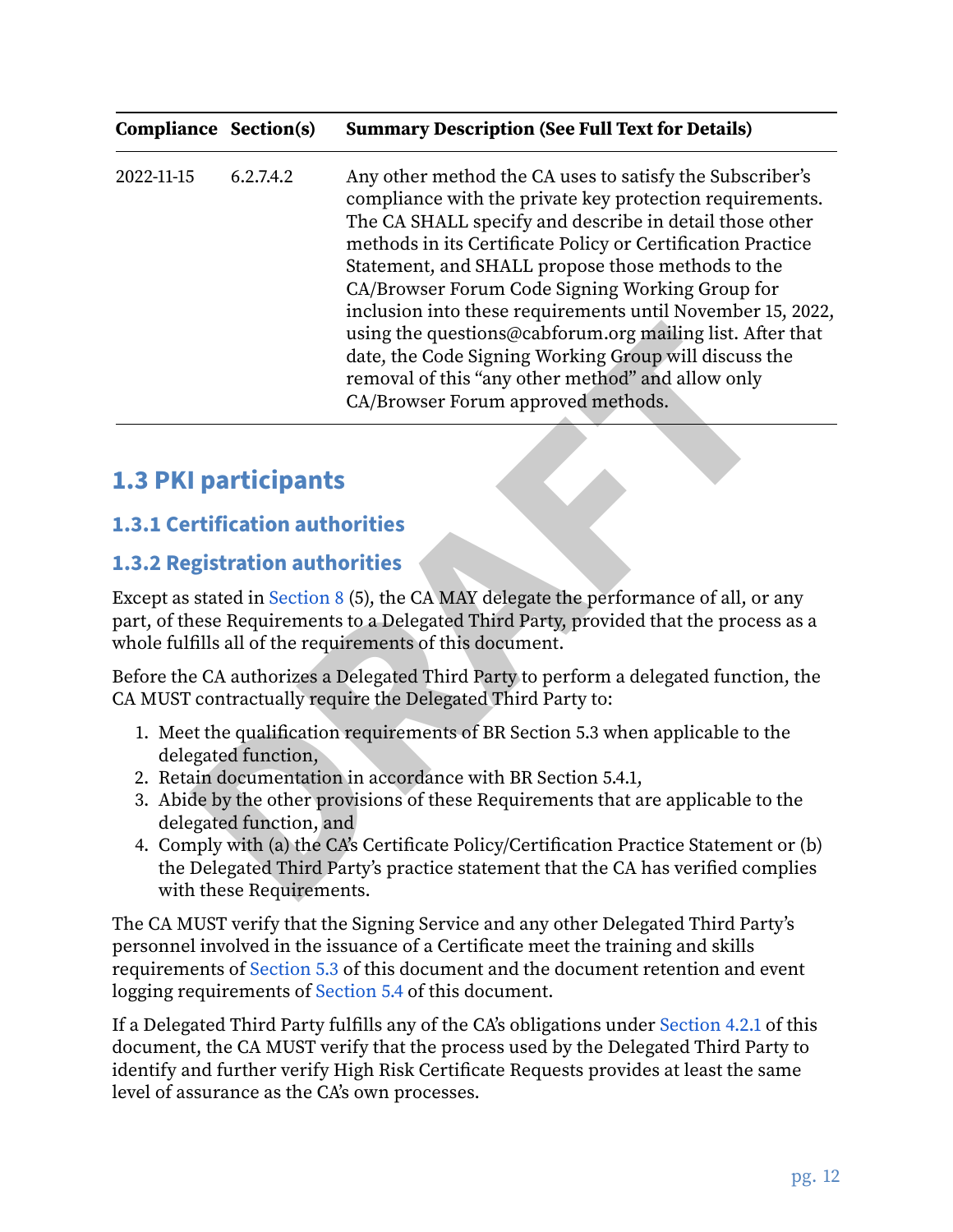#### **1.3.3 Subscribers**

- **1.3.4 Relying parties**
- **1.3.5 Other participants**

# **1.4 Certificate usage**

#### **1.4.1 Appropriate certificate uses**

<span id="page-13-0"></span>repropriate certificates<br>the Requirements is to enable the secure distribution of signed<br>while addressing user concerns about the trustworthiness of Certificates. These<br>relying on Certificates.<br>relying on Certificates asse The primary goal of these Requirements is to enable the secure distribution of signed Code, while addressing user concerns about the trustworthiness of Certificates. These Requirements also serve to inform users and help them to make informed decisions when relying on Certificates.

**1.4.2 Prohibited certificate uses**

# **1.5 Policy administration**

- **1.5.1 Organization administering the document**
- <span id="page-13-1"></span>**1.5.2 Contact person**
- **1.5.3 Person determining CPS suitability for the policy**
- **1.5.4 CPS approval procedures**

# **1.6 Definitions and acronyms**

#### **1.6.1 Definitions**

<span id="page-13-2"></span>Capitalized Terms are as defined in the Baseline Requirements or the EV SSL Guidelines except where defined below:

**Anti‐Malware Organization:** An entity that maintains information about Suspect Code and/or develops software used to prevent, detect, or remove malware.

**Application Software Supplier:** A supplier of software or other relying-party application software that displays or uses Code Signing Certificates, incorporates Root Certificates, and adopts these Requirements as all or part of its requirements for participation in a root store program.

**Baseline Requirements:** The Baseline Requirements for the Issuance and Management of Publicly‐Trusted Certificates as published by the CA/Browser Forum.

**Certification Authority:** An organization subject to these Requirements that is responsible for a Code Signing Certificate and, under these Requirements, oversees the creation, issuance, revocation, and management of Code Signing Certificates. Where the CA is also the Root CA, references to the CA are synonymous with Root CA.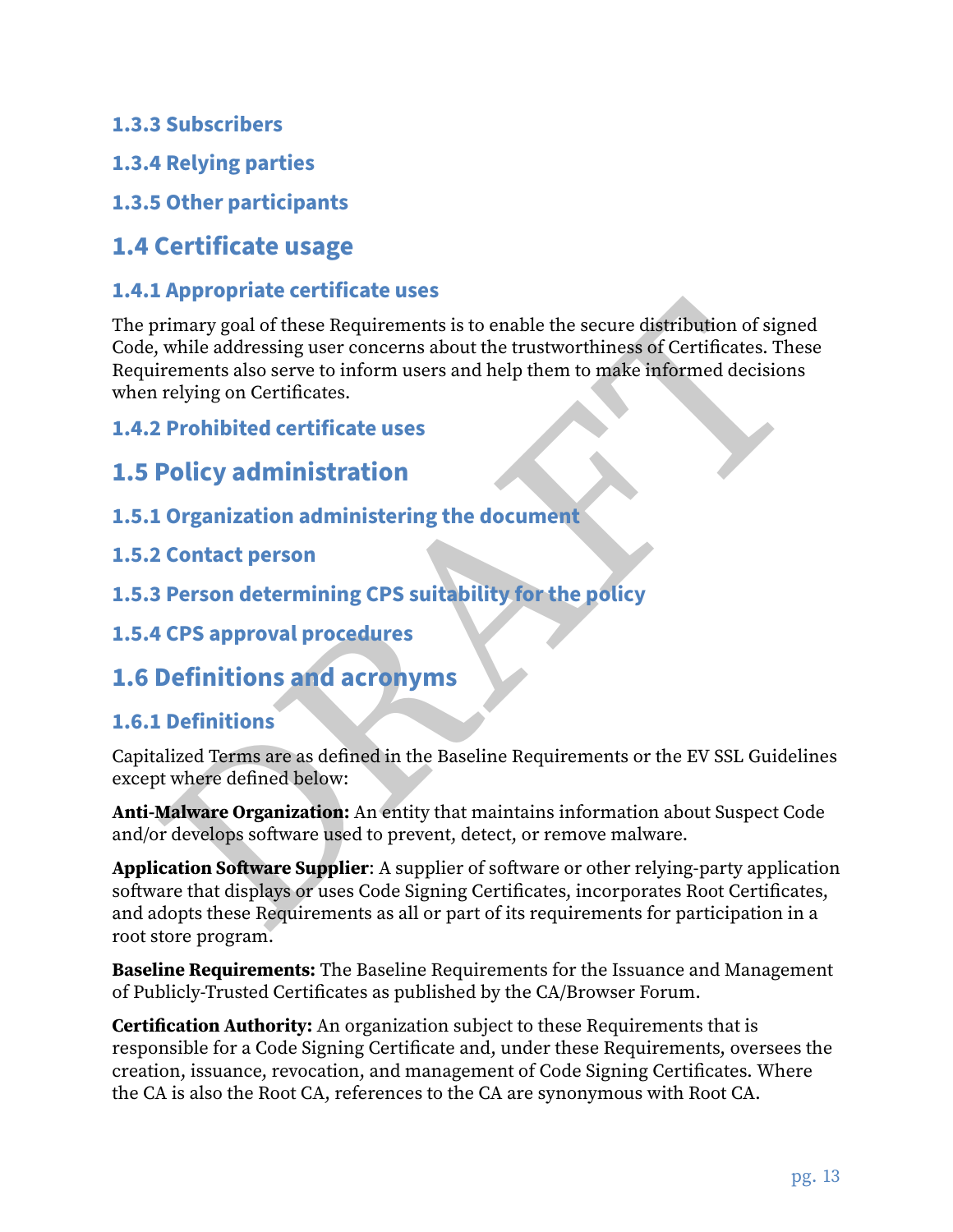**Certificate Beneficiaries**: All Application Software Suppliers with whom the CA or its Root CA has entered into a contract for distribution of its Root Certificate in software distributed by such Application Software Suppliers and all Relying Parties who reasonably rely on such a Certificate while a Code Signature associated with the Certificate is valid.

**Certificate Requester:** A natural person who is the Applicant, employed by the Applicant, an authorized agent who has express authority to represent the Applicant, or the employee or agent of a third party (such as software publisher) who completes and submits a Certificate Request on behalf of the Applicant.

**Code**: A contiguous set of bits that has been or can be digitally signed with a Private Key that corresponds to a Code Signing Certificate.

**Code Signature:** A Signature logically associated with a signed Code.

**Code Signing Certificate:** A digital certificate issued by a CA that contains a Code Signing EKU.

**Declaration of Identity**: A written document that consists of the following:

- 1. the identity of the person performing the verification,
- 2. a signature of the Applicant,
- 3. a unique identifying number from an identification document of the Applicant,
- 4. the date of the verification, and
- <span id="page-14-0"></span>5. a signature of the Verifying Person.

**EV Code Signing Certificate:** A Code Signing Certificate validated and issued in accordance the EV Code Signing requirements.

**EV Guidelines:** The CA/Browser Forum Guidelines for the Issuance and Management of Extended Validation Certificates.

**Hardware Crypto Module:** A tamper-resistant device, with a cryptography processor, used for the specific purpose of protecting the lifecycle of cryptographic keys (generating, managing, processing, and storing).

npubyee or agent of a unit party such as solvivate publisher) who completes and<br>this a Certificate Request on behalf of the Applicant.<br>
A contiguous set of bits that has been or can be digitally signed with a Private Key<br> **High Risk Region of Concern (HRRC):** As set forth in Appendix A, a geographic location where the detected number of Code Signing Certificates associated with signed Suspect Code exceeds 5% of the total number of detected Code Signing Certificates originating or associated with the same geographic area.

**Individual Applicant**: An Applicant who is a natural person and requests a Certificate that will list the Applicant's legal name as the Certificate's Subject.

**Lifetime Signing OID:** An optional extended key usage OID (1.3.6.1.4.1.311.10.3.13) used by Microsoft Authenticode to limit the lifetime of the code signature to the expiration of the code signing certificate.

**Organizational Applicant:** An Applicant that requests a Certificate with a name in the Subject field that is for an organization and not the name of an individual. Organizational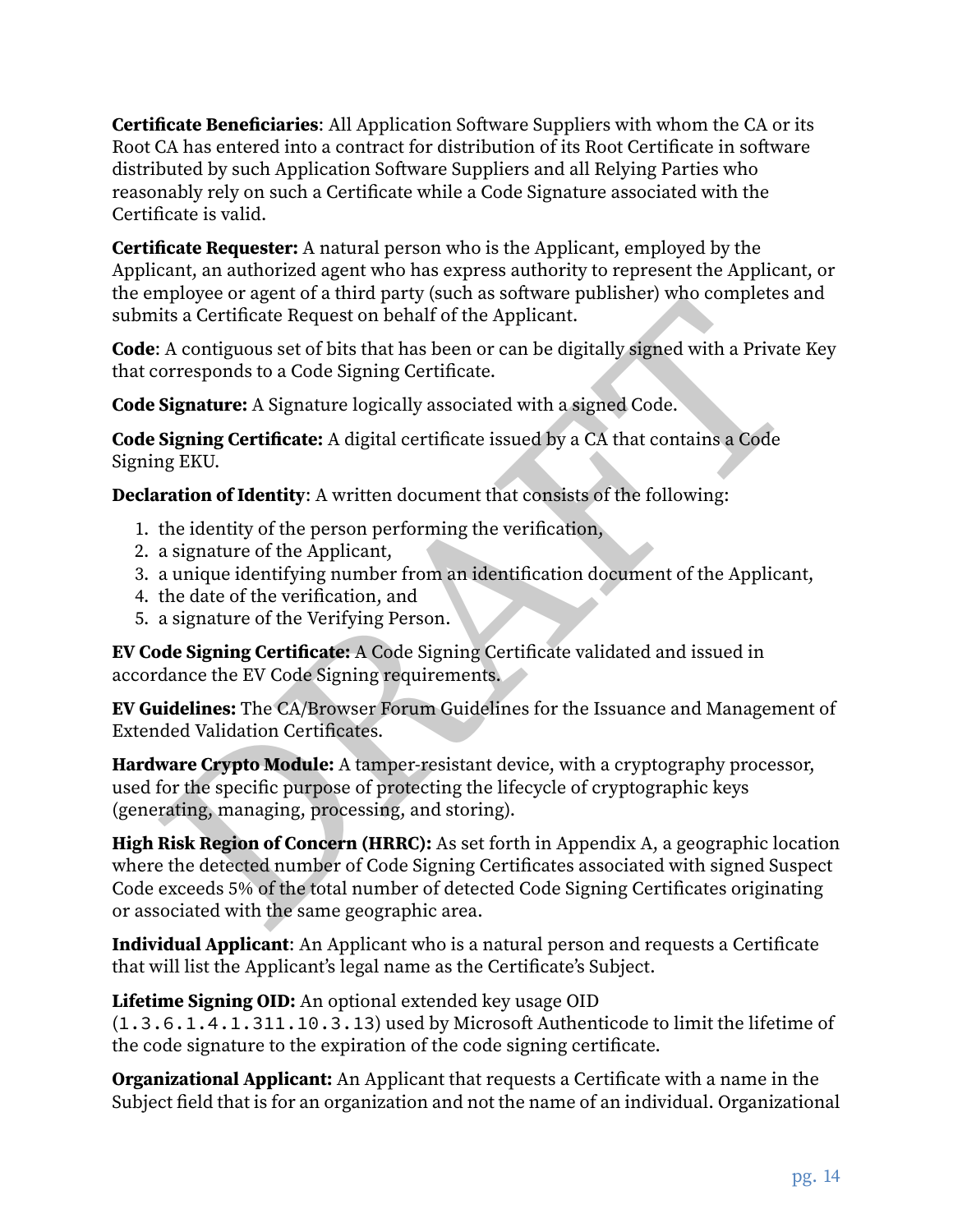Applicants include private and public corporations, LLCs, partnerships, government entities, non-profit organizations, trade associations, and other legal entities.

**Non‐EV Code Signing Certificate:** Term used to signify requirements that are applicable to Code Signing Certificates which do not have to meet the EV requirements.

**Platform:** The computing environment in which an Application Software Supplier uses Code Signing Certificates, incorporates Root Certificates, and adopts these Requirements.

**Registration Identifier:** The unique code assigned to an Applicant by the Incorporating or Registration Agency in such entity's Jurisdiction of Incorporation or Registration.

**Requirements**: This document, the Baseline Requirements, the Network and Certificate System Security Requirements and the EV SSL Guidelines.

**tration Identifier:** The unique code assigned to an Applicant by the Incorporating<br>gistration Agency in such entity's Jurisdiction of Incorporation or Registration.<br>**irements:** This document, the Baseline Requirements, th **Signature**: An encrypted electronic data file which is attached to or logically associated with other electronic data and which (i) identifies and is uniquely linked to the signatory of the electronic data, (ii) is created using means that the signatory can maintain under its sole control, and (iii) is linked in a way so as to make any subsequent changes that have been made to the electronic data detectable.

**Signing Service**: An organization that signs Code on behalf of a Subscriber using a Private Key associated with a Code Signing Certificate.

**Subject**: The Subject of a Code Signing Certificate is the entity responsible for distributing the software but does not necessarily hold the copyright to the Code.

**Subscriber:** A natural person or Legal Entity to whom a Code Signing Certificate is issued and who is legally bound by a Subscriber Agreement or Terms of Use.

**Suspect Code**: Code that contains malicious functionality or serious vulnerabilities, including spyware, malware and other code that installs without the user's consent and/or resists its own removal, and code that can be exploited in ways not intended by its designers to compromise the trustworthiness of the Platforms on which it executes.

**Takeover Attack**: An attack where a Signing Service or Private Key associated with a Code Signing Certificate has been compromised by means of fraud, theft, intentional malicious act of the Subject's agent, or other illegal conduct.

**Timestamp Authority**: A service operated by the CA or a delegated third party for its own code signing certificate users that timestamps data using a certificate chained to a public root, thereby asserting that the data (or the data from which the data were derived via a secure hashing algorithm) existed at the specified time.

**Timestamp Certificate**: A certificate issued to a Timestamp Authority to use to timestamp data.

**Trusted Platform Module**: A microcontroller that stores keys, passwords and digital certificates, usually affixed to the motherboard of a computer, which due to its physical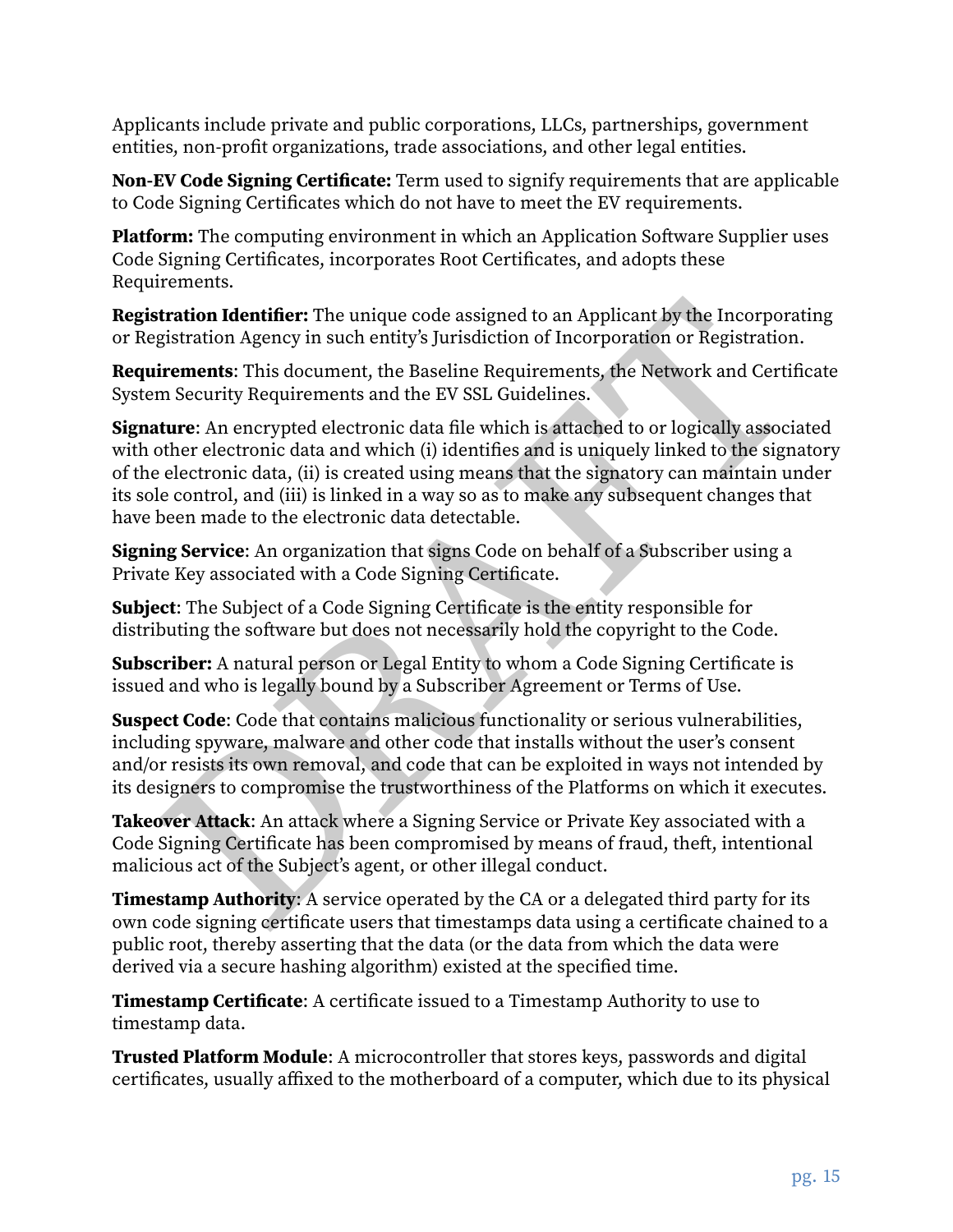nature makes the information stored there more secure against external software attack or physical theft.

**Verifying Person**: A notary, attorney, Latin notary, accountant, individual designated by a government agency as authorized to verify identities, or agent of the CA, who attests to the identity of an individual.

#### **1.6.2 Abbreviations and Acronyms**

As specified in the Baseline Requirements and EV Guidelines.

#### **1.6.3 References**

This document references the following CA/B Forum documents: \* The Baseline Requirements, version 1.6.9 \* The EV Guidelines, version 1.7.2

These documents available on the CA/Browser Forum's website at https://www.cabforum.org.

Cross‐references to Sections of the Baseline Requirements are notated with the letters "BR", as in "BR Section 1.2."

#### **1.6.4 Conventions**

Terms not otherwise defined in these Requirements are as defined in the CA's applicable agreements, user manuals, Certificate Policies, and Certification Practice Statements.

ecined in the Baseline Requirements and EV Guidelines.<br>
References<br>
document references the following CA/B Forum documents: \* The Baseline<br>
documents available on the CA/Browser Forum's website at<br>
signification 1.2,"<br>
doc The key words "MUST","MUST NOT", "REQUIRED", "SHALL", "SHALL NOT", "SHOULD", "SHOULD NOT", "RECOMMENDED", "MAY", and "OPTIONAL" in these Requirements are used in accordance with RFC 2119.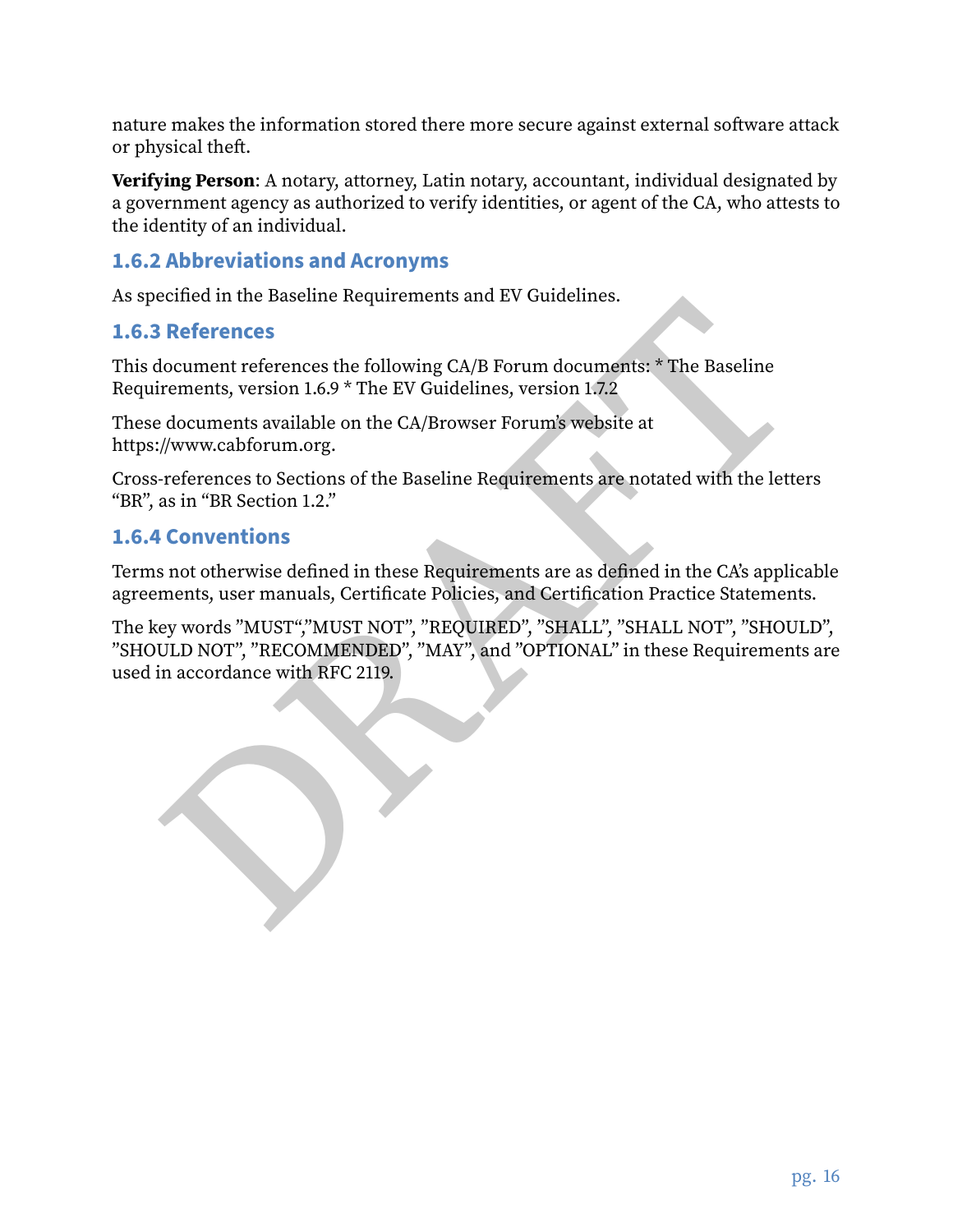# **2. PUBLICATION AND REPOSITORY RESPONSIBILITIES**

# **2.1 Repositories**

<span id="page-17-0"></span>The CA SHALL maintain an online 24x7 Repository that application software can use to automatically check the current status of Code Signing and Timestamp Certificates issued by the CA.

# **2.2 Publication of certification information**

**PUDLICATION OF CETTIFICATION INTOFMATION**<br>
Y.A and its Root CA MUST develop, implement, enforce, display prominently on its<br>
sitie, and periodically update its policies and practices, including its Certificate<br>
and/or Ce The CA and its Root CA MUST develop, implement, enforce, display prominently on its Web site, and periodically update its policies and practices, including its Certificate Policy and/or Certification Practice Statement, that implement the most current version of these Requirements. The Certificate Policy and/or Certification Practice Statement MUST specify the CA's (and applicable Root CA's) entire root certificate hierarchy including all roots that its Code Signing Certificates depend on for proof of those Code Signing Certificates' authenticity.

Each CA MUST represent that it has disclosed all Cross Certificates in its Certificate Policy/Certificate Practice Statement that identify the CA as the Subject, provided that the CA arranged for or accepted the establishment of the trust relationship (i.e. the Cross Certificate at issue).

Each CA, including Root CAs, MUST publicly disclose their policies and practices through an appropriate and readily accessible online means that is available on a 24x7 basis. The CA MUST publicly disclose its Certificate Practice Statement and/or Certificate Policies and structure the disclosures in accordance with RFC 3647.

Each CA MUST give public effect to these Requirements and represent that they will adhere to the latest published version by either (i) incorporating the Requirements directly into their respective Certification Practice Statements or (ii) by referencing the Requirements using a clause such as the following:

[Name of CA] conforms to the current version of the Baseline Requirements for the Issuance and Management of Publicly‐Trusted Code Signing Certificates published at [URL]. If there is any inconsistency between this document and those Requirements, those Requirements take precedence over this document.

In either case, each CA MUST include a link to the official version of these Requirements. In addition, each CA MUST include (directly or by reference) applicable parts of these Requirements in all contracts with Subordinate CAs, RAs, Signing Services and subcontractors, that involve or relate to the issuance or management of Certificates. CAs MUST enforce compliance with such terms.

# **2.3 Time or frequency of publication**

# **2.4 Access controls on repositories**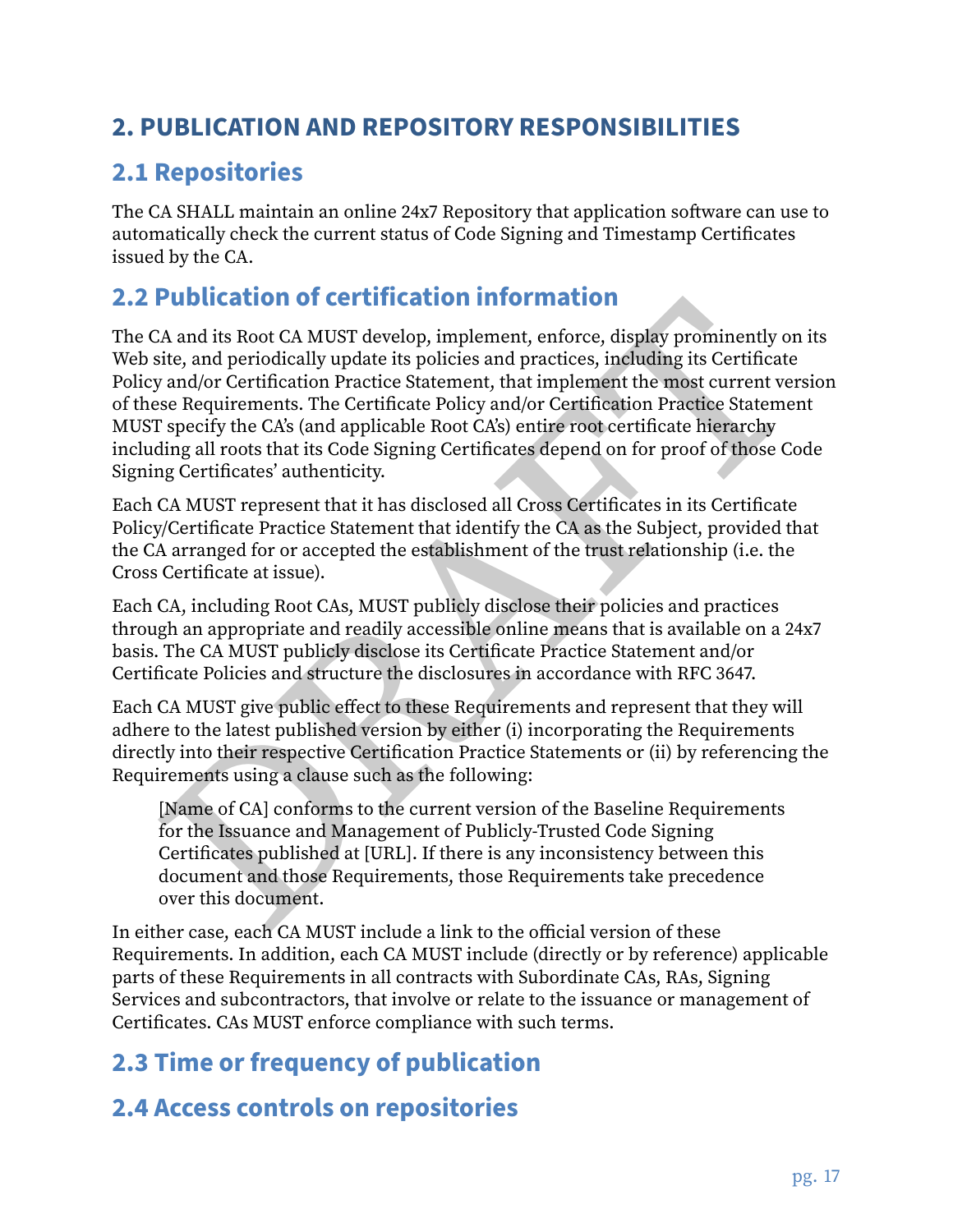# **3. IDENTIFICATION AND AUTHENTICATION**

# **3.1 Naming**

- <span id="page-18-0"></span>**3.1.1 Types of names**
- **3.1.2 Need for names to be meaningful**
- **3.1.3 Anonymity or pseudonymity of subscribers**
- **3.1.4 Rules for interpreting various name forms**
- **3.1.5 Uniqueness of names**
- **3.1.6 Recognition, authentication, and role of trademarks**
- <span id="page-18-4"></span>**3.2 Initial identity validation**
- **3.2.1 Method to prove possession of private key**

#### <span id="page-18-1"></span>**3.2.2 Authentication of organization identity**

#### **3.2.2.1 Authentication of organization identity for Non‑EV Code Signing Certificates**

<span id="page-18-2"></span>Prior to issuing a Code Signing Certificate to an Organizational Applicant, the CA MUST:

- Fillers for interpreting various name forms<br>
Fillers for interpreting various name forms<br>
Elected in the production of the computer of the computer of the computation<br>
Initial identity validation<br>
In Atthentication of orga 1. Verify the Subject's legal identity, including any DBA proposed for inclusion in a Certificate, in accordance with BR Sections 3.2.2.1 and 3.2.2.2. The CA MUST also obtain, whenever available, a specific Registration Identifier assigned to the Applicant by a government agency in the jurisdiction of the Applicant's legal creation, existence, or recognition,
- 2. Verify the Subject's address in accordance with BR Section 3.2.2.1,
- 3. Verify the Certificate Requester's authority to request a Code Signing Certificate and the authenticity of the Certificate Request using a Reliable Method of Communication in accordance with BR Section 3.2.5., and
- <span id="page-18-3"></span>4. If the Subject's or Subject's Affiliate's, Parent Company's, or Subsidiary Company's date of formation, as indicated by either a QIIS or QGIS, was less than three years prior to the date of the Certificate Request, verify the identity of the Certificate Requester. Effective 1 November 2021, the method used to verify the identity of the Certificate Requester SHALL be per [Section 3.2.3.1](#page-20-1).

#### **3.2.2.2 Authentication of organization identity for EV Code Signing Certificates**

Before issuing a EV Code Signing Certificate, the CA MUST ensure that all Subject organization information to be included in the EV Code Signing Certificate conforms to the requirements of, and is verified in accordance with the EV Guidelines and matches the information confirmed and documented by the CA pursuant to its verification processes. Such verification processes are intended to accomplish the following: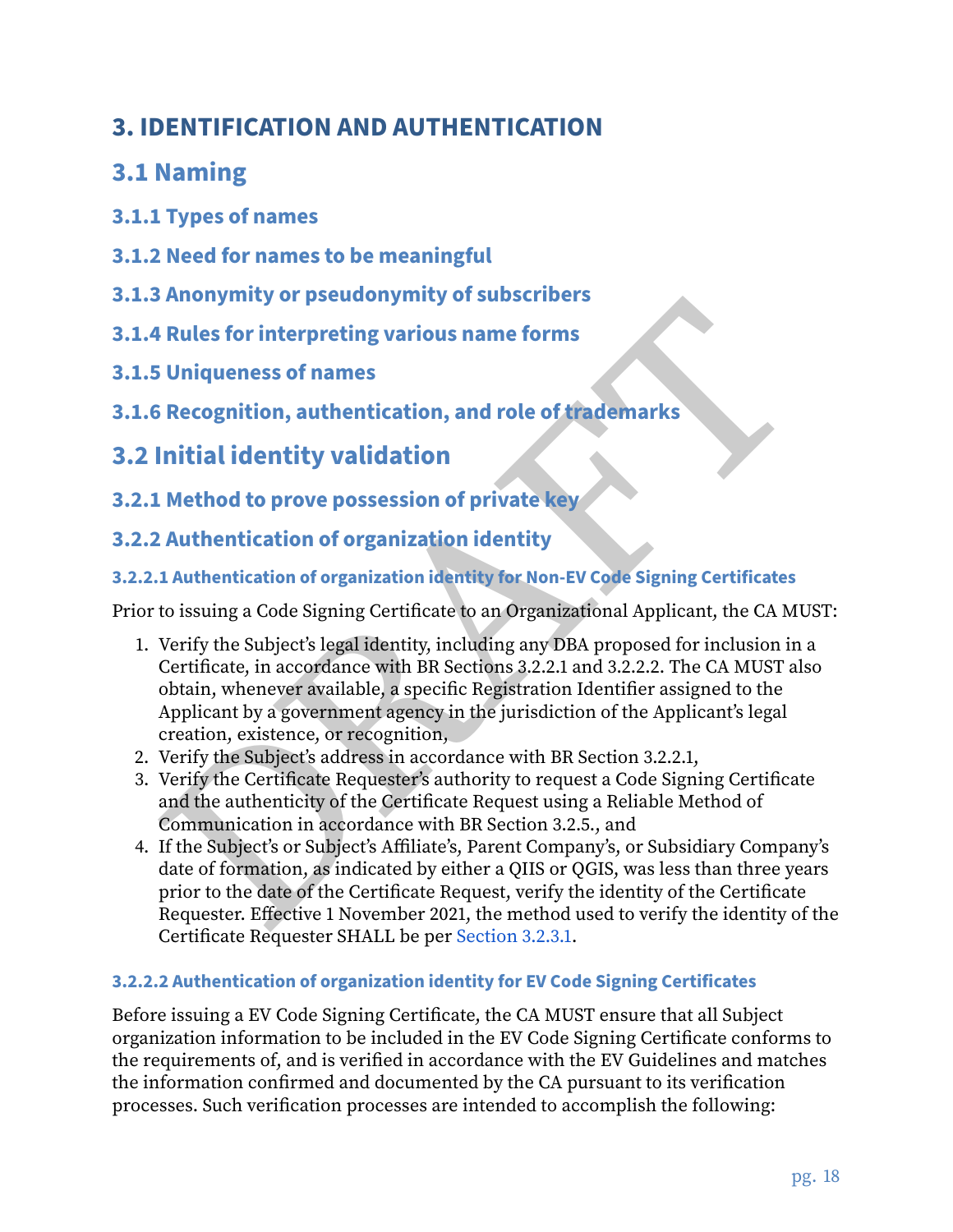- 1. Verify Applicant's existence and identity, including;
- a. Verify the Applicant's legal existence and identity (as more fully set forth in [Section 3.2.2.2.1](#page-19-1) herein),
- b. Verify the Applicant's physical existence (business presence at a physical address), and
- c. Verify the Applicant's operational existence (business activity).
- 2. Verify the Applicant's authorization for the EV Code Signing Certificate, including;
- a. Verify the name, title, and authority of the Contract Signer, Certificate Approver, and Certificate Requester,
- b. Verify that a Contract Signer signed the Subscriber Agreement or that a duly authorized Applicant Representative acknowledged and agreed to the Terms of Use; and
- <span id="page-19-0"></span>c. Verify that a Certificate Approver has signed or otherwise approved the EV Code Signing Certificate Request.

iertificate Requester,<br>
that a Contract Signer signed the Subscriber Agreement or that a duly<br>
that a Contract Signer signed the Subscriber Agreement or that a duly<br>
that a Certificate Approver has signed or otherwise appr As a general rule, the CA is responsible for taking all verification steps reasonably necessary to satisfy each of the Verification Requirements set forth in the subsections below. The Acceptable Methods of Verification are set forth in the EV Guidelines. In all cases, however, the CA is responsible for taking any additional verification steps that may be reasonably necessary under the circumstances to satisfy the applicable Verification Requirement.

<span id="page-19-1"></span>Roles are specified in EV Guidelines Section 10.1.2.

*3.2.2.2.1 Verification of Applicant's Legal Existence and Identity*

As specified in EV Guidelines Section 11.2.

*3.2.2.2.2 Verification of Applicant's Legal Existence and Identity – Assumed Name*

As specified in EV Guidelines Section 11.3.

*3.2.2.2.3 Verification of Applicant's Physical Existence*

As specified in EV Guidelines Section 11.4.

*3.2.2.2.4 Verified Method of Communication*

As specified in EV Guidelines Section 11.5.

*3.2.2.2.5 Verification of Applicant's Operational Existence*

As specified in EV Guidelines Section 11.6.

*3.2.2.2.6 Verification of Applicant's Domain Name*

Code Signing Certificates SHALL NOT include a Domain Name.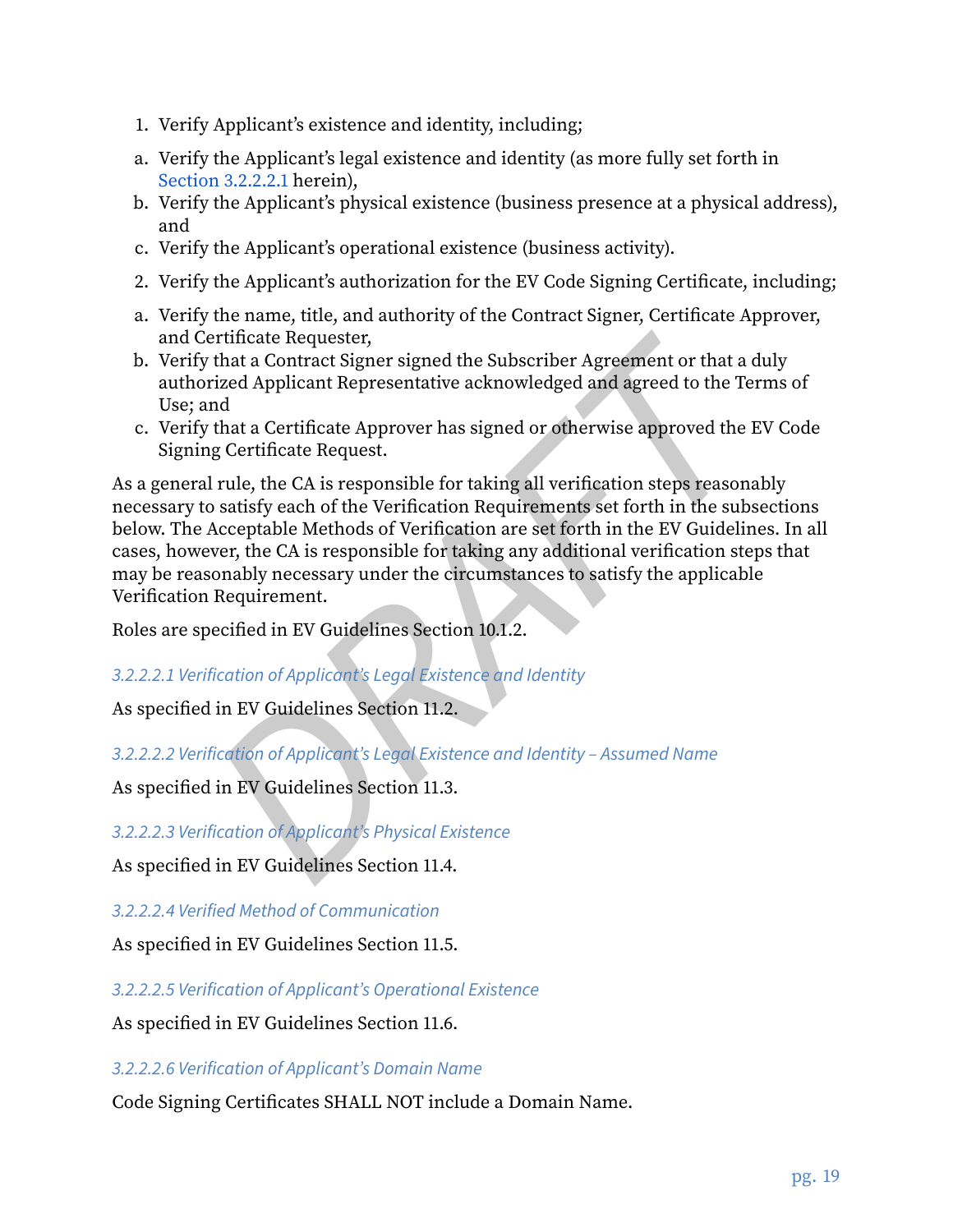*3.2.2.2.7 Verification of Name, Title, and Authority of Contract Signer and Certificate Approver*

As specified in EV Guidelines Section 11.8.

*3.2.2.2.8 Verification of Signature on Subscriber Agreement and EV Code Signing Certificate Re‑ quests*

As specified in EV Guidelines Section 11.9.

*3.2.2.2.9 Verification of Approval of EV Code Signing Certificate Request*

As specified in EV Guidelines Section 11.10.

*3.2.2.2.10 Verification of Certain Information Sources*

As specified in EV Guidelines Section 11.11.

*3.2.2.2.11 Parent/Subsidiary/Affiliate Relationship*

As specified in EV Guidelines Section 11.12.3.

#### <span id="page-20-2"></span>**3.2.3 Authentication of individual identity**

Prior to issuing a Code Signing Certificate to an Individual Applicant, the CA MUST verify the Subject's Identity and authenticity of the Identity as follows.

#### <span id="page-20-1"></span>**3.2.3.1 Individual identity verification**

The CA MUST verify the Applicant's identity using one of the following processes:

- 2.9 Verification of Approval of EV Code Signing Certificate Request<br>
ecified in EV Guidelines Section 11.10.<br>
2.10 Verification of Certain Information Sources<br>
ecified in EV Guidelines Section 11.11.<br>
2.11 Parent/Subsidia 1. The CA MUST obtain a legible copy, which discernibly shows the Requester's face, of at least one currently valid government‐issued photo ID (passport, driver's license, military ID, national ID, or equivalent document type). The CA MUST inspect the copy for any indication of alteration or falsification. The CA MUST also verify the address of the Requester using (i) a government‐issued photo ID, (ii) a QIIS or QGIS, or (iii) an access code to activate the Certificate where the access code was physically mailed to the Requester; OR
- <span id="page-20-0"></span>2. The CA MUST have the Requester digitally sign the Certificate Request using a valid personal Certificate that was issued under one of the following adopted standards: Qualified Certificates issued pursuant to ETSI TS 101 862, IGTF, Adobe Signing Certificate issued under the AATL or CDS program, the Kantara identity assurance framework at level 2, NIST SP 800‐63 at level 2, or the FBCA CP at Basic or higher assurance.

#### **3.2.3.2 Authenticity of Certificate requests for Individual Applicants**

The CA MUST verify the authenticity of the Certificate Request using one of the following:

1. Having the Requester provide a photo of the Requester holding the submitted government‐issued photo ID where the photo is of sufficient quality to read both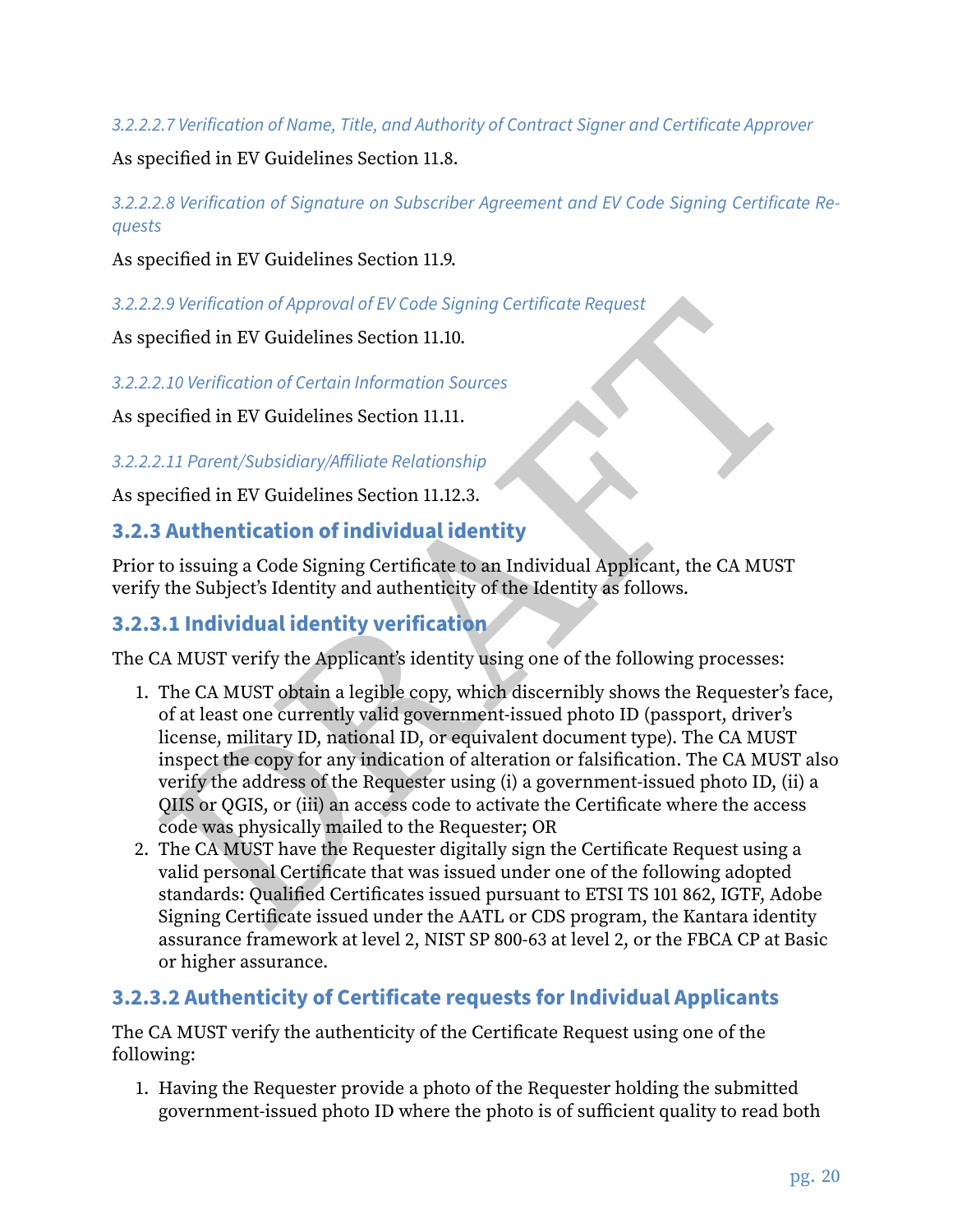the name listed on the photo ID and the issuing authority; OR

- 2. Having the CA perform an in‐person or web camera‐based verification of the Requester where an employee or contractor of the CA can see the Requester, review the Requester's photo ID, and confirm that the Requester is the individual identified in the submitted photo ID; OR
- 3. Having the CA obtain an executed Declaration of Identity of the Requester that includes at least one unique biometric identifier (such as a fingerprint or handwritten signature). The CA MUST confirm the document's authenticity directly with the Verifying Person using contact information confirmed with a QIIS or QGIS; OR
- <span id="page-21-0"></span>directly with the Verifying Person using contact information confirmed with a<br>QUS or QGIS; OR  $\alpha$  CRIS and signature used to sign the Request under item (2) of<br>Yerifying that the digital signature used to sign the Request 4. Verifying that the digital signature used to sign the Request under item (2) of Section 3.2.3.1 is a valid signature and originated from a Certificate issued at the appropriate level of assurance as evidenced by the certificate chain. Acceptable verification under this section includes validation that the Certificate was issued by a CA qualified by the entity responsible for adopting, enforcing, or maintaining the adopted standard and chains to an intermediate certificate or root certificate designated as complying with such standard.

#### **3.2.4 Non‑verified subscriber information**

#### **3.2.5 Validation of authority**

#### **3.2.6 Criteria for interoperation**

The CA SHOULD issue Code Signing and Timestamp Certificates that allow Application Software Suppliers to test their software with Certificates that chain up to each publicly trusted Root Certificate. At a minimum, the CA SHOULD issue and make available to Application Software Suppliers upon request Code Signing and Timestamp Certificates that are valid (non-revoked and unexpired).

#### **3.2.7 Data source accuracy**

As specified in BR Section 3.2.2.7.

# **3.3 Identification and authentication for re‑key requests**

- **3.3.1 Identification and authentication for routine re‑key**
- <span id="page-21-1"></span>**3.3.2 Identification and authentication for re‑key after revocation**

# **3.4 Identification and authentication for revocation request**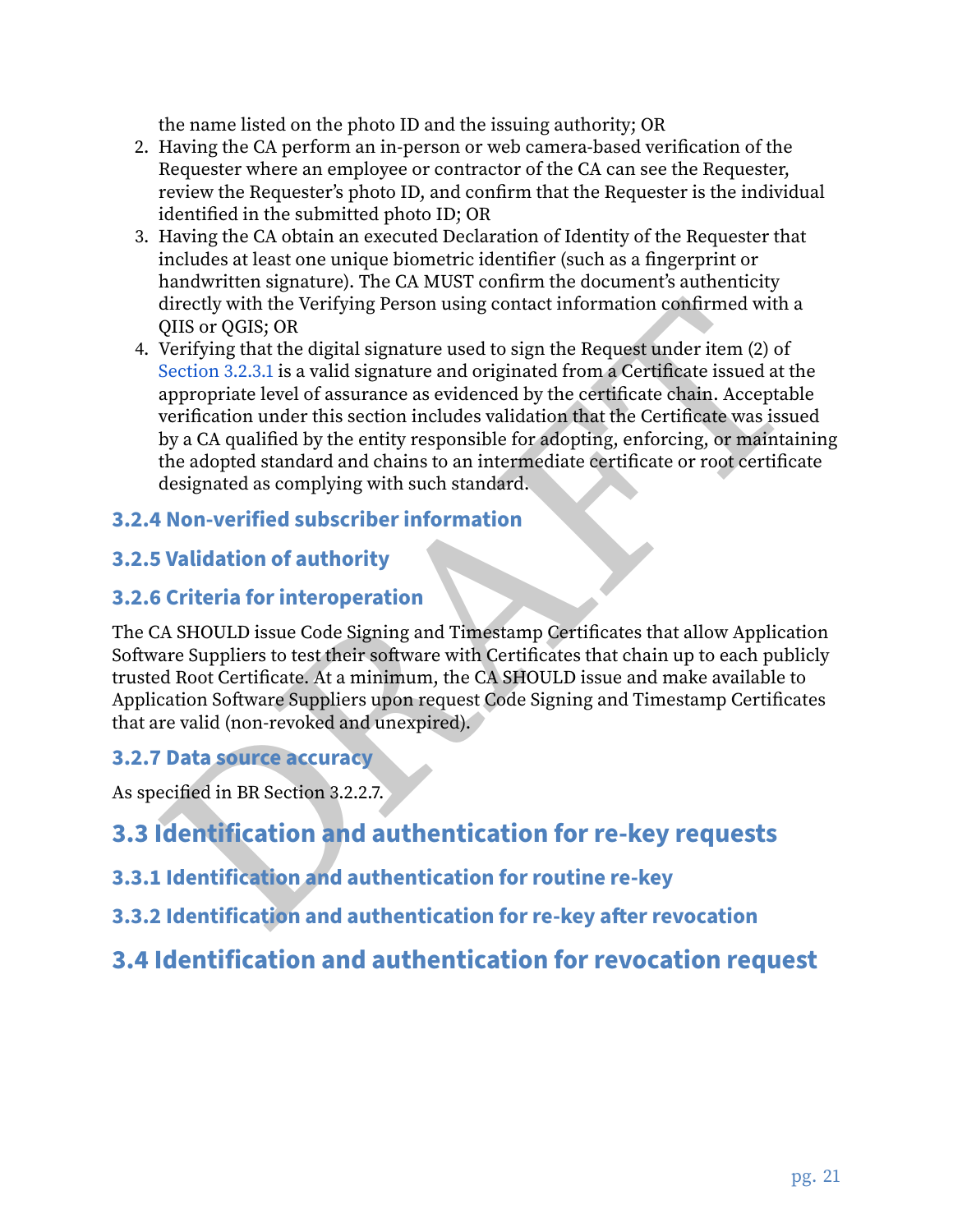# **4. CERTIFICATE LIFE‑CYCLE OPERATIONAL REQUIREMENTS**

# **4.1 Certificate Application**

#### <span id="page-22-0"></span>**4.1.1 Who can submit a certificate application**

For Non‐EV Code Signing Certificates, the CA SHALL implement procedures to identify suspicious certificate requests as defined in BR Section 4.1.1.

For EV Code Signing Certificates, the CA MAY only issue to Applicants that meet the requirements specified in Section 8.5 of the EV Guidelines. The CA SHALL implement procedures to identify suspicious certificate requests as defined in EV Guidelines Section 11.12.2.

#### **4.1.2 Enrollment process and responsibilities**

V Code Signing Certificates, the CA MAY only issue to Applicants that meet the rements specified in Section 8.5 of the EV Guidelines. The CA SHAEL implement<br>rements specified in Section 8.5 of the EV Guidelines. The CA SHA Prior to the issuance of a Certificate, the CA MUST obtain from the Applicant a request for a certificate in a form prescribed by the CA and that complies with these Requirements. One request MAY suffice for multiple Certificates to be issued to the same Applicant, subject to the aging and updating requirement in Section 4.2.1, provided that each Certificate is supported by a valid, current request signed by the appropriate Applicant Representative on behalf of the Applicant. The request MAY be made, submitted and/or signed electronically.

Prior to signing Code, the Signing Service MUST obtain from the Applicant a signing request in a form prescribed by the Signing Service and that complies with these Requirements. One signing request MAY suffice for multiple Code Signatures for the same Applicant, subject to the requirements specified herein. The signing request MAY be made, submitted and/or signed electronically.

The certificate requestor signing request MUST contain a request from, or on behalf of, the Applicant and a certification by, or on behalf of, the Applicant that all of the information contained therein is correct.

# **4.2 Certificate application processing**

#### <span id="page-22-2"></span>**4.2.1 Performing identification and authentication functions**

<span id="page-22-1"></span>The certificate request or signing request MAY include all factual information about the Applicant necessary to issue the Certificate or sign the Code, and such additional information as is necessary for the CA or Signing Service to obtain from the Applicant in order to comply with these Requirements and the CA's Certificate Policy and/or Certification Practice Statement. In cases where the certificate request or signing request does not contain all the necessary information about the Applicant, the CA or Signing Service MUST obtain the remaining information from the Applicant or, having obtained it from a reliable, independent, third‐party data source, confirm it with the Applicant. The CA or Signing Service MUST establish and follow a documented procedure for verifying all data requested for inclusion in the Certificate by the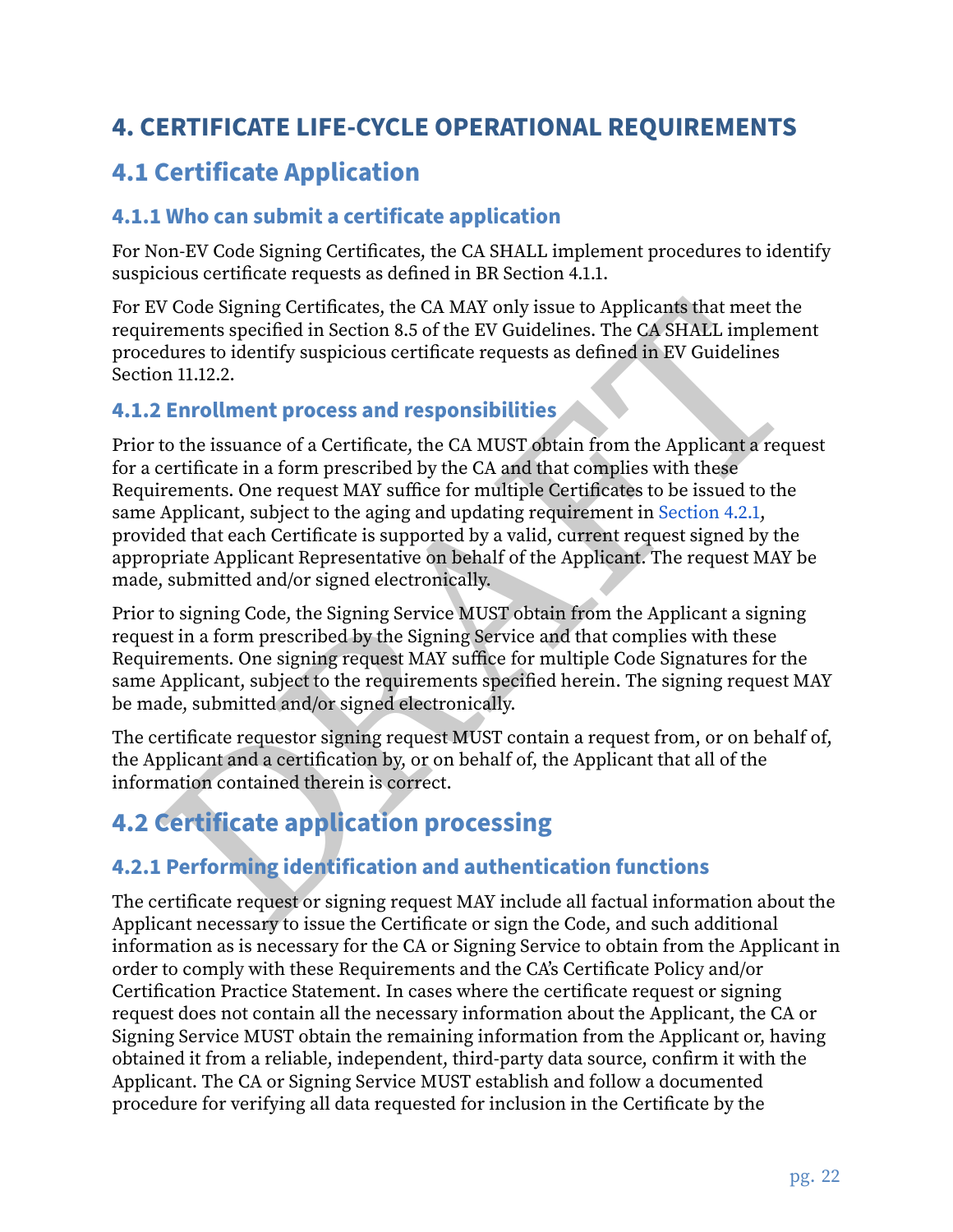#### Applicant.

In addition to the procedures required by BR Section 4.2.1, prior to issuing a Code Signing Certificate, each CA SHOULD check at least one database containing information about known or suspected producers, publishers, or distributors of Suspect Code, as identified or indicated by an Anti‐Malware Organization and any database of deceptive names maintained by an Application Software Provider. The CA MUST determine whether the entity is identified as requesting a Code Signing Certificate from a High Risk Region of Concern. The CA MUST also maintain and check an internal database listing Certificates revoked due to Code Signatures on Suspect Code and previous certificate requests rejected by the CA.

A CA identifying a high risk application under this section MUST follow the additional procedures defined in Section 4.2.2 of this document to ensure that the applicant will protect its Private Keys and not sign Suspect Code.

[These requirements do not specify a particular database and leave the decision of qualifying databases to the implementers.]

Prior to issuing Code Signing Certificates, the CA SHALL perform "due diligence" verification as specified in EV Guidelines 11.13.

Methods 4, 5 and 7 of Section 6.2.7.4.1 may be reused if Subscriber Private Key protection has been validated no more than 13 months prior to issuing the Code Signing Certificate.

It is as Region of Concern.. The CM attors and main and netect an interinal<br>as listing Certificates revoked due to Code Signatures on Suspect Code and<br>ous certificate requests rejected by the C[A](#page-37-1).<br>Code Signatures on Suspect For Non‐EV Code Signing Certificates, the CA MAY use the documents and data provided in [Section 3.2](#page-18-4) to verify certificate information, or may reuse previous validations themselves, provided that the CA obtained the data or document from a source specified under Section 3.2 or completed the validation itself no more than 825 days prior to issuing the Certificate.

For EV Code Signing Certificates, use of documents, data, and previous validations performed per Section 3.2 SHALL be governed by the usage periods as defined in EV Guidelines Section 11.14.

#### <span id="page-23-0"></span>**4.2.2 Approval or rejection of certificate applications**

CAs MUST not issue new or replacement Code Signing Certificates to an entity that the CA determined intentionally signed Suspect Code. The CA MUST keep meta‐data about the reason for revoking a Code Signing Certificate as proof that the Code Signing Certificate was not revoked because the Applicant was intentionally signing Suspect Code.

CAs MAY issue new or replacement Code Signing Certificates to an entity who is the victim of a documented Takeover Attack, resulting in either a loss of control of their code‐signing service or loss of the Private Key associated with their Code Signing Certificate.

If the CA is aware that the Applicant was the victim of a Takeover Attack, the CA MUST verify that the Applicant is protecting its Code Signing Private Keys under [Section](#page-37-1)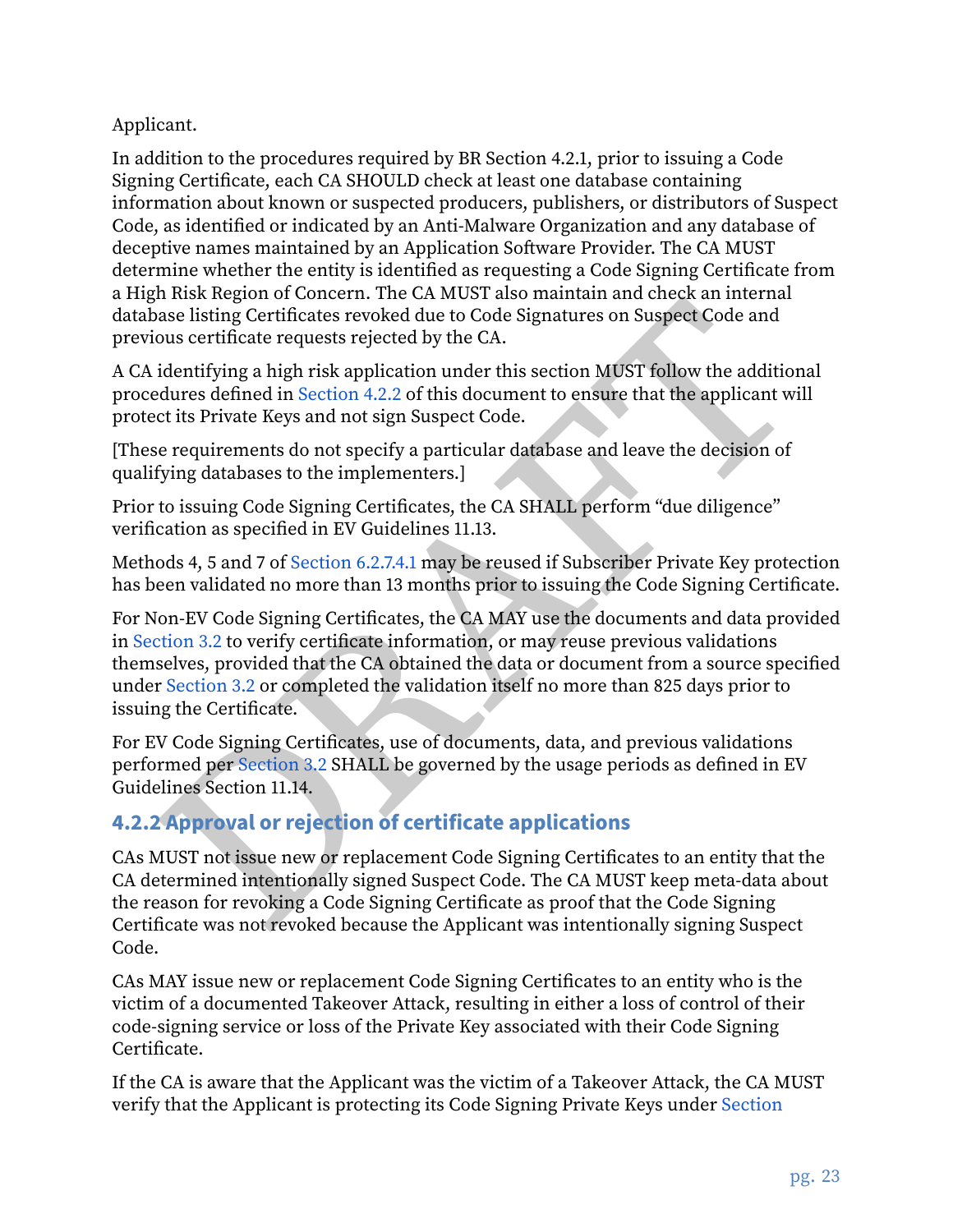[6.2.7.4.1\(](#page-37-1)1) or [Section 6.2.7.4.1](#page-37-1)(2). The CA MUST verify the Applicant's compliance with [Section 6.2.7.4.1\(](#page-37-1)1) or [Section 6.2.7.4.1](#page-37-1)(2) through: 1. Technical means that confirm the Private Keys are protected using the method described in [Section 6.2.7.4.1\(](#page-37-1)1) or [Section](#page-37-1) [6.2.7.4.1\(](#page-37-1)2); or 2. Relying on a report provided by the Applicant that is signed by an auditor who is approved by the CA and who has IT and security training or is a CISA.

Documentation of a Takeover Attack MAY include a police report (validated by the CA) or public news report that admits that the attack took place. The Subscriber MUST provide a report from an auditor with IT and security training or a CISA that provides information on how the Subscriber was storing and using Private keys and how the intended solution for better security meets the guidelines for improved security.

In the material streament and streament and streament and streament and streament and streament and streament in the streament in the streament in the particle is sure that has been the pair of the streament under this Sec Except where issuance is expressly authorized by the Application Software Supplier, CAs MUST not issue new Code Signing Certificates to an entity where the CA is aware that the entity has been the victim of two Takeover Attacks or where the CA is aware that entity breached a requirement under this Section to protect Private Keys under [Section](#page-37-1) [6.2.7.4.1\(](#page-37-1)1) or Section 6.2.7.4.1(2).

# **4.2.3 Time to process certificate applications**

# **4.3 Certificate issuance**

#### **4.3.1 CA actions during certificate issuance**

<span id="page-24-0"></span>Certificate issuance by the Root CA MUST require an individual authorized by the CA (i.e. the CA system operator, system officer, or PKI administrator) to deliberately issue a direct command in order for the Root CA to perform a certificate signing operation.

# **4.3.2 Notification to subscriber by the CA of issuance of certificate**

# **4.4 Certificate acceptance**

- **4.4.1 Conduct constituting certificate acceptance**
- <span id="page-24-1"></span>**4.4.2 Publication of the certificate by the CA**
- **4.4.3 Notification of certificate issuance by the CA to other entities**
- **4.5 Key pair and certificate usage**
- **4.5.1 Subscriber private key and certificate usage**
- <span id="page-24-2"></span>**4.5.2 Relying party public key and certificate usage**
- **4.6 Certificate renewal**
- <span id="page-24-3"></span>**4.6.1 Circumstance for certificate renewal**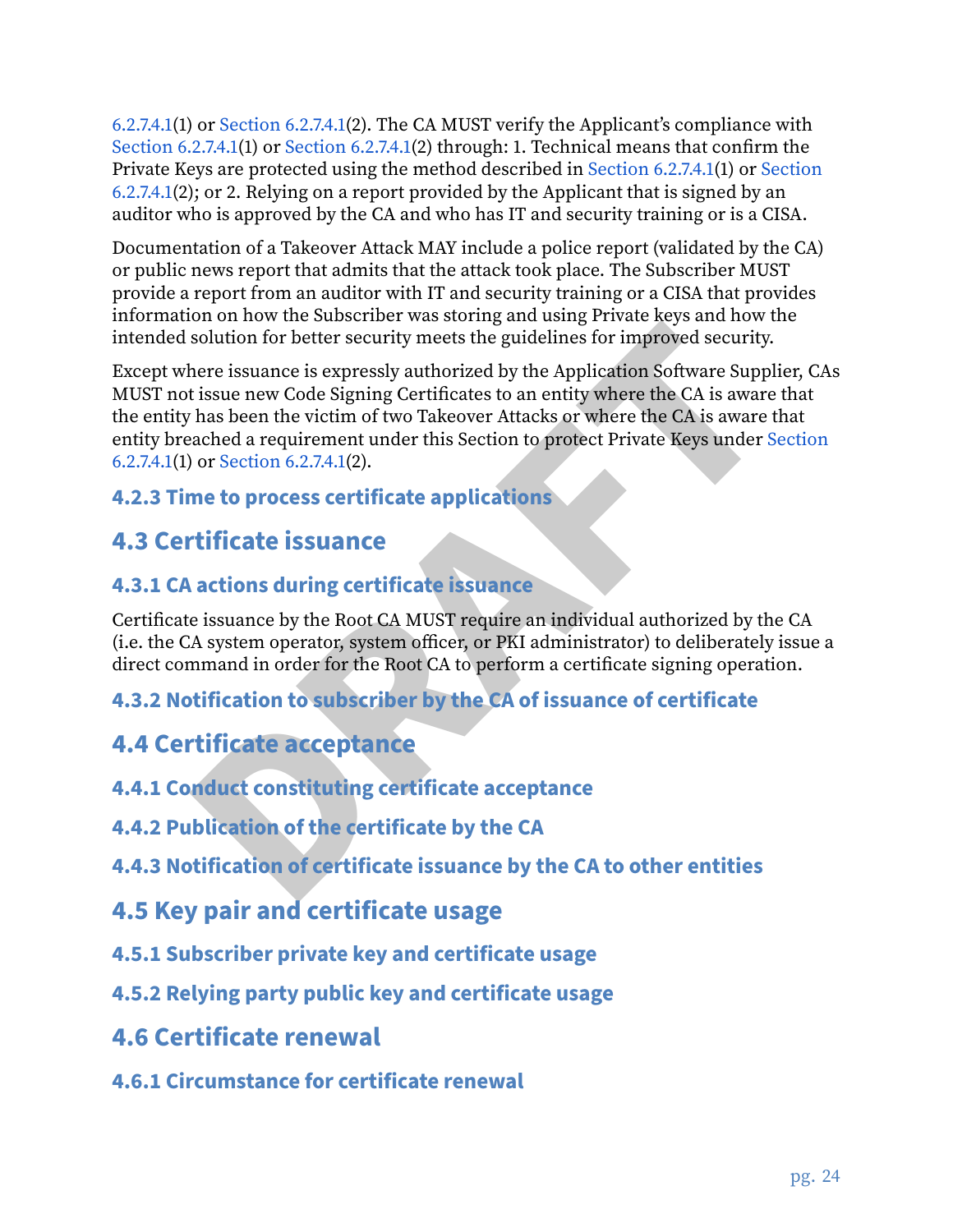- **4.6.2 Who may request renewal**
- **4.6.3 Processing certificate renewal requests**
- **4.6.4 Notification of new certificate issuance to subscriber**
- **4.6.5 Conduct constituting acceptance of a renewal certificate**
- **4.6.6 Publication of the renewal certificate by the CA**
- **4.6.7 Notification of certificate issuance by the CA to other entities**

# **4.7 Certificate re‑key**

- **4.7.1 Circumstance for certificate re‑key**
- <span id="page-25-0"></span>**4.7.2 Who may request certification of a new public key**
- **4.7.3 Processing certificate re‑keying requests**
- **4.7.4 Notification of new certificate issuance to subscriber**
- **4.7.5 Conduct constituting acceptance of a re‑keyed certificate**
- **4.7.6 Publication of the re‑keyed certificate by the CA**
- Motification of certificate issuance by the CA to other entities<br>
Certificate re-key<br>
Circumstance for certificate re-key<br>
Who may request certificate re-key<br>
Processing certificate re-keying requests<br>
Notification of new **4.7.7 Notification of certificate issuance by the CA to other entities**

# **4.8 Certificate modification**

- **4.8.1 Circumstance for certificate modification**
- <span id="page-25-1"></span>**4.8.2 Who may request certificate modification**
- **4.8.3 Processing certificate modification requests**
- **4.8.4 Notification of new certificate issuance to subscriber**
- **4.8.5 Conduct constituting acceptance of modified certificate**
- **4.8.6 Publication of the modified certificate by the CA**
- **4.8.7 Notification of certificate issuance by the CA to other entities**

# **4.9 Certificate revocation and suspension**

#### **4.9.1 Circumstances for revocation**

<span id="page-25-2"></span>A CA MUST revoke a Code Signing Certificate in any of the four circumstances: (1) the Application Software Supplier requests revocation, (2) the subscriber requests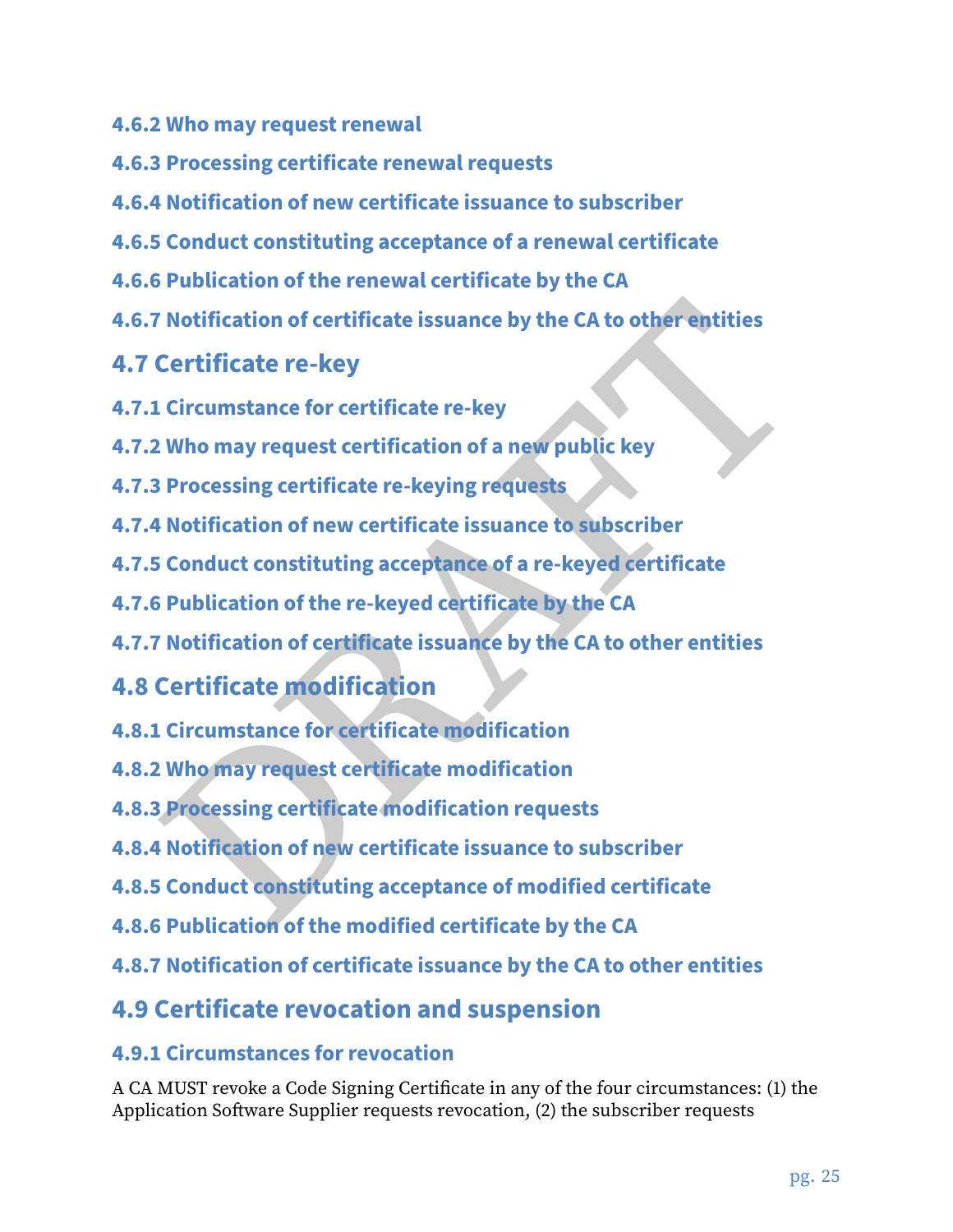revocation, (3) a third party provides information that leads the CA to believe that the certificate is compromised or is being used for Suspect Code, or (4) the CA otherwise decides that the certificate should be revoked. This section describes the CA's obligations for each scenario.

#### **4.9.1.1 Revocation Based on an Application Software Supplier's Request**

If the Application Software Supplier requests the CA revoke because the Application Software Supplier believes that a Certificate attribute is deceptive, or that the Certificate is being used for malware, bundle ware, unwanted software, or some other illicit purpose, then the Application Software Supplier may request that the CA revoke the certificate.

Within two (2) business days of receipt of the request, the CA MUST either revoke the certificate or inform the Application Software Supplier that it is conducting an investigation.

If the CA decides to conduct an investigation, it MUST inform the Application Software Supplier whether or not it will revoke the Certificate, within two (2) business days.

If the CA decides that the revocation will have an unreasonable impact on its customer, then the CA MUST propose an alternative course of action to the Application Software Supplier based on its investigation.

#### **4.9.1.2 Revocation Based on the Subscriber's Request**

are supplier beneves that a certificate attribute is deceptive, of unta the cruiteral and a genual of ormation and certificate attribute is election.<br>In grand to the Application Software supplier may request that the CA re The CA MUST revoke a Code Signing Certificate within one (1) business day if the Subscriber requests in writing that the CA revoke the Certificate or notifies the CA that the original certificate request was not authorized and does not retroactively grant authorization.

#### **4.9.1.3 Revocation Based on Reported or Detected Compromise or Use in Malware**

For all incidents involving malware, CAs SHALL revoke the Code Signing Certificate in accordance with and within the following maximum timeframes. Nothing herein prohibits a CA from revoking a Code Signing Certificate prior to these timeframes.

- 1. The CA MUST contact the software publisher within one (1) business day after the CA is made aware of the incident.
- 2. The CA MUST determine the volume of relying parties that are impacted (e.g., based on OCSP logs) within 72 hours after being made aware of the incident.
- 3. The CA MUST request the software publisher send an acknowledgement to the CA within 72 hours of receipt of the request.
- a. If the publisher responds within 72 hours, the CA and publisher MUST determine a "reasonable date" to revoke the certificate based on discussions with the CA.
- <span id="page-26-0"></span>b. If CA does not receive a response, the CA must notify the publisher that the CA will revoke in 7 days if no further response is received. i. If the publisher responds within 7 days, the CA and the publisher will determine a "reasonable date" to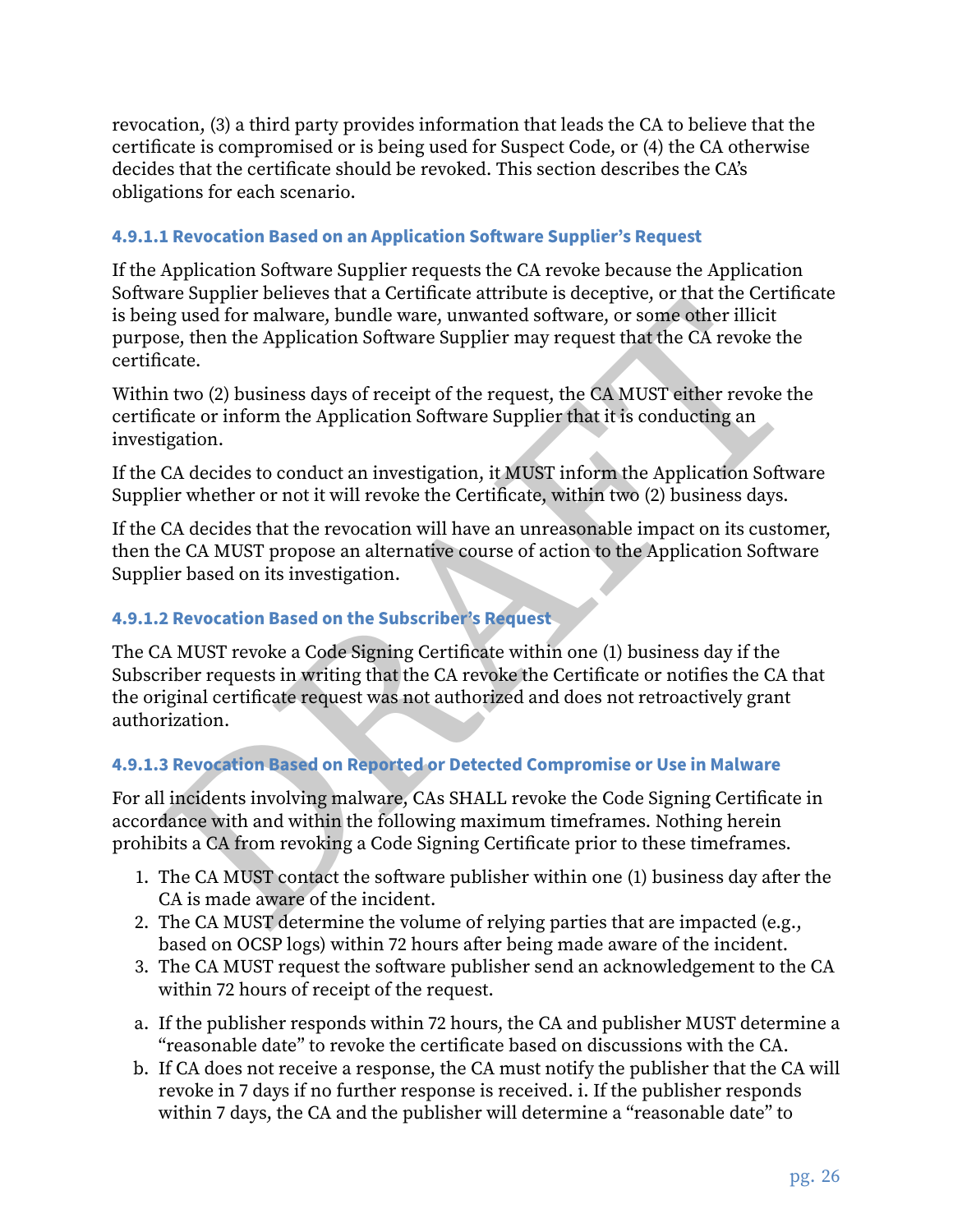revoke the certificate based on discussion with the CA. ii. If no response is received after 7 days, the CA must revoke the certificate except if the CA has documented proof (e.g., OCSP logs) that the revocation will cause significant impact to the general public.

A CA revoking a Certificate because the Certificate was associated with signed Suspect Code or other fraudulent or illegal conduct SHOULD provide all relevant information and risk indicators to other CAs or industry groups. The CA SHOULD indicate whether its investigation found that the Suspect Code was a false positive or an inadvertent signing.

#### **4.9.1.4 Revocation of a Subordinate CA Certificate**

As specified in BR Section 4.9.1.2.

#### **4.9.2 Who can request revocation**

ogation round that the suspect code was a raise positive or an inadvertent signing.<br>
4 Revocation of a Subordinate CA Certificate<br>
ecified in BR Section 4.9.1.2.<br>
2. Who can request revocation<br>
2. A WIST provide Anti-Malwa The CA MUST provide Anti‐Malware Organizations, Subscribers, Relying Parties, Application Software Suppliers, and other third parties with clear instructions on how they can report suspected private key compromise, Certificate misuse, Certificates used to sign Suspect Code, Takeover Attacks, or other types of possible fraud, compromise, misuse, inappropriate conduct, or any other matter related to Certificates. The CA MUST publicly disclose the instructions on its website.

#### **4.9.3 Procedure for revocation request**

As specified in BR Section 4.9.3.

#### **4.9.4 Revocation request grace period**

#### **4.9.5 Time within which CA must process the revocation request**

The CA MUST maintain a continuous 24x7 ability to communicate with Anti‐Malware Organizations, Application Software Suppliers, and law enforcement agencies and respond to high‐priority Certificate Problem Reports, such as reports requesting revocation of Certificates used to sign malicious code, fraud, or other illegal conduct.

The CA MUST acknowledge receipt of plausible notices about Suspect Code signed with a certificate issued by the CA or a Subordinate CA.

The CA MUST begin investigating Certificate Problem Reports within twenty‐four hours of receipt, and decide whether revocation or other appropriate action is warranted based on at least the following criteria:

- 1. The nature of the alleged problem (adware, spyware, malware, software bug, etc.),
- 2. The number of Certificate Problem Reports received about a particular Certificate or Subscriber,
- 3. The entity making the report (for example, a notification from an Anti‐Malware Organization or law enforcement agency carries more weight than an anonymous complaint), and
- <span id="page-27-0"></span>4. Relevant legislation.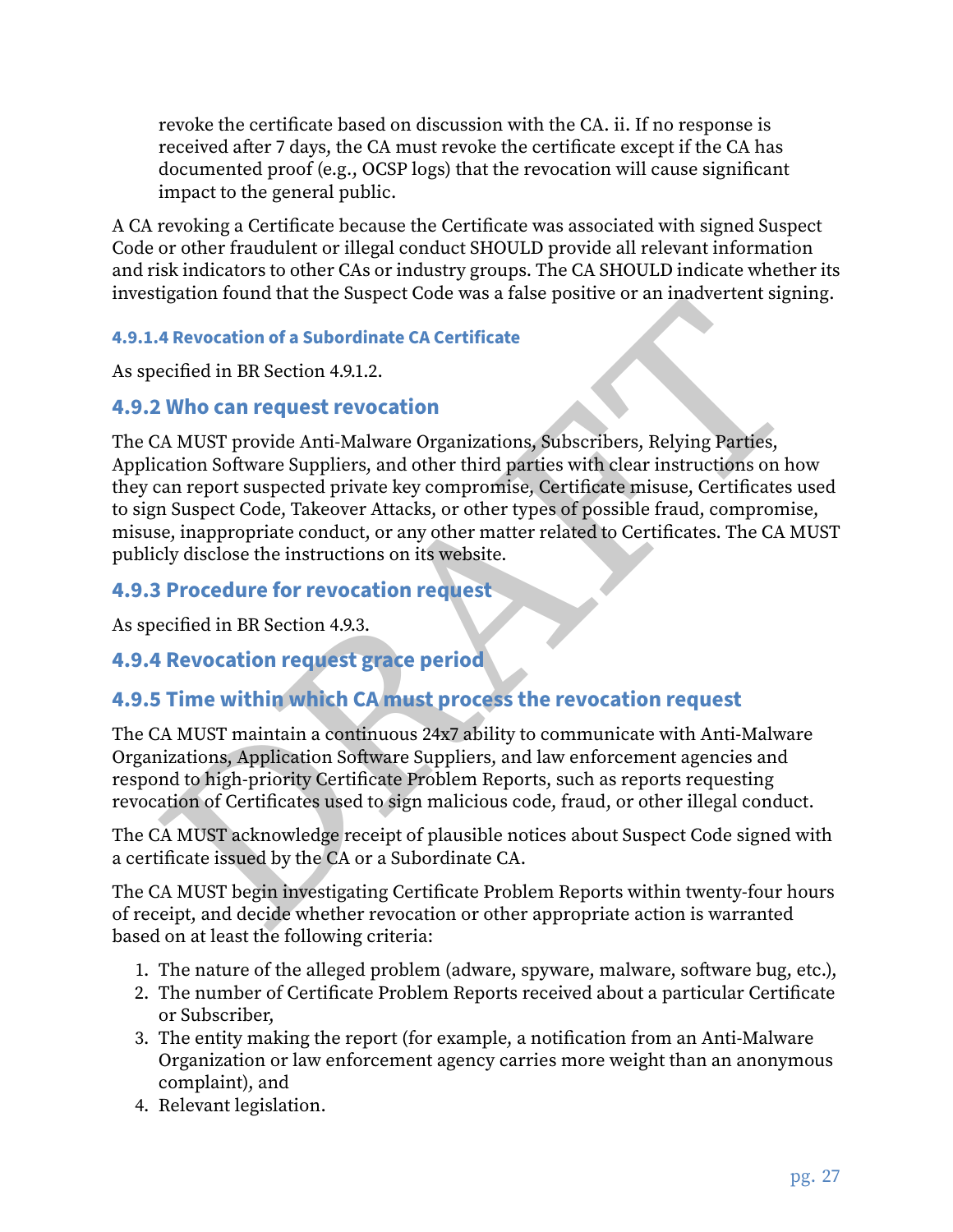When revoking a Certificate, the CA SHOULD work with the Subscriber to estimate a date of when the revocation should occur in order to mitigate the impact of revocation on validly signed Code. For key compromise events, this date SHOULD be the earliest date of suspected compromise.

#### **4.9.6 Revocation checking requirement for relying parties**

signed Code, some of which could be perfectly sound. Because of this, the CA<br>specify the time at which the Certificate is first considered to be invalid in the<br>pactivolbate field of a CRL entry or the revocation [T](#page-28-0)ime field A Certificate MAY have a one‐to‐one relationship or one‐to‐many relationship with the signed Code. Regardless, revocation of a Certificate may invalidate the Code Signatures on all signed Code, some of which could be perfectly sound. Because of this, the CA MAY specify the time at which the Certificate is first considered to be invalid in the revocationDate field of a CRL entry or the revocationTime field of an OCSP response to time-bind the set of software affected by the revocation $^{\rm l}$ , and software should continue to treat objects containing a timestamp dated before the revocation date as valid.

#### **4.9.7 CRL issuance frequency**

For the status of Subordinate CA Certificates: \* The Issuing CA SHALL publish a CRL, then update and reissue a CRL at least once every twelve months and within 24 hours after revoking a Subordinate CA Certificate. The nextUpdate field MUST NOT be more than twelve months beyond the value of the thisUpdate field.

For the status of Code Signing Certificates: \* The Subordinate CA SHALL publish a CRL, then update and reissue a CRL at least once every seven days, and the value of the nextUpdate field MUST NOT be more than ten days beyond the value of the thisUpdate field.

For the status of Timestamp Certificates: \* The Subordinate CA SHALL update and reissue CRLs at least once every twelve months and within 24 hours after revoking a Timestamp Certificate, and the value of the nextUpdate field MUST NOT be more than twelve months beyond the value of the thisUpdate field.

#### **4.9.8 Maximum latency for CRLs**

#### **4.9.9 On‑line revocation/status checking availability**

#### **4.9.10 On‑line revocation checking requirements**

CAs MAY provide OCSP responses for Code Signing Certificates and Timestamp Certificates for the time period specified in their CPS, which MAY be at least 10 years after the expiration of the certificate.

If the CA provides OCSP responses, the CA SHALL support an OCSP capability using the GET method for Certificates issued in accordance with these Requirements.

<span id="page-28-0"></span><sup>&</sup>lt;sup>1</sup>Backdating the revocationDate field is an exception to best practice described in RFC 5280 (section 5.3.2); however, these Requirements specify the use of the revocationDate field to convey the "invalidity date" to support Application Software Supplier software implementations that process the revocation-Date field as the date when the Certificate is first considered to be invalid.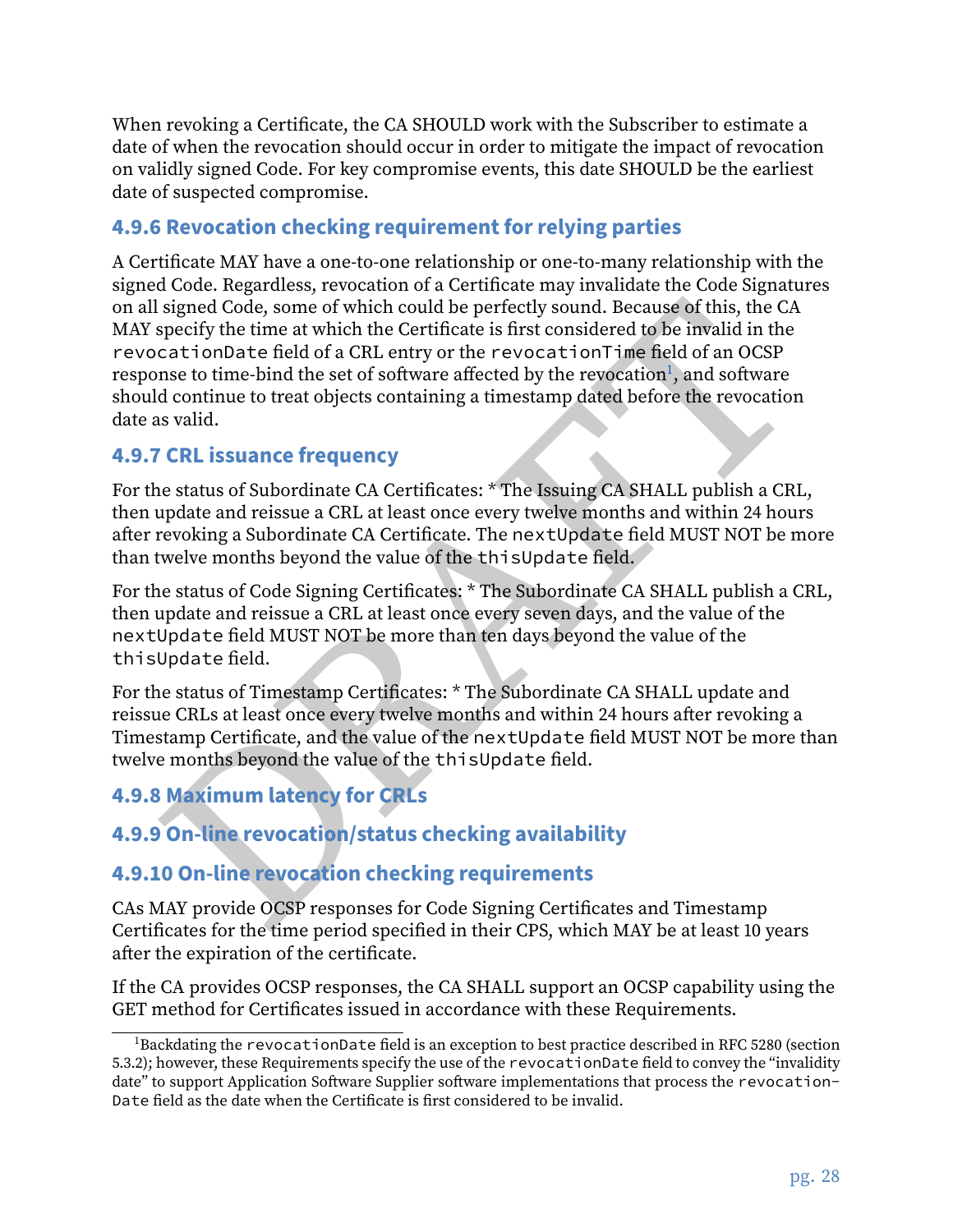For the status of Subordinate CA Certificates: \* If the Issuing CA provides OCSP responses, the Issuing CA SHALL update information provided via an OCSP response at least every twelve months and within 24 hours after revoking a Subordinate CA Certificate.

For the status of Code Signing Certificates: \* If the Subordinate CA provides OCSP responses, the CA SHALL update information provided via an OCSP response at least every four days. OCSP responses from this service MUST have a maximum expiration time of ten days.

For the status of Timestamp Certificates: \* If the Subordinate CA provides OCSP responses, the Subordinate CA SHALL update information provided via an OCSP response at least every twelve months and within 24 hours after revoking a Timestamp Certificate.

#### **4.9.11 Other forms of revocation advertisements available**

of entirelyss.<br>
Some status of Timestamp Certificates: \* If the Subordinate CA provides OCSP<br>
estatus of Timestamp Certificates: \* If the Subordinate CA provides OCSP<br>
mass at least every twelve months and within 24 hours Because some Application Software Suppliers utilize non‐standard revocation mechanisms, CAs MUST, if requested by the Application Software Supplier and using a method of communication specified by the Application Software Vendor, notify the Application Software Supplier whenever the CA revokes a Code Signing Certificate because (i) the CA mis‐issued the Certificate, (ii) the Certificate was used to sign Suspect Code, or (iii) there is a suspected or actual compromise of the Applicant's or CA's Private Key.

- **4.9.12 Special requirements re key compromise**
- **4.9.13 Circumstances for suspension**
- **4.9.14 Who can request suspension**
- **4.9.15 Procedure for suspension request**
- **4.9.16 Limits on suspension period**
- **4.10 Certificate status services**
- **4.10.1 Operational characteristics**
- <span id="page-29-0"></span>**4.10.2 Service availability**
- **4.10.3 Optional features**
- **4.11 End of subscription**
- **4.12 Key escrow and recovery**
- <span id="page-29-1"></span>**4.12.1 Key escrow and recovery policy and practices**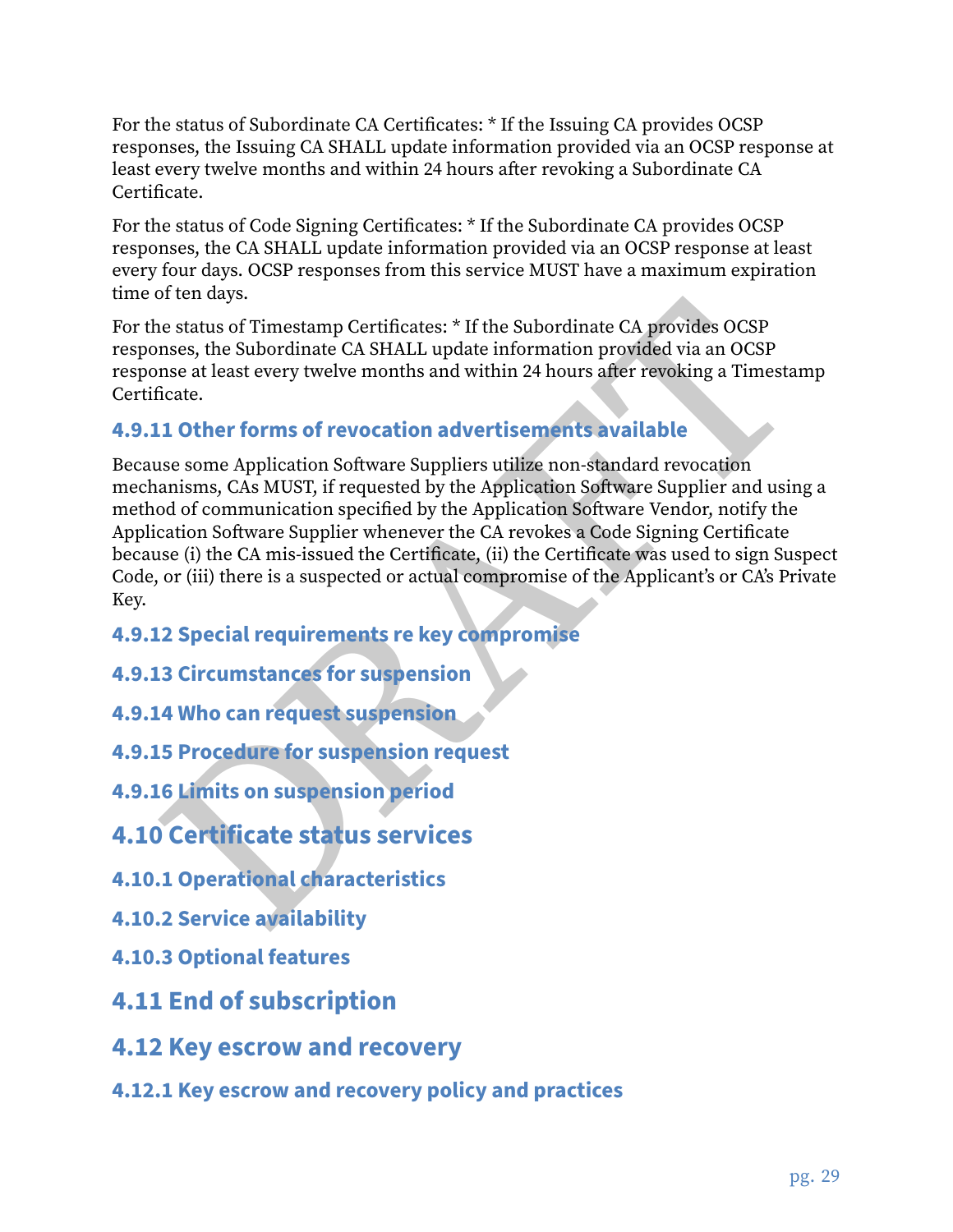# **4.12.2 Session key encapsulation and recovery policy and practices**

PRAFT.

pg. 30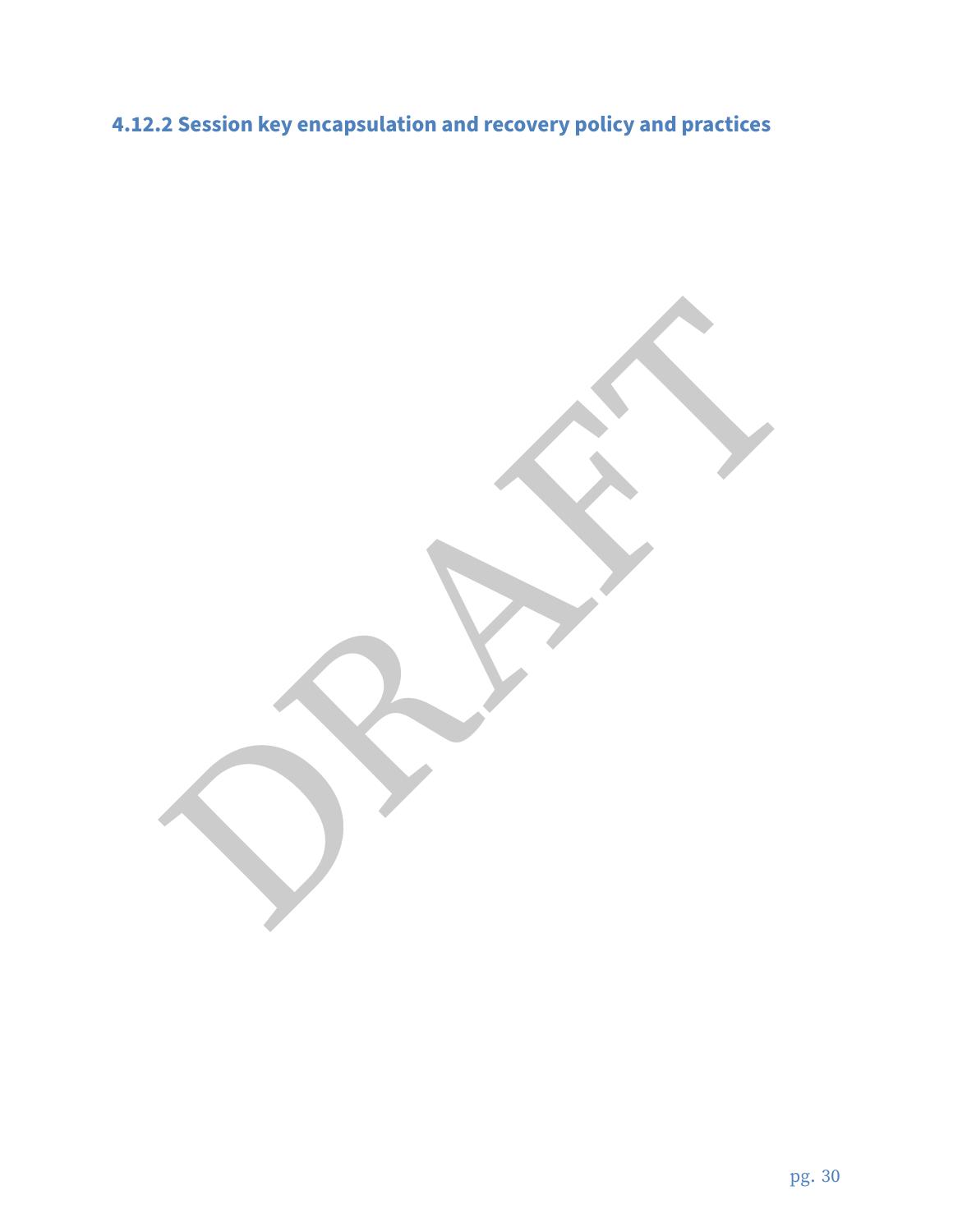# **5. FACILITY, MANAGEMENT, AND OPERATIONAL CONTROLS**

# **5.1 Physical controls**

- <span id="page-31-0"></span>**5.1.1 Site location and construction**
- **5.1.2 Physical access**
- **5.1.3 Power and air conditioning**
- **5.1.4 Water exposures**
- **5.1.5 Fire prevention and protection**
- **5.1.6 Media storage**
- **5.1.7 Waste disposal**
- **5.1.8 Off‑site backup**
- **5.2 Procedural controls**
- **5.2.1 Trusted roles**
- <span id="page-31-1"></span>**5.2.2 Number of persons required per task**
- **5.2.3 Identification and authentication for each role**
- **5.2.4 Roles requiring separation of duties**

# <span id="page-31-3"></span>**5.3 Personnel controls**

ater exposures<br>
re prevention and protection<br>
edia storage<br>
f-site backup<br> **DCC**<br> **DRAFT ACCCONTIFICATE ACCCONTING SET ACCCONTING SET ACCCONTING SET AND SET AND SET AND SET AND SET AND SET AND SET AND SPECIAL TREAL TREAL T** As specified in EV Guidelines Section 14.1. Additionally, the CA SHALL require all Validation Specialists to pass an examination provided by the CA on the information verification requirements outlined in these Requirements.

#### **5.3.1 Qualifications, experience, and clearance requirements**

- <span id="page-31-2"></span>**5.3.2 Background check procedures**
- **5.3.3 Training requirements**
- **5.3.4 Retraining frequency and requirements**
- **5.3.5 Job rotation frequency and sequence**
- **5.3.6 Sanctions for unauthorized actions**
- **5.3.7 Independent contractor requirements**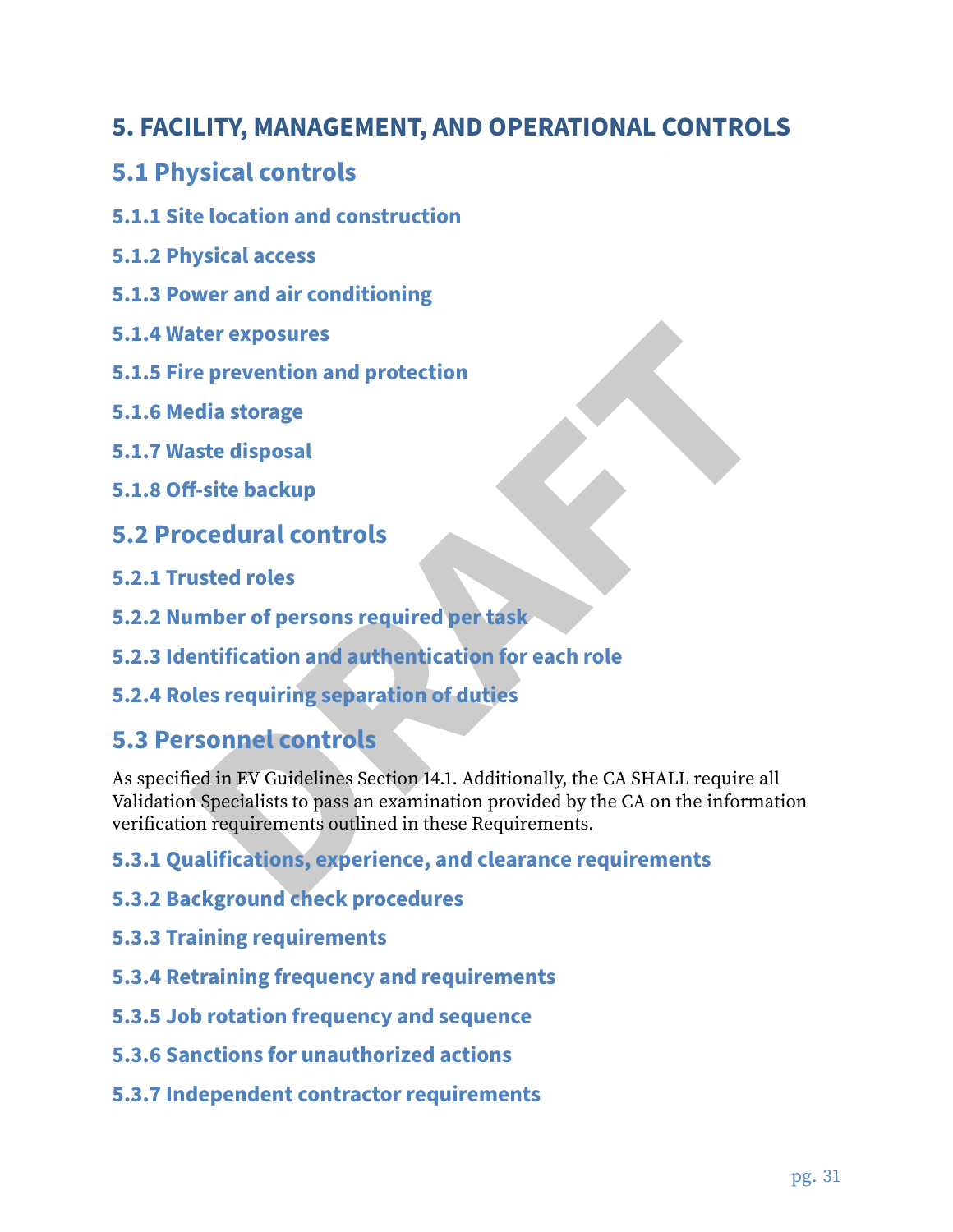#### **5.3.8 Documentation supplied to personnel**

# <span id="page-32-2"></span>**5.4 Audit logging procedures**

#### **5.4.1 Types of events recorded**

#### <span id="page-32-0"></span>**5.4.1.1 Types of events recorded for CAs**

The CA and each Delegated Third Party SHALL record details of the actions taken to process a certificate request and to issue a certificate, including all information generated and documentation received in connection with the certificate request; the time and date; and the personnel involved. The CA SHALL make these records available to its Qualified Auditor as proof of the CA's compliance with these Requirements.

The CA SHALL record at least the following events:

- issa a certificate request and to issue a certificate, including all information and documentation received in connection with the certificate request; the and date) and determination received. The CA SHALL make these rec 1. CA certificate and key lifecycle management events, including: a. Key generation, backup, storage, recovery, archival, and destruction; b. Certificate requests, renewal, and re‐key requests, and revocation; c. Approval and rejection of certificate requests ; d. Cryptographic device lifecycle management events; e. Generation of Certificate Revocation Lists and OCSP entries ; f. Introduction of new Certificate Profiles and retirement of existing Certificate Profiles
- 2. CA and Subscriber lifecycle management events, including: a. Certificate requests, renewals, re‐key requests, and revocation; b. All verification activities stipulated in these Requirements and the CA's Certification Practice Statement (CPS); c. Acceptance and rejection of certificate requests; d. Issuance of Certificates; and e. Generation of Certificate Revocation Lists and OCSP entries.
- 3. Security events, including: a. Successful and unsuccessful PKI system access attempts; b. PKI and security system actions performed; c. Security profile changes; d. System crashes, hardware failures, and other anomalies; e. Firewall and router activities; and f. Entries to and exits from the CA facility.

Log entries MUST include the following elements:

- 1. Date and time of entry;
- 2. Identity of the person making the journal entry; and
- <span id="page-32-1"></span>3. Description of the entry.

#### <span id="page-32-3"></span>**5.4.1.2 Types of events recorded for Timestamp Authorities**

The Timestamp Authority MUST log the following information and make these records available to its Qualified Auditor as proof of the Timestamp Authority's compliance with these Requirements:

- 1. Physical or remote access to a timestamp server, including the time of the access and the identity of the individual accessing the server,
- 2. History of the timestamp server configuration,
- 3. Any attempt to delete or modify timestamp logs,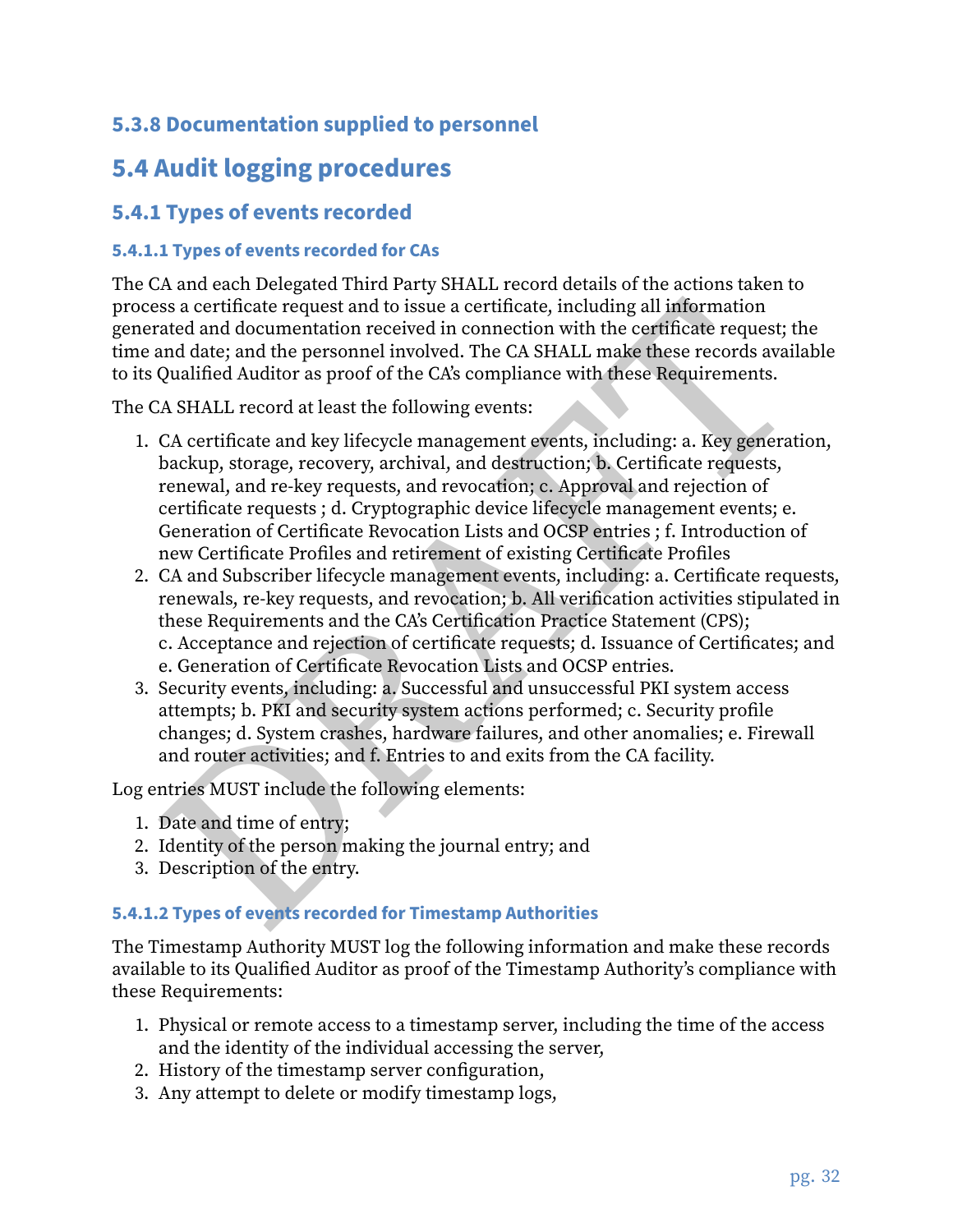- 4. Security events, including: a. Successful and unsuccessful Timestamp Authority access attempts; b. Timestamp Authority server actions performed; c. Security profile changes; d. System crashes and other anomalies; and e. Firewall and router activities;
- 5. Revocation of a timestamp certificate,
- 6. Major changes to the timestamp server's time, and
- <span id="page-33-0"></span>7. System startup and shutdown.

#### **5.4.2 Frequency of processing log**

#### **5.4.3 Retention period for audit log**

The CA, Delegated Third Parties, and Timestamp Authority MUST retain, for at least two years:

- 1. CA certificate and key lifecycle management event records (as set forth in [Section](#page-32-0) [5.4.1.1](#page-32-0))(1) after the later occurrence of:
- a. the destruction of the CA Private Key; or
- b. the revocation or expiration of the final CA Certificate in that set of Certificates that have an X.509v3 basicConstraints extension with the cA field set to true and which share a common Public Key corresponding to the CA Private Key;
- 2. Subscriber Certificate lifecycle management event records (as set forth in [Section](#page-32-3) [5.4.1.2](#page-32-3))(2) after the revocation or expiration of the Subscriber Certificate;
- 3. Timestamp Authority data records (as set forth in Section 5.4.1.2) after the revocation or renewal of the Timestamp Certificate private key (as set forth in [Section 6.3.2](#page-39-0));
- <span id="page-33-1"></span>4. Any security event records (as set forth in Section 5.4.1.1(3) and for Timestamp Authority security event records set forth in Section 5.4.1.2(3)) after the event occurred

**Example 2**<br>**Delegated Third Parties, and Timestamp** [A](#page-32-3)uthority MUST retain, for at least tecrtificate and key lifecycle management event records (as set forth in Section)(1) after the later occurrence of:<br> **LID(1)** after t **Note**: While these Requirements set the minimum retention period, the CA, Delegated Third Parties, and Timestamp Authority may choose a greater value as more appropriate in order to be able to investigate possible security or other types of incidents that will require retrospection and examination of past events.

#### **5.4.4 Protection of audit log**

#### **5.4.5 Audit log backup procedures**

- **5.4.6 Audit collection system (internal vs. external)**
- **5.4.7 Notification to event‑causing subject**
- **5.4.8 Vulnerability assessments**
- **5.5 Records archival**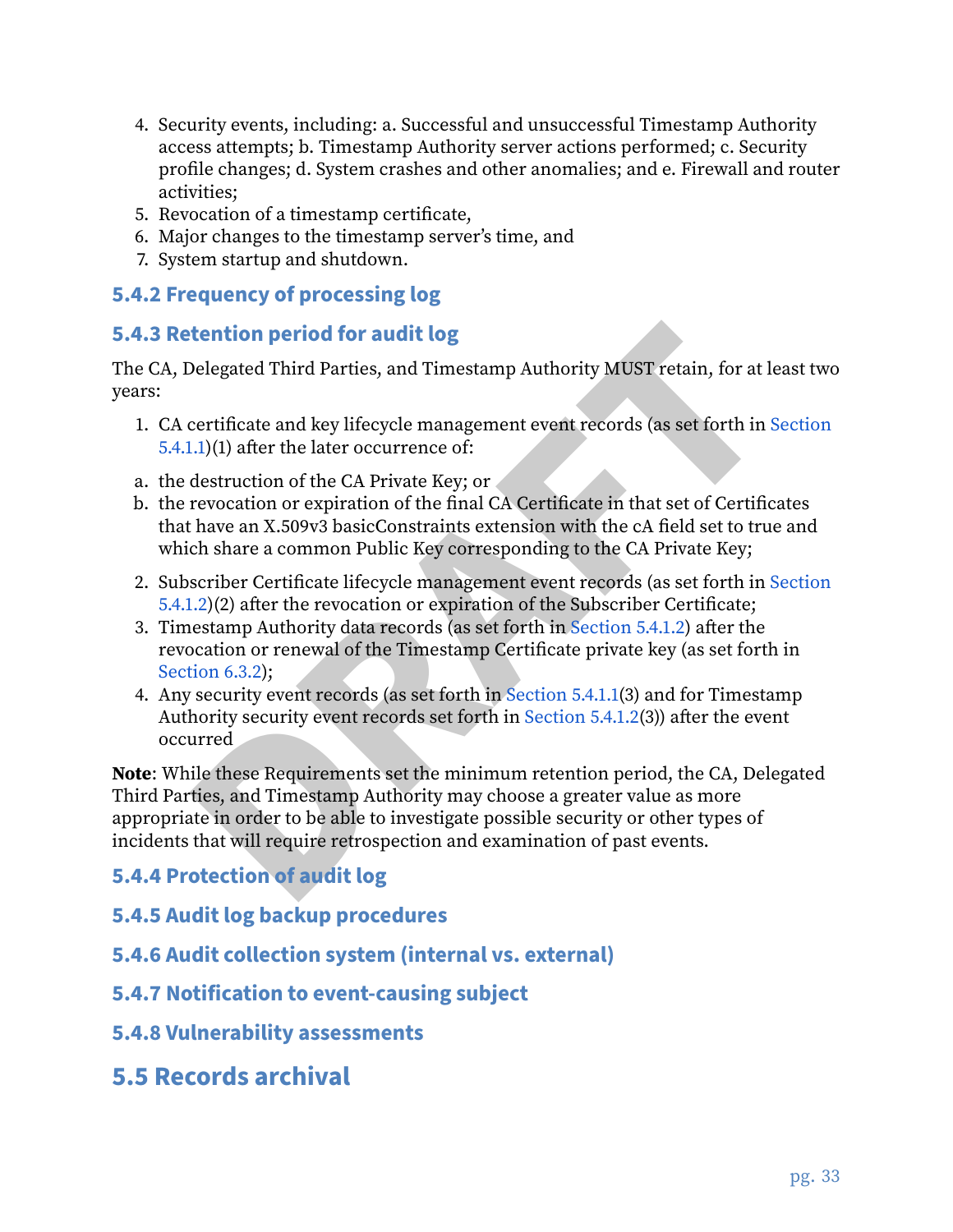- **5.5.1 Types of records archived**
- <span id="page-34-0"></span>**5.5.2 Retention period for archive**
- **5.5.3 Protection of archive**
- **5.5.4 Archive backup procedures**
- **5.5.5 Requirements for time‑stamping of records**
- **5.5.6 Archive collection system (internal or external)**
- **5.5.7 Procedures to obtain and verify archive information**
- **5.6 Key changeover**
- **5.7 Compromise and disaster recovery**
- **5.7.1 Incident and compromise handling procedures**
- <span id="page-34-1"></span>**5.7.2 Computing resources, software, and/or data are corrupted**
- **5.7.3 Entity private key compromise procedures**
- **5.7.4 Business continuity capabilities after a disaster**

# **5.8 CA or RA termination**

Sarchive collection system (internal or external)<br>
Procedures to obtain and verify archive information<br>
Key changeover<br>
Compromise and disaster recovery<br>
Lincident and compromise handling procedures<br>
Lincident and compromi If the CA wishes to stop supporting validation of Code Signing Certificates or Timestamp Certificates prior to the date specified in its Certificate Policy/Certificate Practice Statement, the CA MUST give 90 days' prior notice to all Application Software Suppliers relying on the root certificate and permit the Application Software Suppliers sufficient time to take appropriate action as determined by the Application Software Supplier.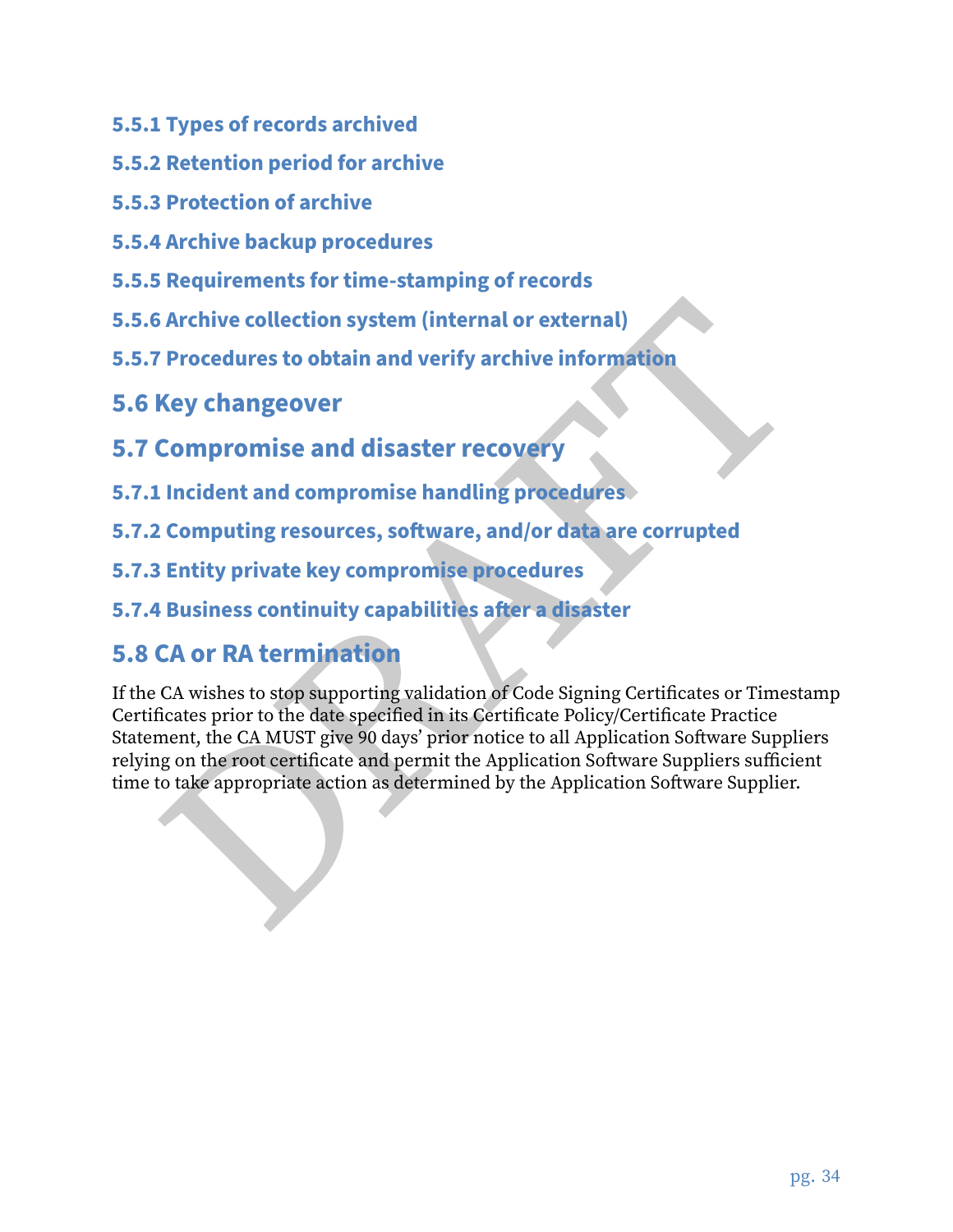# **6. TECHNICAL SECURITY CONTROLS**

# **6.1 Key pair generation and installation**

#### <span id="page-35-0"></span>**6.1.1 Key pair generation**

**6.1.1.1 CA Key Pair Generation**

<span id="page-35-1"></span>As specified in BR Section 6.1.1.1.

#### **6.1.1.2 RA Key Pair Generation**

#### **6.1.1.3 Subscriber Key Pair Generation**

The CA SHALL reject a certificate request if the requested Public Key does not meet the requirements set forth in Sections 6.1.5 and BR Section 6.1.6, or if it has a known weak Private Key (such as a Debian weak key, see http://wiki.debian.org/SSLkeys).

#### **6.1.2 Private key delivery to subscriber**

2 RA Key Pair Generation<br>
2 RA Key Pair Generation<br>
2 RA Key Pair Generation<br>
2 SHALL reject a certificate request if the requested Public Key does not meet the<br>
nements set forth in Sections 6.1.5 and BR Section 6.1.6, or If the CA or any Delegated Third Party is generating the Private Key on behalf of the Subscriber where the Private Keys will be transported to the Subscriber outside of the Signing Service's secure infrastructure, then the entity generating the Private Key MUST either transport the Private Key in hardware with an activation method that is equivalent to 128 bits of encryption or encrypt the Private Key with at least 128 bits of encryption strength. Allowed methods include using a 128‐bit AES key to wrap the private key or storing the key in a PKCS 12 file encrypted with a randomly generated password of more than 16 characters containing uppercase letters, lowercase letters, numbers, and symbols for transport.

#### **6.1.3 Public key delivery to certificate issuer**

# **6.1.4 CA public key delivery to relying parties**

#### <span id="page-35-3"></span>**6.1.5 Key sizes**

#### **6.1.5.1 Root and Subordinate CA key sizes**

<span id="page-35-2"></span>For Keys corresponding to Root and Subordinate CAs:

- If the Key is RSA, then the modulus MUST be at least 4096 bits in length.  $2^{\circ}$
- If the Key is ECDSA, then the curve MUST be one of NIST P-256, P-384, or P-521.
- If the Key is DSA, then one of the following key parameter options MUST be used:
	- Key length (L) of 2048 bits and modulus length (N) of 224 bits
	- Key length (L) of 2048 bits and modulus length (N) of 256 bits

<span id="page-35-4"></span> $2CAs$  MAY sign Cross-Certificates with Root CA RSA Private Keys whose modulus length is less than 4096 bits, provided that the Cross‐Certificate is issued to a Root CA whose Public Key adheres to the key size requirements of this section.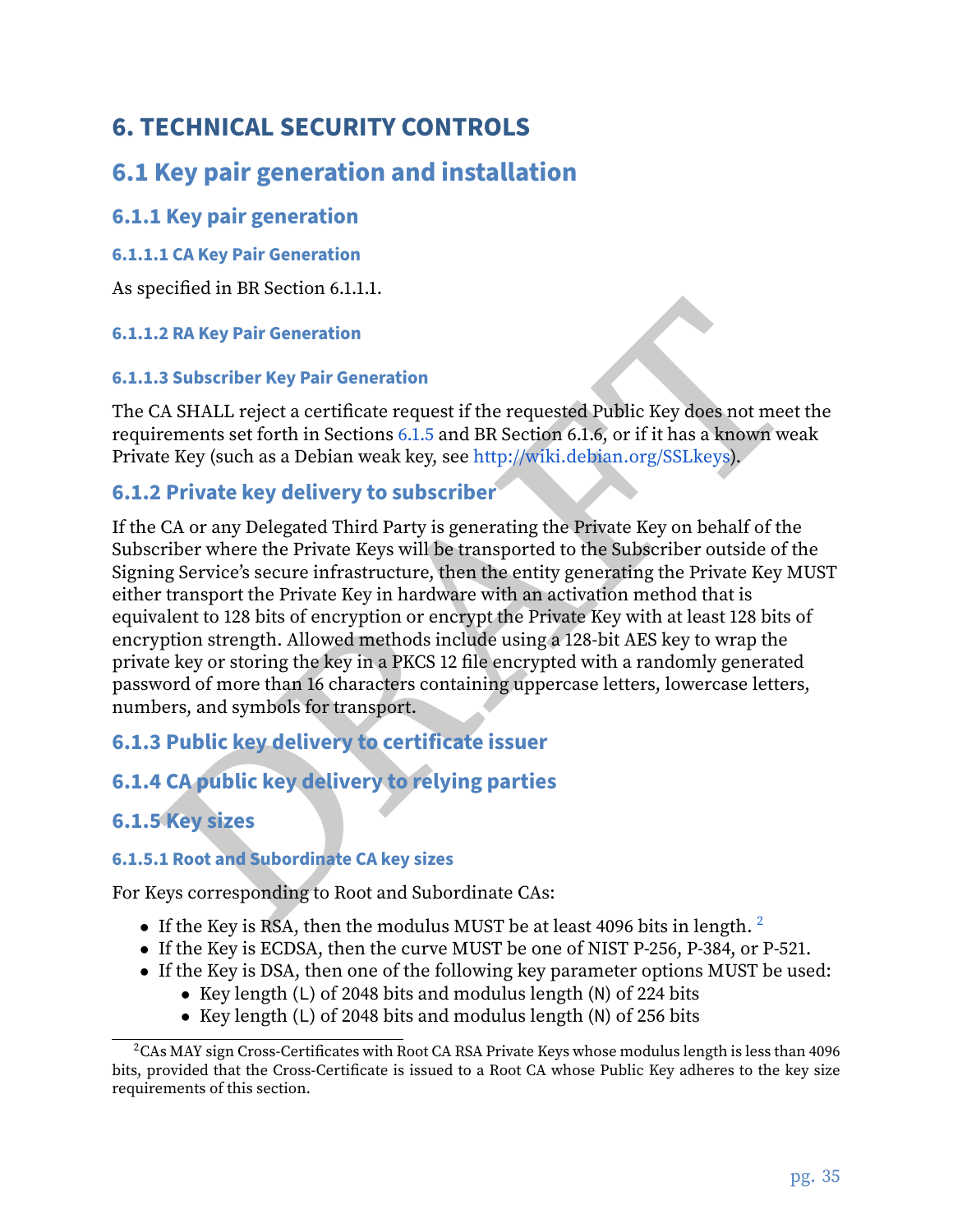#### **6.1.5.2 Code signing Certificate and Timestamp Authority key sizes**

For Keys corresponding to Subscriber code signing and Timestamp Authority Certificates:

- If the Key is RSA, then the modulus MUST be at least 3072 bits in length.
- If the Key is ECDSA, then the curve MUST be one of NIST P‐256, P‐384, or P‐521.
- If the Key is DSA, then one of the following key parameter options MUST be used:
	- Key length (L) of 2048 bits and modulus length (N) of 224 bits
	- Key length (L) of 2048 bits and modulus length (N) of 256 bits

#### **6.1.6 Public key parameters generation and quality checking**

#### **6.1.7 Key usage purposes**

Private Keys corresponding to Root Certificates MUST NOT be used to sign Certificates or create other Signatures except in the following cases:

- 1. Self‐signed Certificates to represent the Root CA itself;
- 2. Certificates for Subordinate CAs and Cross Certificates;
- 3. Certificates for infrastructure purposes (administrative role certificates, internal CA operational device certificates);
- 4. Certificates for OCSP Response verification; and
- <span id="page-36-0"></span>5. Signatures for OCSP Responses.

# **IDENTIFY SCHOTE SCHOTER CONDUCTS (SEE ALTERTATION INTERED)**<br>
Simulate Review Consequence Serves corresponding to Root Certificates MUST NOT be used to sign Certificate<br>
other Signatures except in the following cases:<br>
<br> **6.2 Private Key Protection and Cryptographic Module Engineer‑ ing Controls**

#### **6.2.1 Cryptographic module standards and controls**

- <span id="page-36-1"></span>**6.2.2 Private key (n out of m) multi‑person control**
- **6.2.3 Private key escrow**
- **6.2.4 Private key backup**
- **6.2.5 Private key archival**

#### **6.2.6 Private key transfer into or from a cryptographic module**

For Certificates transported outside of a Signing Service's secure infrastructure, the CA or Signing Service MUST require, by contract, each Subscriber to generate their own Private Key and protect the Private Key in accordance with [Section 6.2.7.4](#page-37-2).

#### **6.2.7 Private key storage on cryptographic module**

#### **6.2.7.1 Private key storage for CA keys**

<span id="page-36-2"></span>Private Keys corresponding to CA Keys MUST be stored in accordance with BR Section 6.2.7.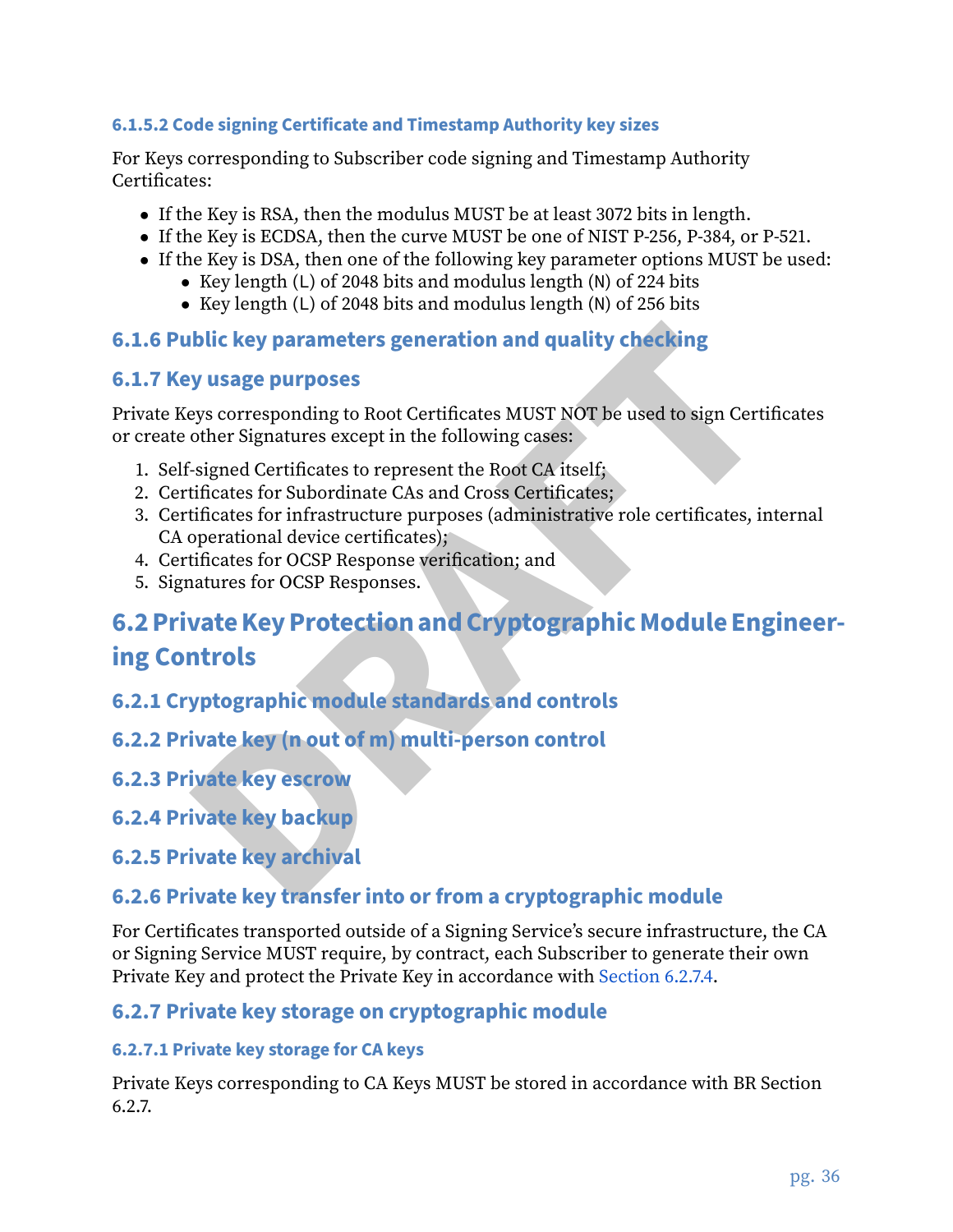#### **6.2.7.2 Private key storage for Timestamp Authorities**

A Timestamp Authority MUST protect its signing key using a process that is at least to FIPS 140‐2 Level 3, Common Criteria EAL 4+ (ALC\_FLR.2), or higher. The CA MUST protect its signing operations in accordance with the CA/Browser Forum's Network Security Guidelines.

#### <span id="page-37-3"></span>**6.2.7.3 Private key storage for Signing Services**

igning Service MUST ensure that a Subscriber's Private Key is generated, stored,<br>seed in a secure environment that has controls to prevent theft or missue.<br>A Signing<br>ce MUST enforce enuldi-factor authentication to access a The Signing Service MUST ensure that a Subscriber's Private Key is generated, stored, and used in a secure environment that has controls to prevent theft or misuse. A Signing Service MUST enforce multi‐factor authentication to access and authorize Code Signing and obtain a representation from the Subscriber that they will securely store the tokens required for multi‐factor access. A system used to host a Signing Service MUST NOT be used for web browsing. The Signing Service MUST run a regularly updated antivirus solution to scan the service for possible virus infection. The Signing Service MUST comply with the Network Security Guidelines as a "Delegated Third Party".

For Code Signing Certificates, Signing Services shall protect Private Keys in a Hardware Crypto Module conforming to at least FIPS 140‐2 level 2 or Common Criteria EAL 4+.

Techniques that MAY be used to satisfy this requirement include:

- 1. Use of an HSM, verified by means of a manufacturer's certificate;
- 2. A cloud‐based key generation and protection solution with the following requirements:
	- a. Key creation, storage, and usage of Private Key must remain within the security boundaries of the cloud solution's Hardware Crypto Module that conforms to the specified requirements;
	- b. Subscription at the level that manages the Private Key must be configured to log all access, operations, and configuration changes on the resources securing the Private Key.
- 3. A hardware Hardware crypto Crypto module Module provided by the CA;
- <span id="page-37-0"></span>4. Contractual terms in the Subscriber Agreement requiring the Subscriber to protect the Private Key to a standard of at least FIPS 140‐2 level 2 or Common Criteria EAL 4+ and with compliance being confirmed by means of an audit.

#### <span id="page-37-2"></span>**6.2.7.4 Subscriber Private Key protection and verification**

<span id="page-37-1"></span>The requirements in BR Section 6.2 apply equally to Code Signing Certificates.

#### *6.2.7.4.1 Subscriber Private Key protection*

For Non‐EV Code Signing Certificates issued prior to November 15, 2022, the CA MUST obtain a representation from the Subscriber that the Subscriber will use one of the following options to generate and protect their Code Signing Certificate Private Keys:

1. A Trusted Platform Module (TPM) that generates and secures a Key Pair and that can document the Subscriber's Private Key protection through a TPM key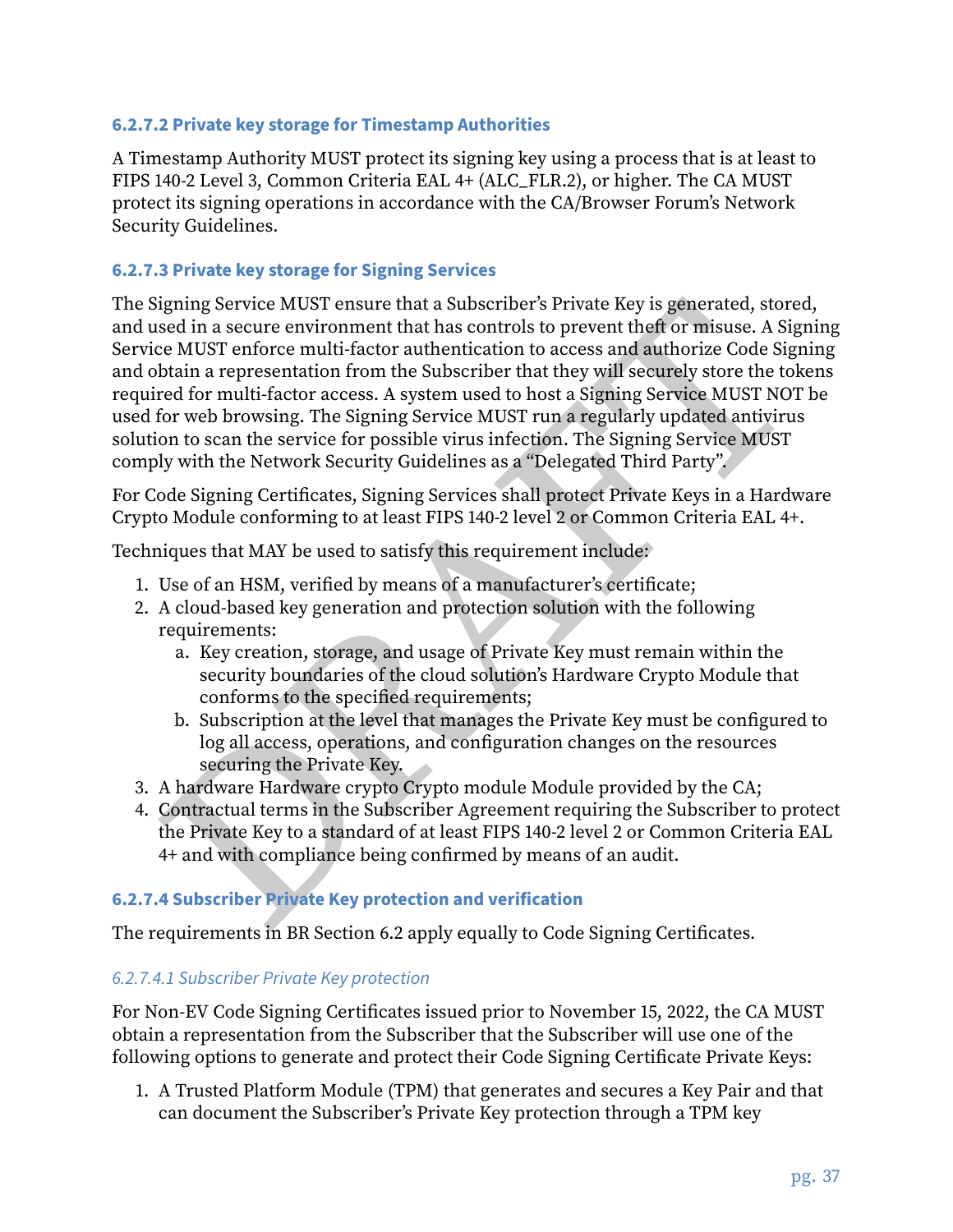attestation.

- 2. A suitable Hardware Crypto Module with a unit design form factor certified as conforming to at least FIPS 140‐2 Level 2, Common Criteria EAL 4+, or equivalent.
- 3. Another type of hardware storage token with a unit design form factor of SD Card or USB token (not necessarily certified as conformant with FIPS 140‐2 Level 2 or Common Criteria EAL 4+). The Subscriber MUST also warrant that it will keep the token physically separate from the device that hosts the code signing function until a signing session is begun.

For Non‐EV Code Signing Certificates issued prior to November 15, 2022, a CA MUST recommend that the Subscriber protect Private Keys using the method described in Section 6.2.7.4.1(1) or 6.2.7.4.1(2) over the method described in Section 6.2.7.4.1(3) and obligate the Subscriber to protect Private Keys in accordance with Section 9.6.3 (2).

For EV Code Signing Certificates issued prior to November 15, 2022, CAs SHALL ensure that the Subscriber's Private Key is generated, stored and used in a Hardware Crypto Module that meets or exceeds the requirements of FIPS 140‐2 level 2 or Common Criteria EAL 4+. Acceptable methods of satisfying this requirement include (but are not limited to) the following:

- 4. The CA ships a suitable Hardware Crypto Module, with a preinstalled Private Key, in the form of a smartcard or USB device or similar;
- 5. The Subscriber counter‐signs certificate requests that can be verified by using a manufacturer's certificate indicating that the Private Key is managed in a suitable Hardware Crypto Module;
- 6. The Subscriber provides a suitable IT audit indicating that its operating environment achieves a level of security at least equivalent to that of FIPS 140‐2 level 2.

on-EV Code Signing Certificates issued prior to November 15, 2022, a CA MUS[T](#page-57-1)<br>memend that the Subscriber protect Private Keys using the method described in<br>m 6.2.7.4.1(1) or 6.2.7.4.1(2) over the method described in Sectio Effective November, 15, 2022, Subscriber Private Keys for Code Signing Certificates SHALL be protected per the following requirements. The CA MUST obtain a contractual representation from the Subscriber that the Subscriber will use one of the following options to generate and protect their Code Signing Certificate Private Keys in a Hardware Crypto Module with a unit design form factor certified as conforming to at least FIPS 140‐2 Level 2 or Common Criteria EAL 4+:

- 7. Subscriber uses a Hardware Crypto Module meeting the specified requirement;
- 8. Subscriber uses a cloud‐base key generation and protection solution with the following requirements: a. Key creation, storage, and usage of Private Key must remain within the security boundaries of the cloud solution's Hardware Crypto Module that conforms to the specified requirements; b. Subscription at the level that manages the Private Key must be configured to log all access, operations, and configuration changes on the resources securing the Private Key.
- <span id="page-38-0"></span>9. Subscriber uses a Signing Service which meets the requirements of [Section 6.2.7.3](#page-37-3).

6.2.7.4.2 Subscriber Private Key verification

Effective November, 15, 2022, for Code Signing Certificates, CAs SHALL ensure that the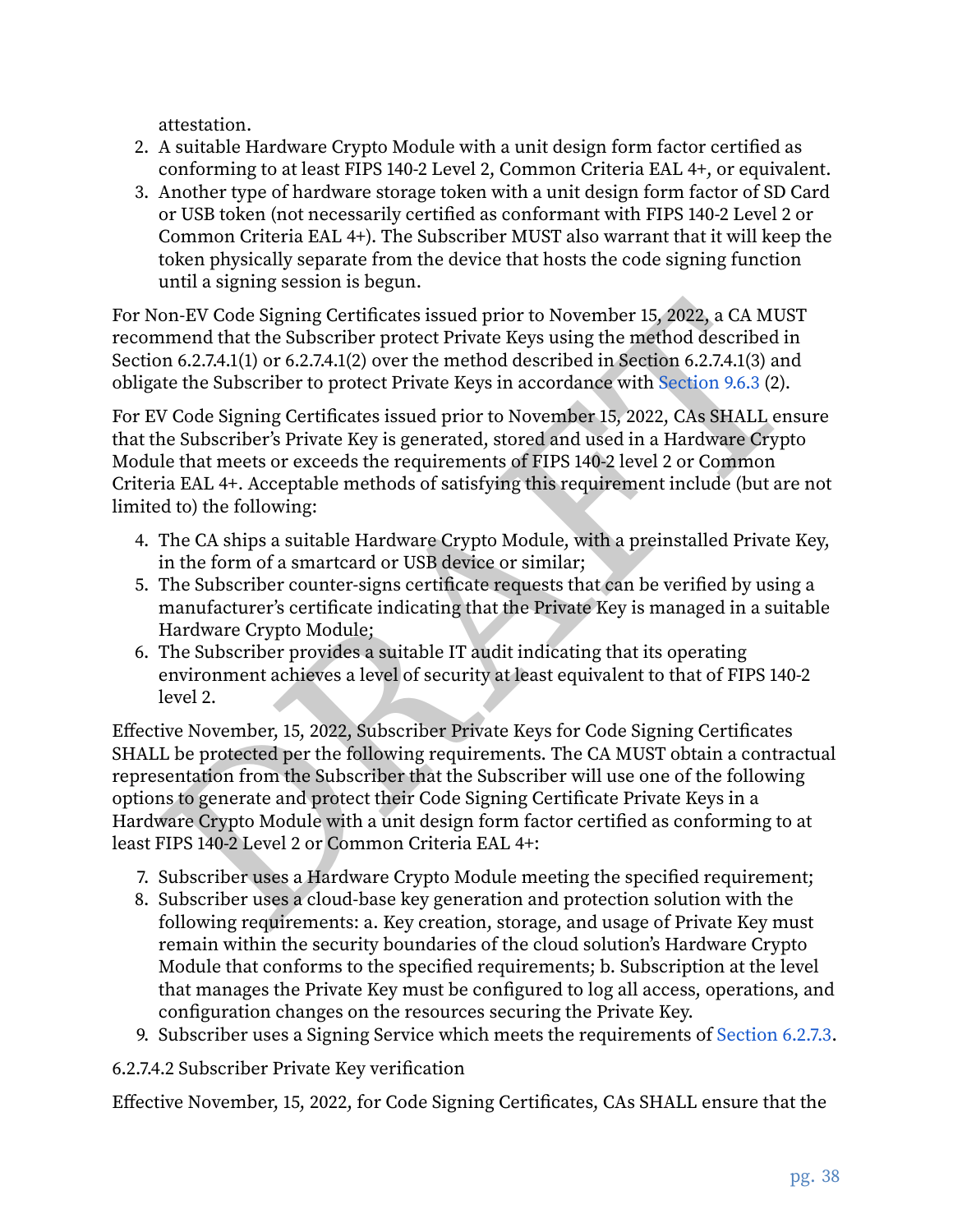Subscriber's Private Key is generated, stored, and used in a suitable Hardware Crypto Module that meets or exceeds the requirements specified in [Section 6.2.7.4.1](#page-37-1). One of the following methods MUST be employed to satisfy this requirement:

le; 3. The Subscriber uses a CA prescribed crypto library and a suitable Hardware<br>o Module combination for the Key Pair generation and storage; 4. The Subscriber<br>des an internal or external IT audit indicating that it is o 1. The CA ships a suitable Hardware Crypto Module, with one or more pre‐generated Key Pairs that the CA has generated using the Hardware Crypto Module; 2. The Subscriber counter‐signs certificate requests that can be verified by using a manufacturer's certificate, commonly known as key attestation, indicating that the Private Key was generated in a non‐exportable way using a suitable Hardware Crypto Module; 3. The Subscriber uses a CA prescribed crypto library and a suitable Hardware Crypto Module combination for the Key Pair generation and storage; 4. The Subscriber provides an internal or external IT audit indicating that it is only using a suitable Hardware Crypto Module to generate Key Pairs to be associated with Code Signing Certificates; 5. The Subscriber provides a suitable report from the cloud‐based key protection solution subscription and resources configuration protecting the Private Key in a suitable Hardware Crypto Module; 6. The CA relies on a report provided by the Applicant that is signed by an auditor who is approved by the CA and who has IT and security training or is a CISA witnesses the Key Pair creation in a suitable Hardware Crypto Module solution including a cloud‐based key generation and protection solution; 7. The Subscriber provides an agreement that they use a Signing Service meeting the requirements of Section 6.2.7.3; 8. Any other method the CA uses to satisfy this requirement. The CA SHALL specify and describe in detail those other methods in its Certificate Policy or Certification Practice Statement, and SHALL propose those methods to the CA/Browser Forum Code Signing Working Group for inclusion into these requirements until November 15, 2022, using the questions@cabforum.org mailing list. After that date, the Code Signing Working Group will discuss the removal of this "any other method" and allow only CA/Browser Forum‐approved methods.

- **6.2.8 Method of activating private key**
- **6.2.9 Method of deactivating private key**
- **6.2.10 Method of destroying private key**
- **6.2.11 Cryptographic Module Rating**

# **6.3 Other aspects of key pair management**

# **6.3.1 Public key archival**

#### <span id="page-39-0"></span>**6.3.2 Certificate operational periods and key pair usage periods**

Subscribers and Signing Services MAY sign Code at any point in the development or distribution process. Code Signatures may be verified at any time, including during download, unpacking, installation, reinstallation, or execution, or during a forensic investigation.

The validity period for a Code Signing Certificate issued to a Subscriber or Signing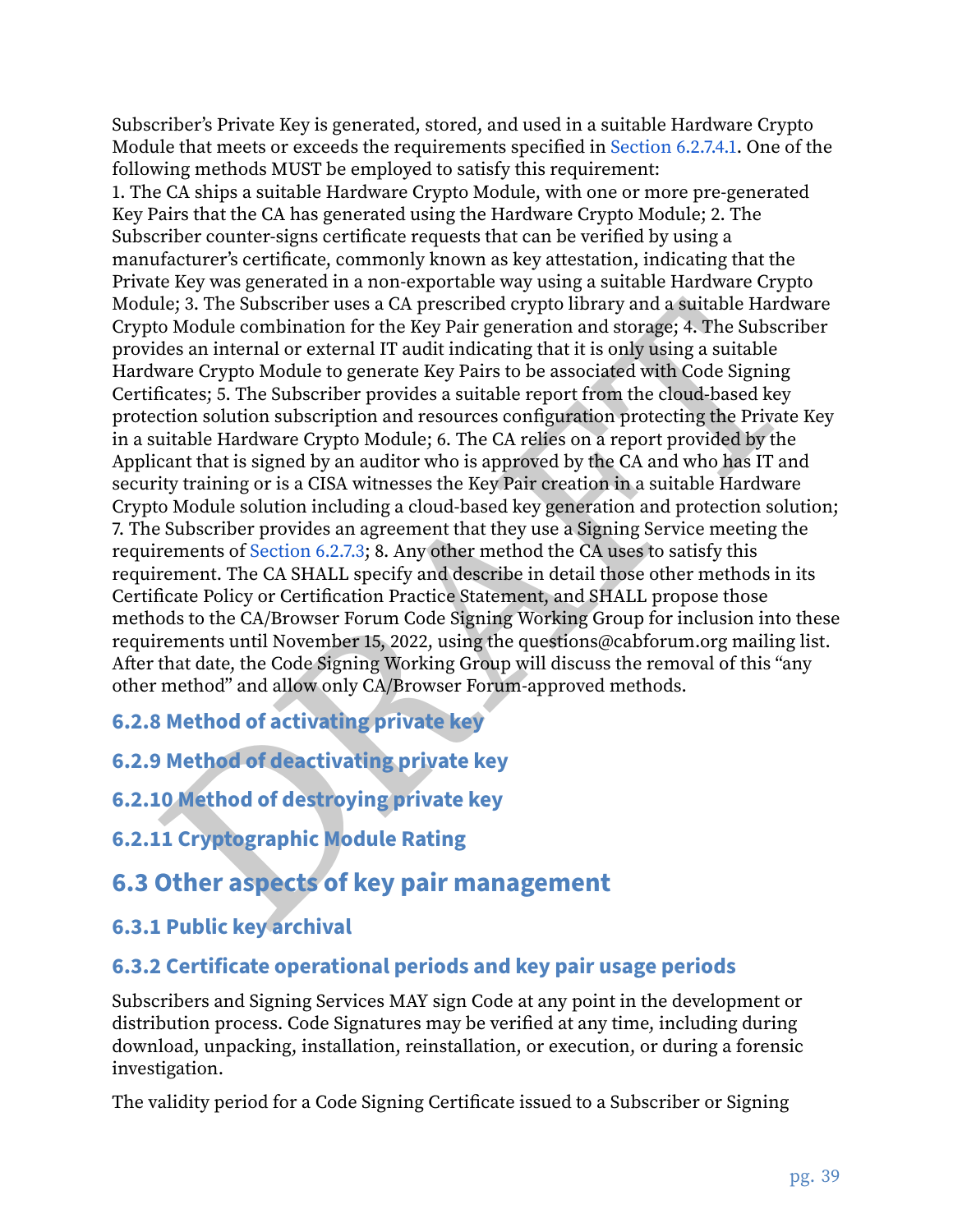Service MUST NOT exceed 39 months.

The Timestamp Authority MUST use a new Timestamp Certificate with a new private key no later than every 15 months to minimize the impact to users in the event that a Timestamp Certificate's private key is compromised. The validity for a Timestamp Certificate must not exceed 135 months. The Timestamp Certificate MUST meet the requirements in [Section 6.1.5](#page-35-3) for the communicated time period.

Cryptographic algorithms, key sizes and certificate life‐times for both authorities and Subscribers are governed by the NIST key management guidelines.

# **6.4 Activation data**

**6.4.1 Activation data generation and installation**

- <span id="page-40-0"></span>**6.4.2 Activation data protection**
- **6.4.3 Other aspects of activation data**
- **6.5 Computer security controls**
- **6.5.1 Specific computer security technical requirements**
- <span id="page-40-1"></span>**6.5.2 Computer security rating**
- **6.6 Life cycle technical controls**
- **6.6.1 System development controls**
- <span id="page-40-2"></span>**6.6.2 Security management controls**
- **6.6.3 Life cycle security controls**
- **6.7 Network security controls**

# **6.8 Time‑stamping**

ribers are governed by the NIST key management guidelines.<br>
Activation data<br>
Activation data generation and installation<br>
2. Other aspects of activation data<br>
Computer security controls<br>
2. Specific computer security ratin If the CA issues Code Signing Certificates, then the CA MUST operate a Timestamp Authority that complies with RFC 3161. CAs MUST recommend to Subscribers that they use the CA's Timestamp Authority to timestamp signed code.

The Timestamp Authority MUST ensure that clock synchronization is maintained when a leap second occurs. A Timestamp Authority MUST synchronize its timestamp server at least every 24 hours with a UTC(k) time source. The timestamp server MUST automatically detect and report on clock drifts or jumps out of synchronization with UTC. Clock adjustments of one second or greater MUST be auditable events. Any changes to its signing process MUST be an auditable event.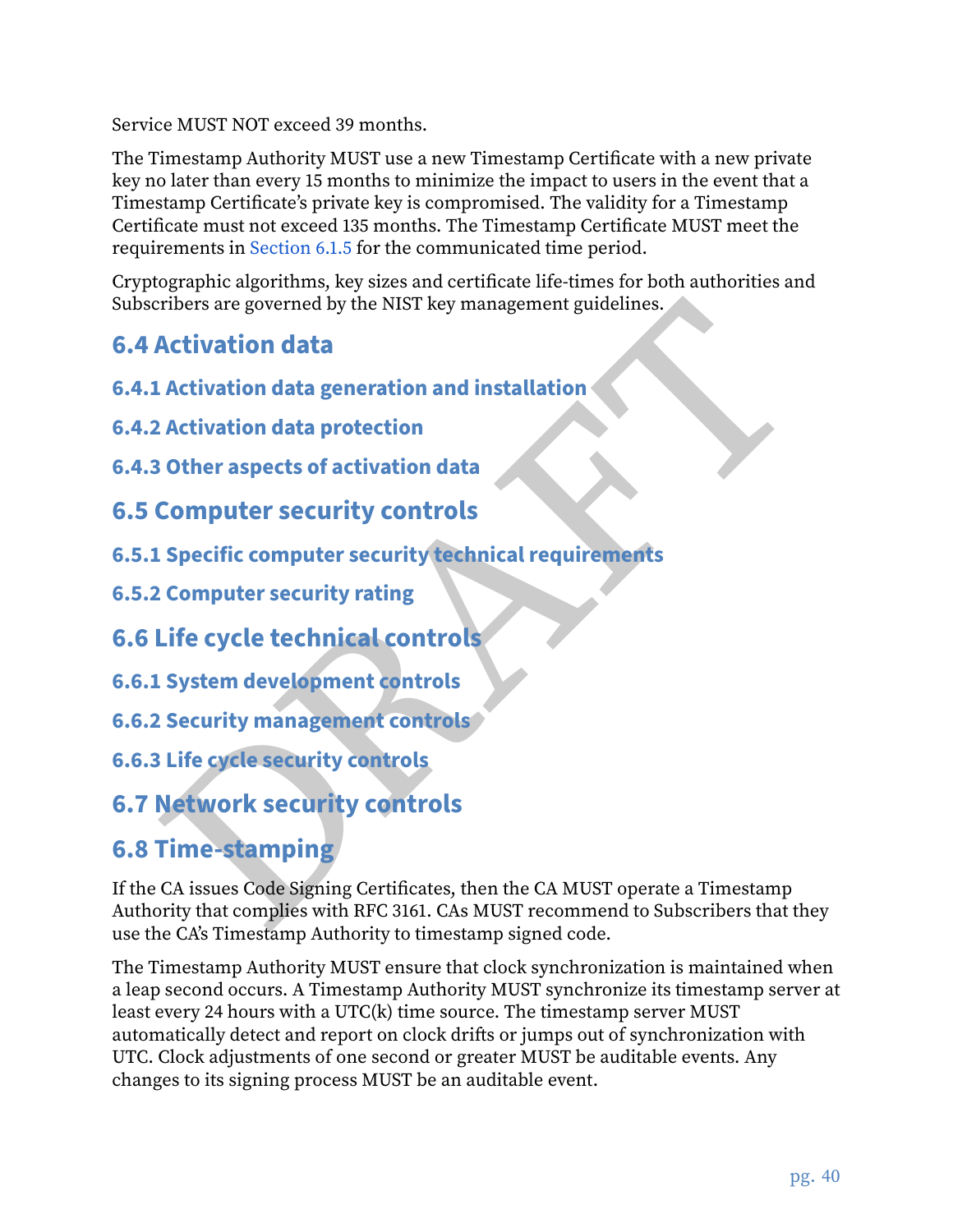The digest algorithm used to sign Timestamp tokens must match the digest algorithm used to sign the Timestamp Certificate.

PRAFT.

pg. 41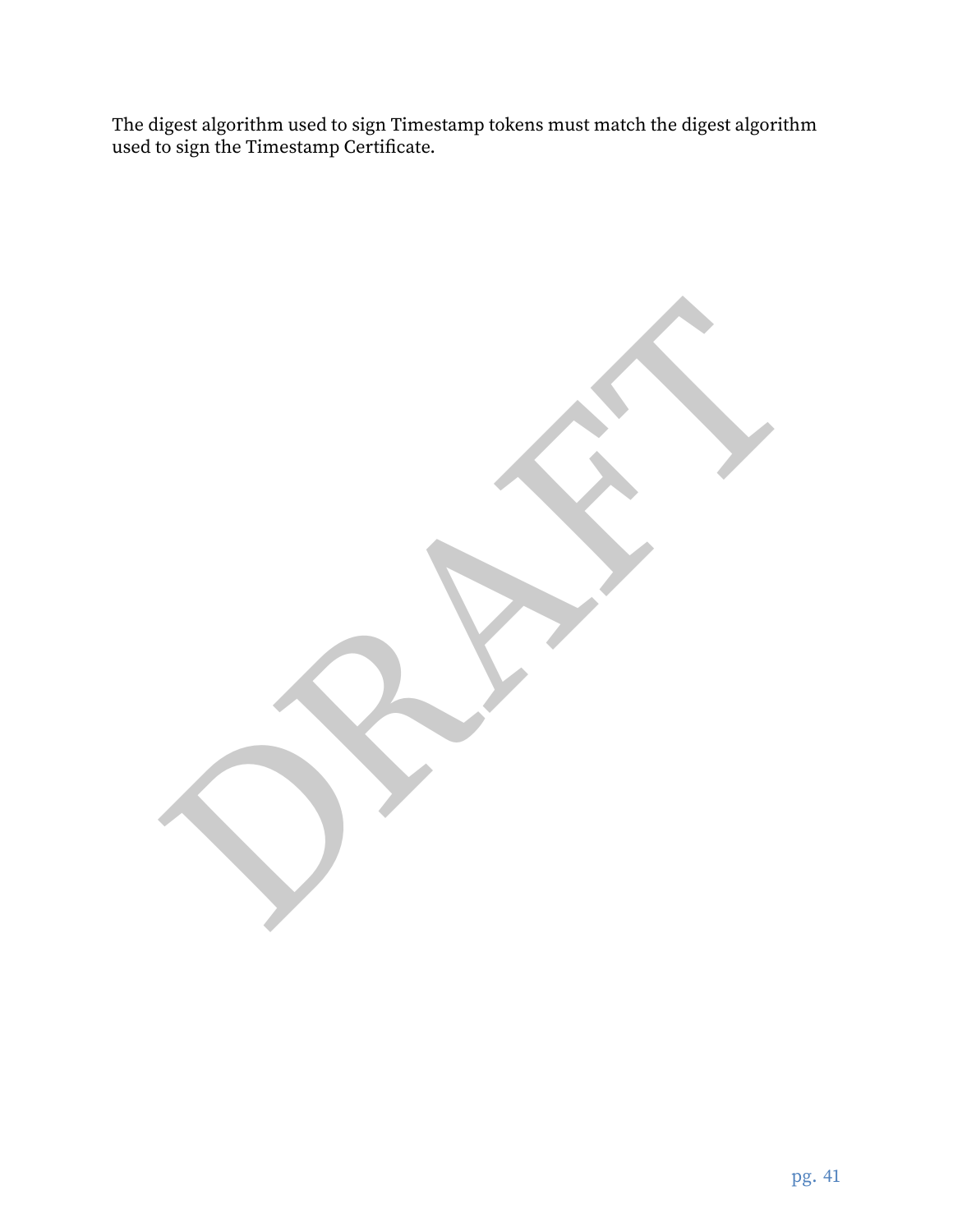# **7. CERTIFICATE, CRL, AND OCSP PROFILES**

# **7.1 Certificate profile**

#### <span id="page-42-0"></span>**7.1.1 Version number(s)**

#### **7.1.2 Certificate extensions**

This section specifies the additional requirements for Certificate content and extensions for Certificates.

#### <span id="page-42-3"></span><span id="page-42-1"></span>**7.1.2.1 Root CA Certificate**

a. basicConstraints

This extension MUST appear as a critical extension. The cA field MUST be set true. The pathLenConstraint field SHOULD NOT be present.

b. keyUsage

ectan<br>
specificates.<br>
Thiffeates.<br>
This extension MUST appear as a critical extension. The cA field MUST be set true.<br>
This extension MUST appear as a critical extension. The cA field MUST be set true.<br>
This extension MUST This extension MUST be present and MUST be marked critical. Bit positions for keyCertSign and cRLSign MUST be set. If the Root CA Private Key is used for signing OCSP responses, then the digitalSignature bit MUST be set.

c. certificatePolicies

This extension SHOULD NOT be present.

<span id="page-42-2"></span>d. extKeyUsage

This extension MUST NOT be present.

#### <span id="page-42-4"></span>**7.1.2.2 Subordinate CA Certificate**

a. certificatePolicies

This extension MUST be present and SHOULD NOT be marked critical.

certificatePolicies:policyIdentifier Required; see Section 7.1.6.3 for requirements on Policy Identifiers.

The following fields MUST be present if the Subordinate CA is not an Affiliate of the entity that controls the Root CA.

• certificatePolicies:policyQualifiers:policyQualifierId (Optional)

id-qt 1 [RFC5280].

• certificatePolicies:policyQualifiers:qualifier:cPSuri (Optional)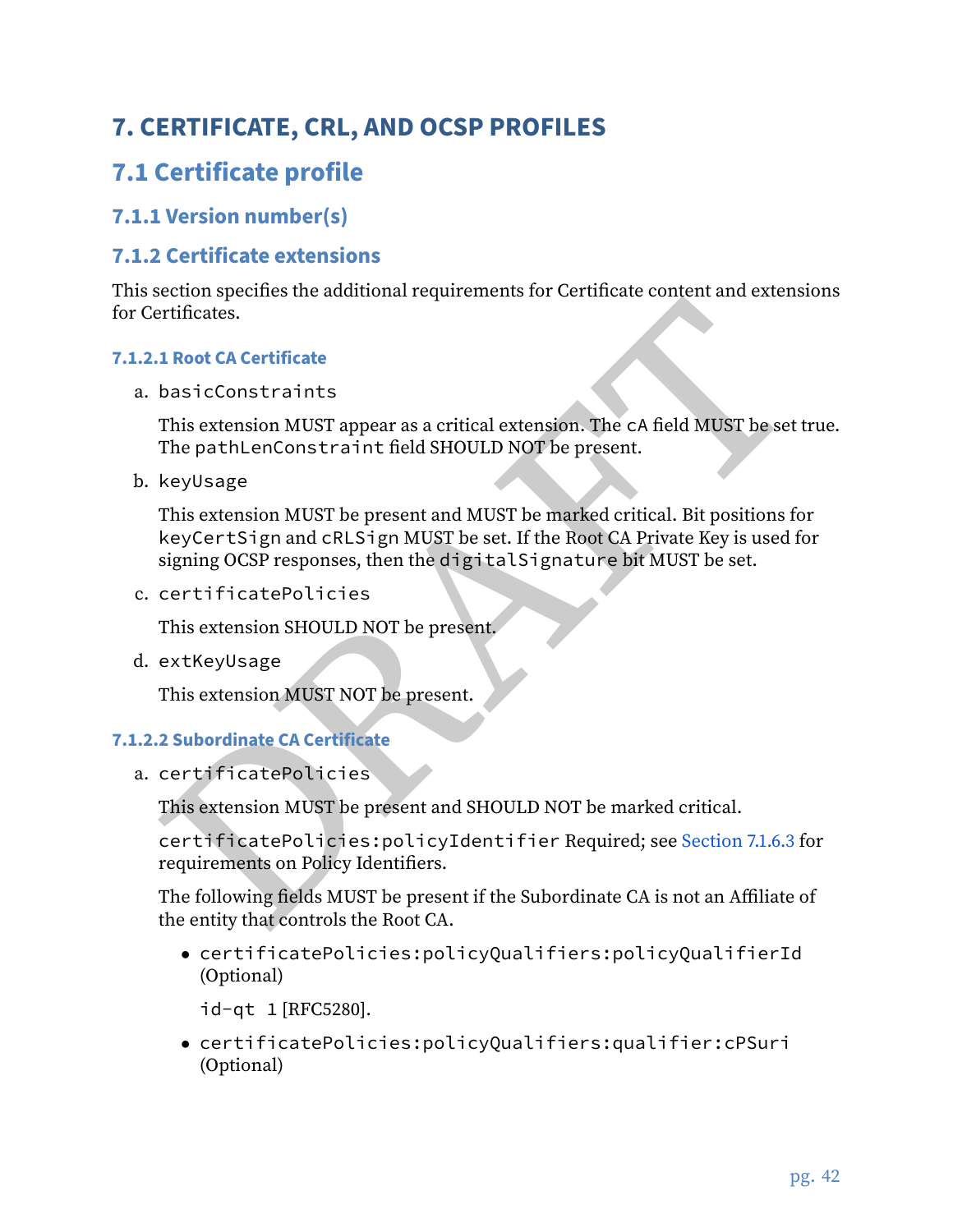HTTP URL for the Root CA's Certificate Policies, Certification Practice Statement, Relying Party Agreement, or other pointer to online policy information provided by the CA.

b. cRLDistributionPoints

This extension MUST be present and MUST NOT be marked critical. It MUST contain the HTTP URL of the CA's CRL service.

c. authorityInformationAccess

This extension MUST be present. It MUST NOT be marked critical.

It MUST contain the HTTP URL of the Issuing CA's certificate (accessMethod = 1.3.6.1.5.5.7.48.2). If the CA provides OCSP responses, it MUST contain the HTTP URL of the Issuing CA's OCSP responder (accessMethod = 1.3.6.1.5.5.7.48.1).

d. basicConstraints

This extension MUST be present and MUST be marked critical. The cA field MUST be set true. The pathLenConstraint field MAY be present.

e. keyUsage

This extension MUST be present. It MUST NOT be marked critical.<br>This extension MUST be present. It MUST NOT be marked critical.<br>It MUST contain the HTTP URL of the Issuing CA's certificate (accessMethod =<br>1.3.6.1.5.5.7.48 This extension MUST be present and MUST be marked critical. Bit positions for keyCertSign and cRLSign MUST be set. If the Subordinate CA Private Key is used for signing OCSP responses, then the digitalSignature bit MUST be set.

f. extKeyUsage

This extension MUST be present and SHOULD NOT be marked critical.

If the Subordinate CA will be used to issue Code Signing Certificates: \* id-kp-codeSigning MUST be present. \* id-kp-timeStamping MUST NOT be present.

If the Subordinate CA will be used to issue Timestamp Certificates: \* id-kp-timeStamping MUST be present. \* id-kp-codeSigning MUST NOT be present.

Additionally, the following EKUs MUST NOT be present: \* anyExtendedKeyUsage \* id-kp-serverAuth \* id-kp-emailProtection

Other values SHOULD NOT be present. If any other value is present, the CA MUST have a business agreement with a Platform vendor requiring that EKU in order to issue a Platform‐specific code signing certificate with that EKU.

<span id="page-43-0"></span>h. authorityKeyIdentifier

This extension MUST be present and MUST NOT be marked critical.

#### <span id="page-43-1"></span>**7.1.2.3 Code signing and Timestamp Certificate**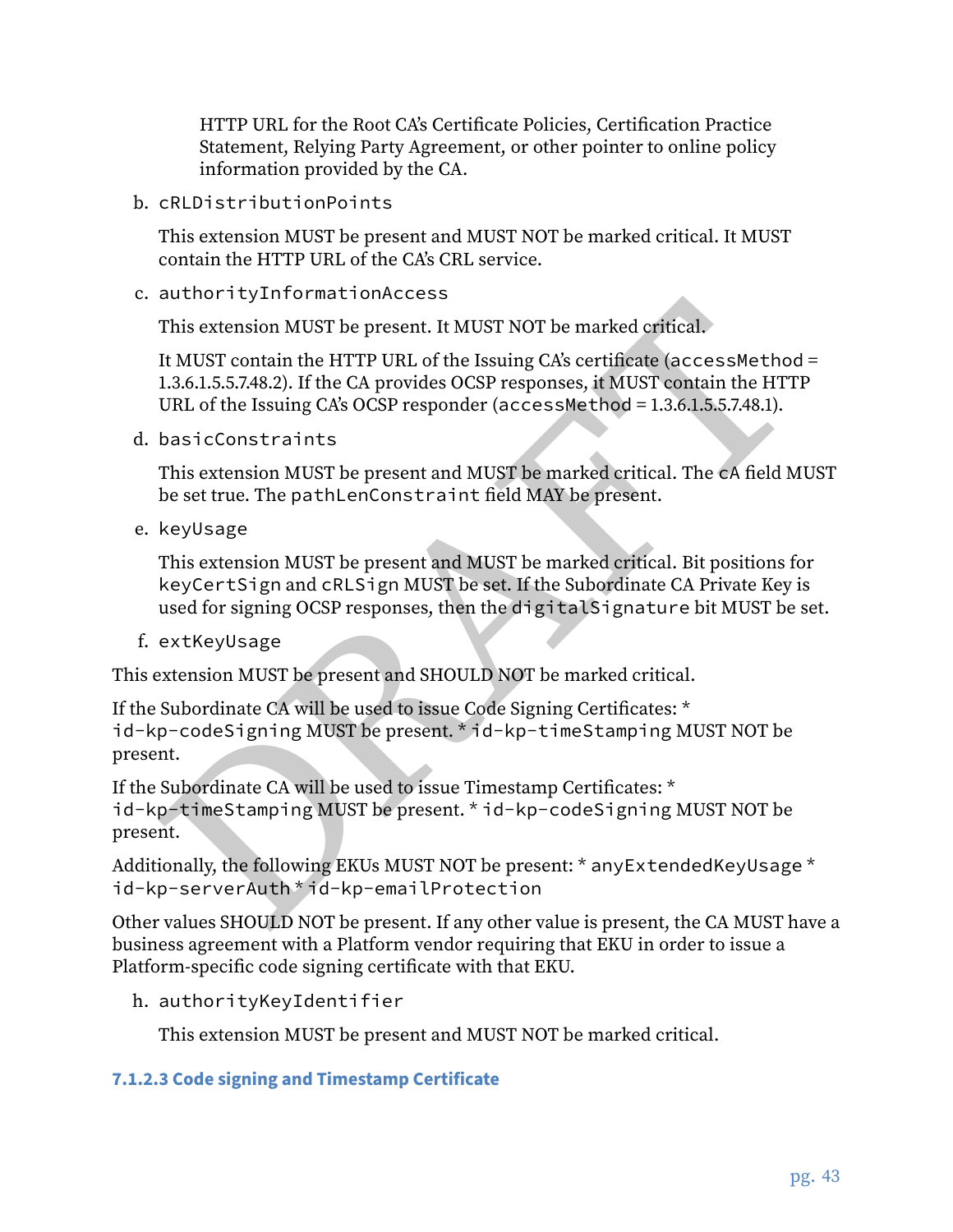a. certificatePolicies

This extension MUST be present and SHOULD NOT be marked critical.

• certificatePolicies:policyIdentifier (Required)

A Policy Identifier, defined by the issuing CA, that indicates a Certificate Policy asserting the issuing CA's adherence to and compliance with these Requirements.

The following fields MAY be present:

• certificatePolicies:policyQualifiers:policyQualifierId (Recommended)

id-qt 1 [RFC 5280].

• certificatePolicies:policyQualifiers:qualifier:cPSuri (Optional)

HTTP URL for the Subordinate CA's Certification Practice Statement, Relying Party Agreement or other pointer to online information provided by the CA.

b. cRLDistributionPoints

This extension MUST be present. It MUST NOT be marked critical, and it MUST contain the HTTP URL of the CA's CRL service.

c. authorityInformationAccess

This extension MUST be present. It MUST NOT be marked critical.

The following fields MAY be present:<br>
• certificatePolicies:policyQualifiers:policyQualifierId<br>
(Recommended)<br>
id-qt 1 [RFC 5280].<br>
• certificatePolicies:policyQualifiers:qualifier:cePSuri<br>
(Optional)<br>
HTTP URL for the Sub It MUST contain the HTTP URL of the Issuing CA's certificate (accessMethod = 1.3.6.1.5.5.7.48.2). If the CA provides OCSP responses, it MUST contain the HTTP URL of the Issuing CA's OCSP responder (accessMethod = 1.3.6.1.5.5.7.48.1).

d. basicConstraints (optional)

The cA field MUST NOT be true.

e. keyUsage

This extension MUST be present and MUST be marked critical.

The bit position for digitalSignature MUST be set. Bit positions for keyCertSign and cRLSign MUST NOT be set. All other bit positions SHOULD NOT be set.

f. extKeyUsage

If the Certificate is a Code Signing Certificate, then id-kp-codeSigning MUST be present and the following EKUs MAY be present:

- Lifetime Signing OID (1.3.6.1.4.1.311.10.3.13)
- id-kp-emailProtection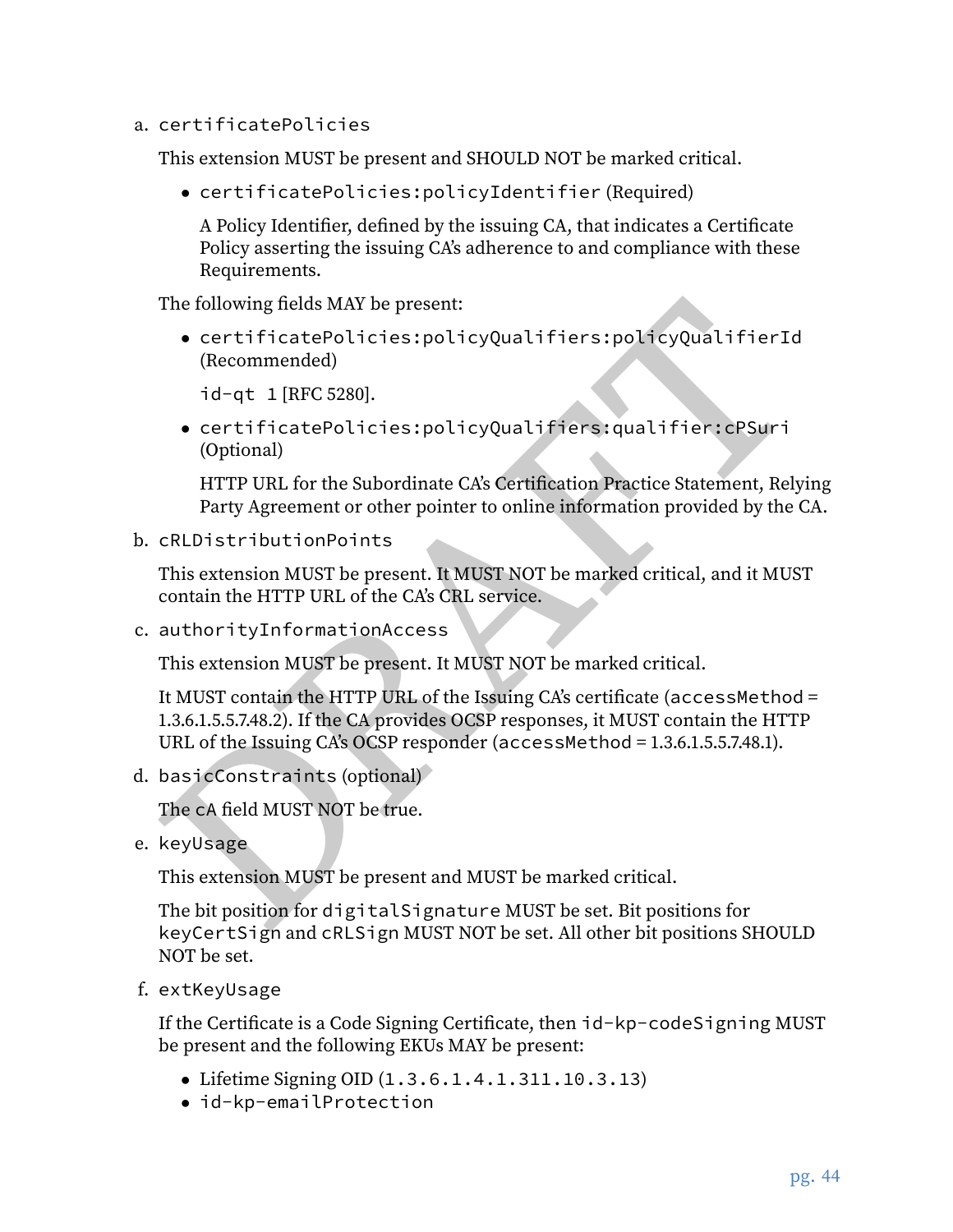• Document Signing (1.3.6.1.4.1.311.3.10.3.12)

If the Certificate is a Timestamp Certificate, then id-kp-timeStamping MUST be present and MUST be marked critical.

Additionally, the following EKUs MUST NOT be present:

- anyExtendedKeyUsage
- id-kp-serverAuth

Other values SHOULD NOT be present. If any other value is present, the CA MUST have a business agreement with a Platform vendor requiring that EKU in order to issue a Platform‐specific code signing certificate with that EKU.

<span id="page-45-0"></span>g. authorityKeyIdentifier

This extension MUST be present and MUST NOT be marked critical.

#### **7.1.2.4 All Certificates**

All other fields and extensions MUST be set in accordance with RFC 5280. The CA SHALL NOT issue a Certificate that contains a keyUsage flag, extKeyUsage value, Certificate extension, or other data not specified in Section 7.1.2.1, Section 7.1.2.2, or [Section 7.1.2.3](#page-43-1) unless the CA is aware of a reason for including the data in the Certificate.

CAs SHALL NOT issue a Certificate with:

- a. Extensions that do not apply in the context of the public Internet (such as an extKeyUsage value for a service that is only valid in the context of a privately managed network), unless:
	- i. such value falls within an OID arc for which the Applicant demonstrates ownership, or
	- ii. the Applicant can otherwise demonstrate the right to assert the data in a public context; or
- Other values SHOULD NOT be present. If any other value is present, the CA MUST<br>have a business agreement with a Platform vendor requiring that EKU in order to<br>issue a Platform specific code signing certificate with that EK b. semantics that, if included, will mislead a Relying Party about the certificate information verified by the CA (such as including an extKeyUsage value for a smart card, where the CA is not able to verify that the corresponding Private Key is confined to such hardware due to remote issuance).

#### <span id="page-45-1"></span>**7.1.3 Algorithm object identifiers**

#### **7.1.3.1 SubjectPublicKeyInfo**

<span id="page-45-2"></span>As defined in [Section 6.1.5.](#page-35-3)

#### **7.1.3.2 Signature AlgorithmIdentifier**

All objects signed by a CA Private Key MUST conform to these requirements on the use of the AlgorithmIdentifier or AlgorithmIdentifier‐derived type in the context of signatures.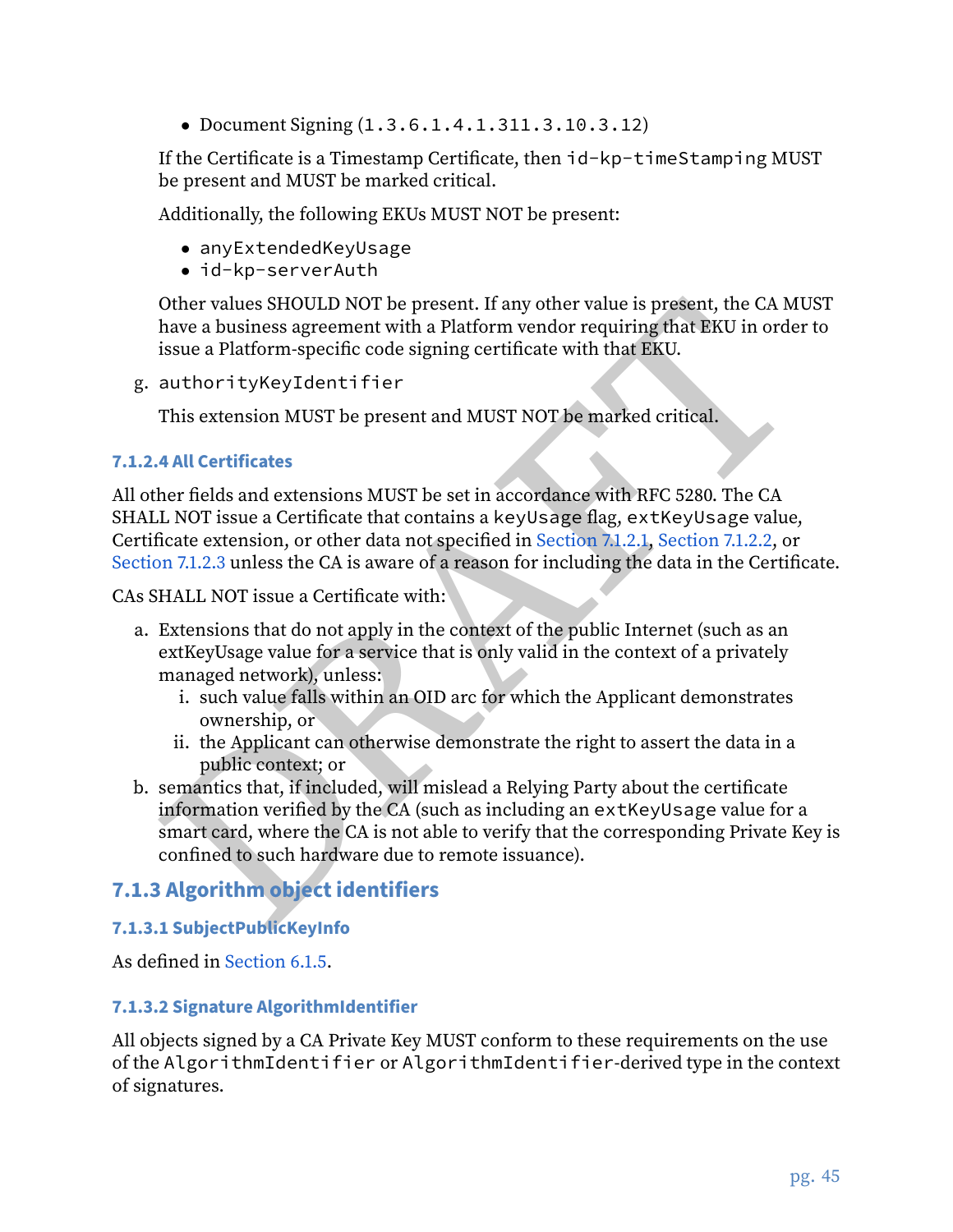In particular, it applies to all of the following objects and fields:

- The signatureAlgorithm field of a Certificate.
- The signature field of a TBSCertificate.
- The signatureAlgorithm field of a CertificateList
- The signature field of a TBSCertList
- The signatureAlgorithm field of a BasicOCSPResponse
- The digestAlgorithms field of a SignedData corresponding to a Timestamp token

#### *7.1.3.2.1 RSA*

The CA SHALL use one of the following signature algorithms:

- RSASSA-PKCS1-v1\_5 with SHA-256
- RSASSA‐PKCS1‐v1\_5 with SHA‐384
- RSASSA-PKCS1-v1\_5 with SHA-512
- RSASSA-PSS with SHA-256
- RSASSA‐PSS with SHA‐384
- RSASSA-PSS with SHA-512

In addition, the CA MAY use RSASSA-PKCS1-v1\_5 with SHA-1 if one of the following conditions are met:

- DREIT INSTANTS IN STATE of the following signature algorithms:<br>
A SHALL use one of the following signature algorithms:<br>
RSASSA-PKCS1-v1.5 with SHA-256<br>
RSASSA-PSS with SHA-256<br>
RSASSA-PSS with SHA-256<br>
RSASSA-PSS with SHA-• It is used within Timestamp Authority Certificate and the date of the notBefore field is not greater than 2022‐04‐30; or,
- It is used within an OCSP response; or,
- It is used within a CRL; or,
- It is used within a Timestamp Token and the date of the genTime field is not greater than 2022‐04‐30.

#### *7.1.3.2.2 ECDSA*

The CA SHALL use one of the following signature algorithms:

- ECDSA with SHA‐256
- ECDSA with SHA-384
- ECDSA with SHA‐512

#### *7.1.3.2.3 DSA*

The CA SHALL use the following signature algorithm:

• DSA with SHA-256

In addition, the CA MAY use DSA with SHA-1 if one of the following conditions are met:

• It is used within Timestamp Authority Certificate and the date of the notBefore field is not greater than 2022‐04‐30; or,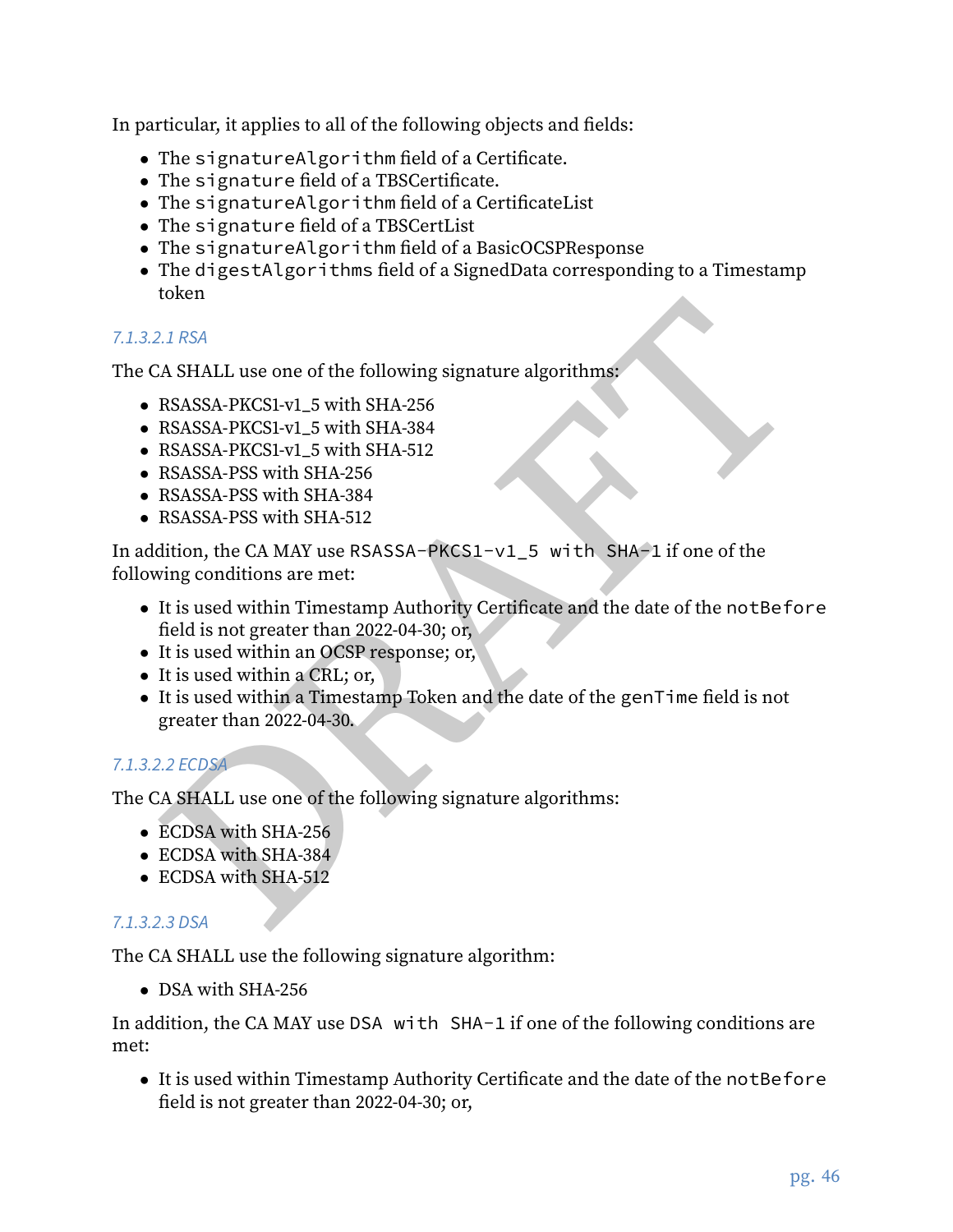- It is used within an OCSP response; or,
- It is used within a CRL; or,
- It is used within a Timestamp Token and the date of the genTime field is not greater than 2022‐04‐30.

#### **7.1.4 Name forms**

#### **7.1.4.1 Name encoding**

<span id="page-47-0"></span>As specified in BR Section 7.1.4.1.

#### **7.1.4.2 Subject information ‑ Subscriber Certificates**

#### *7.1.4.2.1 Subject alternative name extension*

#### No stipulation.

#### *7.1.4.2.2 Subject distinguished name fields ‑ EV and Non‑EV Code Signing Certificates*

- a. **Certificate Field:** subject:commonName (OID 2.5.4.3) **Required/Optional:** Required **Contents:** This field MUST contain the Subject's legal name as verified under Section 3.2.2 or 3.2.3.
- ecified in BR Section 7.1.4.1.<br>
2. Subject information Subscriber Certificates<br>
2.1 Subject diternative name extension<br>
pulation.<br>
2.2 Subject distinguished name fields EV and N6n-EV Code Signing Certificates<br> **Certifi** b. **Certificate Field:** subject:organizationalUnitName (OID 2.5.4.11) **Required/Optional:** Optional **Contents:** The CA MUST implement a process that prevents an OU attribute from including a name, DBA, tradename, trademark, address, location, or other text that refers to a specific natural person or Legal Entity unless the CA has verified this information in accordance with Section 3.2.
- c. **Certificate Field:** subject:domainComponent (OID 0.9.2342.19200300.100.1.25) **Required/Optional:** Prohibited **Contents:** This field MUST not be present in a Code Signing Certificate.
- d. **Certificate Field:** Other subject attributes **Required/Optional:** Optional **Contents:** As specified in BR Section 7.1.4.2.2.j. Subject attributes MUST NOT contain only metadata such as ", "', and '' (i.e. space) characters, and/or any other indication that the value is absent, incomplete, or not applicable.

#### *7.1.4.2.3 Subject distinguished name field ‑ Non‑EV Code Signing Certificates*

a. **Certificate Field:** subject:organizationName (OID 2.5.4.10) **Required/Optional:** Required

**Contents:** The subject:organizationName field MUST contain either the Subject's name or DBA as verified under BR Section 3.2. The CA MAY include information in this field that differs slightly from the verified name, such as common variations or abbreviations, provided that the CA documents the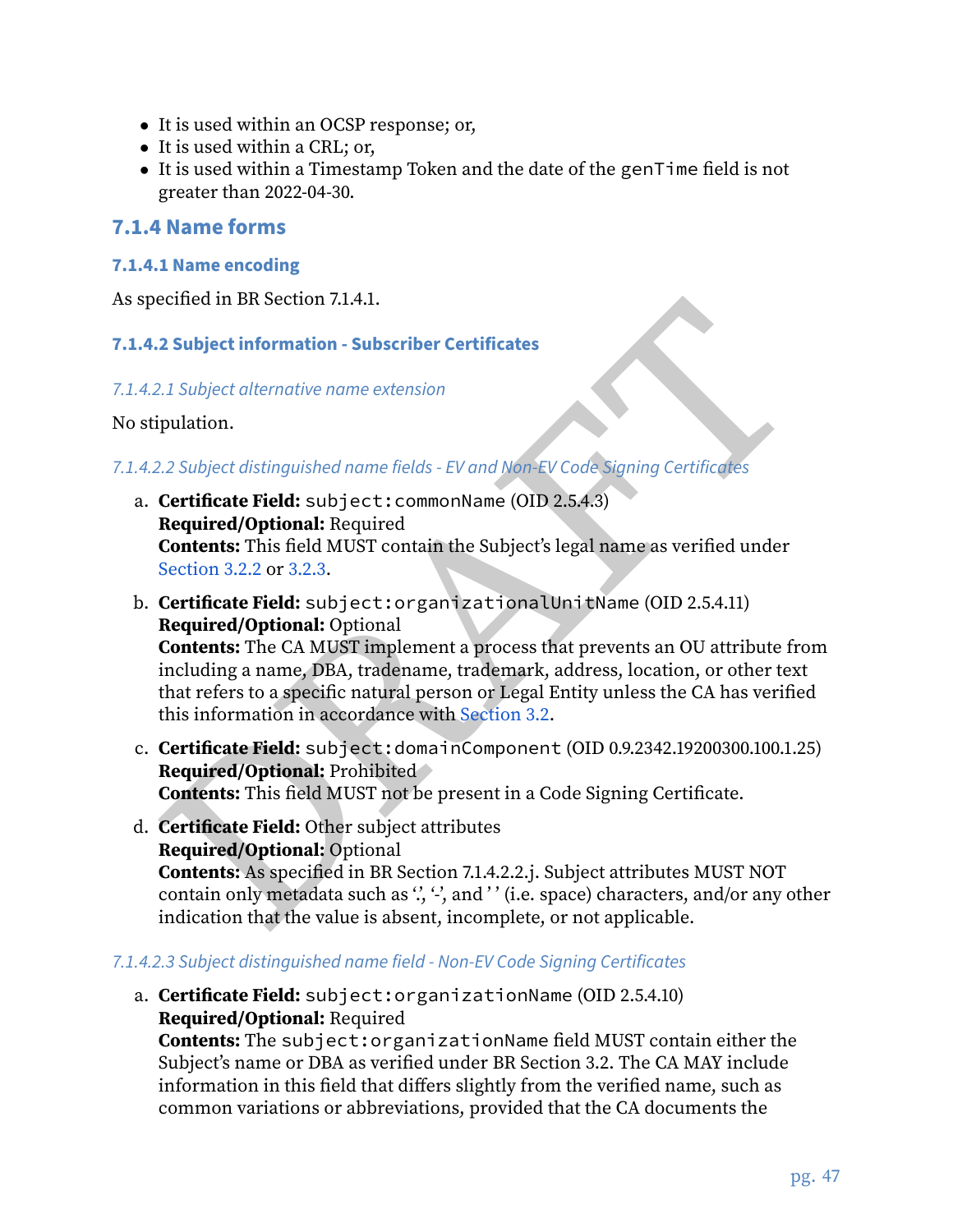difference and any abbreviations used are locally accepted abbreviations; e.g., if the official record shows "Company Name Incorporated", the CA MAY use "Company Name Inc." or "Company Name". Because subject name attributes for individuals (e.g. subject:givenName (2.5.4.42) and subject:surname (2.5.4.4)) are not broadly supported by application software, the CA MAY use the subject:organizationName field to convey a natural person Subject's name or DBA. The CA MUST have a documented process for verifying that the information included in the subject:organizationName field is not misleading to a Relying Party.

b. **Certificate Field:** subject:streetAddress (OID: 2.5.4.9) **Required/Optional:** Optional

**Contents:** If present, the subject:streetAddress field MUST contain the Subject's street address information as verified under BR Section 3.2.2.1 or 3.2.3.

- c. **Certificate Field:** subject:localityName (OID: 2.5.4.7) **Required/Optional:** Required if the subject:stateOrProvinceName field is absent. Optional if the subject:stateOrProvinceName field is present. **Contents:** If present, the subject:localityName field MUST contain the Subject's locality information as verified under BR Section 3.2. If the subject: countryName field specifies the ISO 3166-1 user-assigned code of XX in accordance with BR Section 7.1.4.2.2.h., the subject:localityName field MAY contain the Subject's locality and/or state or province information as verified under BR Section 3.2.2.1 or 3.2.3.
- **ficate Field:** subject: streetAddress (OID: 2.5.4.9)<br> **Pred/Optional:** Optional: Optional:<br> **Present,** the subject:streetAddress field MUST contain the Subject<br>
address information as verified under BR Section 3.2.2.1 or d. **Certificate Field:** subject:stateOrProvinceName (OID: 2.5.4.8) **Required/Optional:** Required if the subject:localityName field is absent. Optional if the subject:localityName field is present. **Contents:** If present, the subject:stateOrProvinceName field MUST contain the Subject's state or province information as verified under BR Section 3.2.2.1 or 3.2.3. If the subject:countryName field specifies the ISO 3166‐1 user‐assigned code of XX in accordance with BR Section 7.1.4.2.2.h., the subject:stateOrProvinceName field MAY contain the full name of the Subject's country information as verified under BR Section 3.2.2.1 or 3.2.3.
- e. **Certificate Field:** subject:postalCode (OID: 2.5.4.17) **Required/Optional:** Optional **Contents:** If present, the subject:postalCode field MUST contain the Subject's zip or postal information as verified under BR Section 3.2.2.1 or 3.2.3.
- f. **Certificate Field:** subject:countryName (OID: 2.5.4.6) **Required/Optional:** Required

**Contents:** The subject:countryName MUST contain the two‐letter ISO 3166‐1 country code associated with the location of the Subject verified under BR Section 3.2.2.3. If a Country is not represented by an official ISO 3166‐1 country code, the CA MAY specify the ISO 3166‐1 user‐assigned code of XX indicating that an official ISO 3166‐1 alpha‐2 code has not been assigned.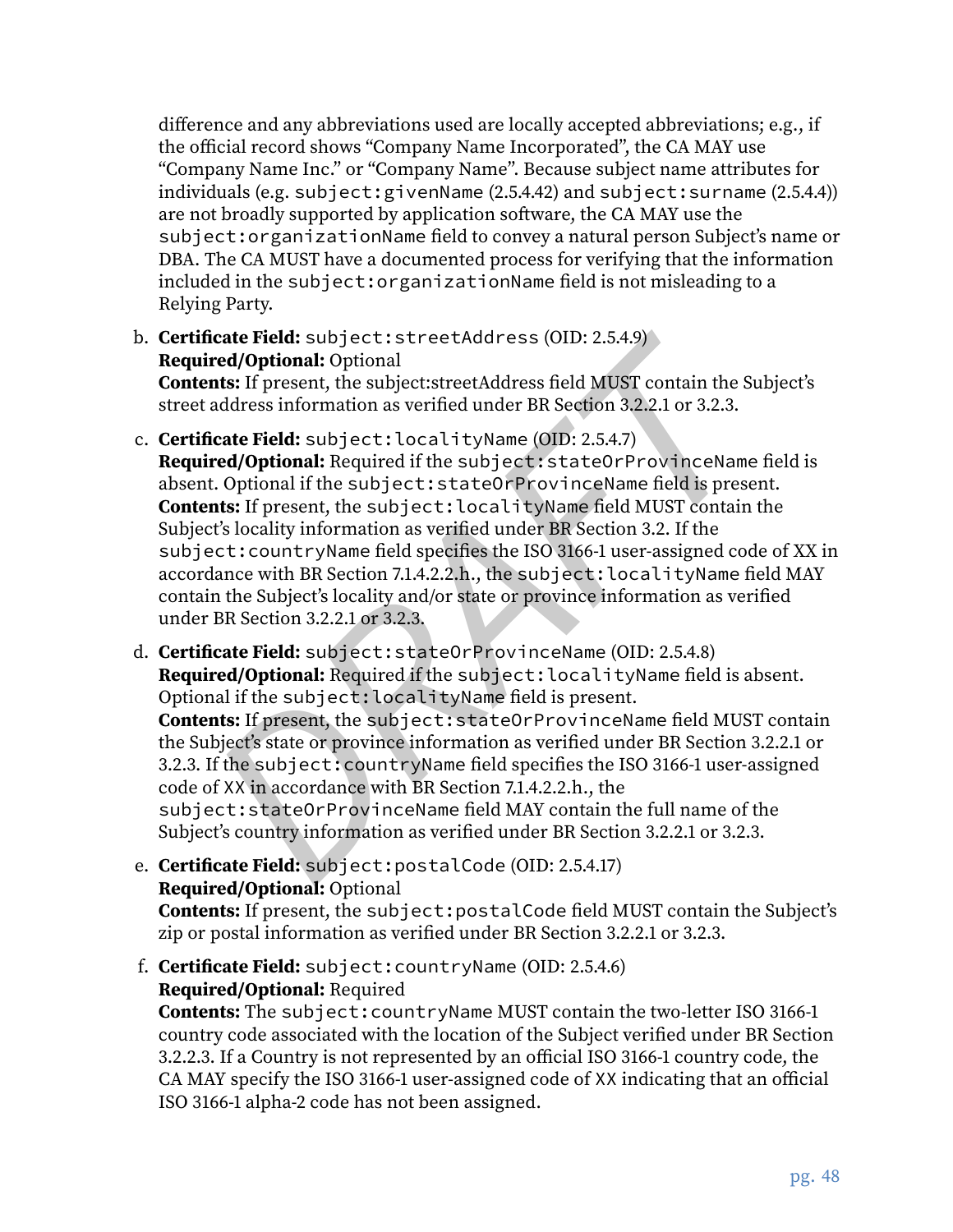#### *7.1.4.2.4 Subject distinguished name fields ‑ EV Code Signing Certificates*

- a. **Certificate Field:** subject:organizationName (OID 2.5.4.10) **Required/Optional:** Required **Contents:** As specified in Section 9.2.1 of the EV Guidelines.
- b. **Certificate Field:** subject:businessCategory (OID 2.5.4.15) **Required/Optional:** Required **Contents:** As specified in Section 9.2.3 of the EV Guidelines.
- c. **Certificate Field:** sSubject Jurisdiction of Incorporation or Registration Fields **Required/Optional:** Required **Contents:** As specified in Section 9.2.4 of the EV Guidelines.
- d. **Certificate Field:** subject:serialNumber (2.5.4.5) **Required/Optional:** Required **Contents**: As specified in Section 9.2.5 of the EV Guidelines.
- <span id="page-49-0"></span>e. **Certificate Field:** Subject Physical Address of Place of Business Fields **Required/Optional:** Required **Contents**: As specified in Section 9.2.6 of the EV Guidelines.

#### **7.1.5 Name constraints**

#### **7.1.6 Certificate policy object identifier**

This section sets forth minimum requirements for the content of the Subscriber, Subordinate CA, and Root CA Certificates, as they relate to the identification of Certificate Policy.

#### <span id="page-49-2"></span>**7.1.6.1 Reserved Certificate Policy Identifiers**

<span id="page-49-1"></span>The following Certificate Policy Identifier is reserved for use by CAs as a required means of asserting compliance with these Requirements for Non‐EV Code Signing Certificates:

```
Certificate Field: sSubject Jurisdiction of Incorporation or Registration Fields<br>
Required/Optional: Required<br>
Certificate Field: subject : serial Number (2.5.4.5)<br>
Certificate Field: subject : serial Number (2.5.4.5)<br>
Req
{joint-iso-itu-t(2) international-organizations(23)
ca-browser-forum(140) certificate-policies(1)
code-signing-requirements(4) code signing(1)} (2.23.140.1.4.1)
```
The following Certificate Policy Identifier is reserved for use by CAs as a required means of asserting compliance with these Requirements for EV Code Signing Certificates follows:

```
{joint-iso-itu-t(2) international-organizations(23)
ca-browser-forum(140) certificate-policies(1)
code-signing-requirements(3)} (2.23.140.1.3)
```
The following Certificate Policy Identifier is reserved for use by CAs as a required means of asserting compliance with these Requirements for Timestamp Certificates:

```
{joint-iso-itu-t(2) international-organizations(23)
```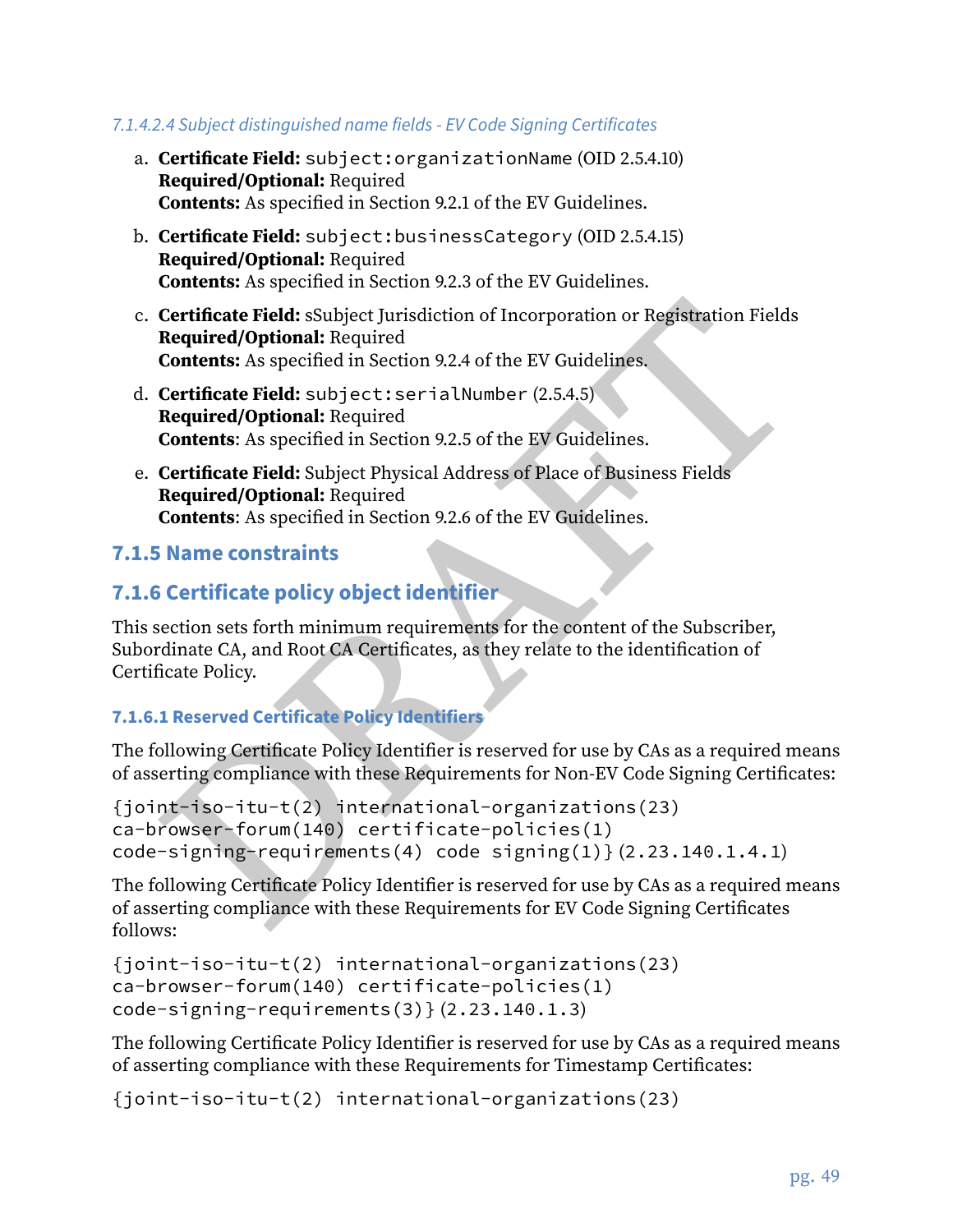```
ca-browser-forum(140) certificate-policies(1)
code-signing-requirements(4) timestamping(2)} (2.23.140.1.4.2)
```
#### **7.1.6.2 Root CA Certificates**

<span id="page-50-1"></span>A Root CA Certificate SHOULD NOT contain the certificatePolicies extension.

#### **7.1.6.3 Subordinate CA Certificates**

A Certificate issued to a Subordinate CA that is not an Affiliate of the Issuing CA:

- ST include the policy identifier that indicates the Subordinate CA's adherence and compliance with these Requirements (i.e. either the CA/Browser Forum erret didentifiers as specified in Section 21.6.1 or identifiers denee 1. MUST include the policy identifier that indicates the Subordinate CA's adherence to and compliance with these Requirements (i.e. either the CA/Browser Forum reserved identifiers as specified in Section 7.1.6.1 or identifiers defined by the CA in its Certificate Policy and/or Certification Practice Statement), and
- 2. MUST NOT contain the "anyPolicy" identifier (2.5.29.32.0).

A Certificate issued to a Subordinate CA that issues Code Signing Certificates and is an Affiliate of the Issuing CA:

- 1. MUST include the CA/Browser Forum reserved identifier specified in [Section](#page-49-2) [7.1.6.1](#page-49-2) to indicate the Subordinate CA's compliance with these Requirements, and
- 2. MAY contain the "anyPolicy" identifier (2.5.29.32.0) in place of an explicit policy identifier.

A Certificate issued after 31 March 2022 to a Subordinate CA that issues Timestamp Certificates and is an Affiliate of the Issuing CA:

- 1. MUST include the CA/Browser Forum reserved identifier specified in [Section](#page-49-2) [7.1.6.1](#page-49-2) to indicate the Subordinate CA's compliance with these Requirements, and
- <span id="page-50-0"></span>2. MAY contain the "anyPolicy" identifier (2.5.29.32.0) in place of an explicit policy identifier.

A Subordinate CA MUST represent, in its Certificate Policy and/or Certification Practice Statement, that all Certificates containing a policy identifier indicating compliance with these Requirements are issued and managed in accordance with these Requirements.

#### **7.1.6.4 Subscriber Certificates**

A Certificate issued to a Subscriber MUST contain one or more policy identifier(s), defined by the CA, in the Certificate's certificatePolicies extension that indicates adherence to and compliance with these Requirements. CAs complying with these Requirements MAY also assert the reserved policy OIDs in such Certificates.

The CA MUST document in its Certificate Policy or Certification Practice Statement that the Certificates it issues containing the specified policy identifier(s) are managed in accordance with these Requirements.

#### **7.1.7 Usage of Policy Constraints extension**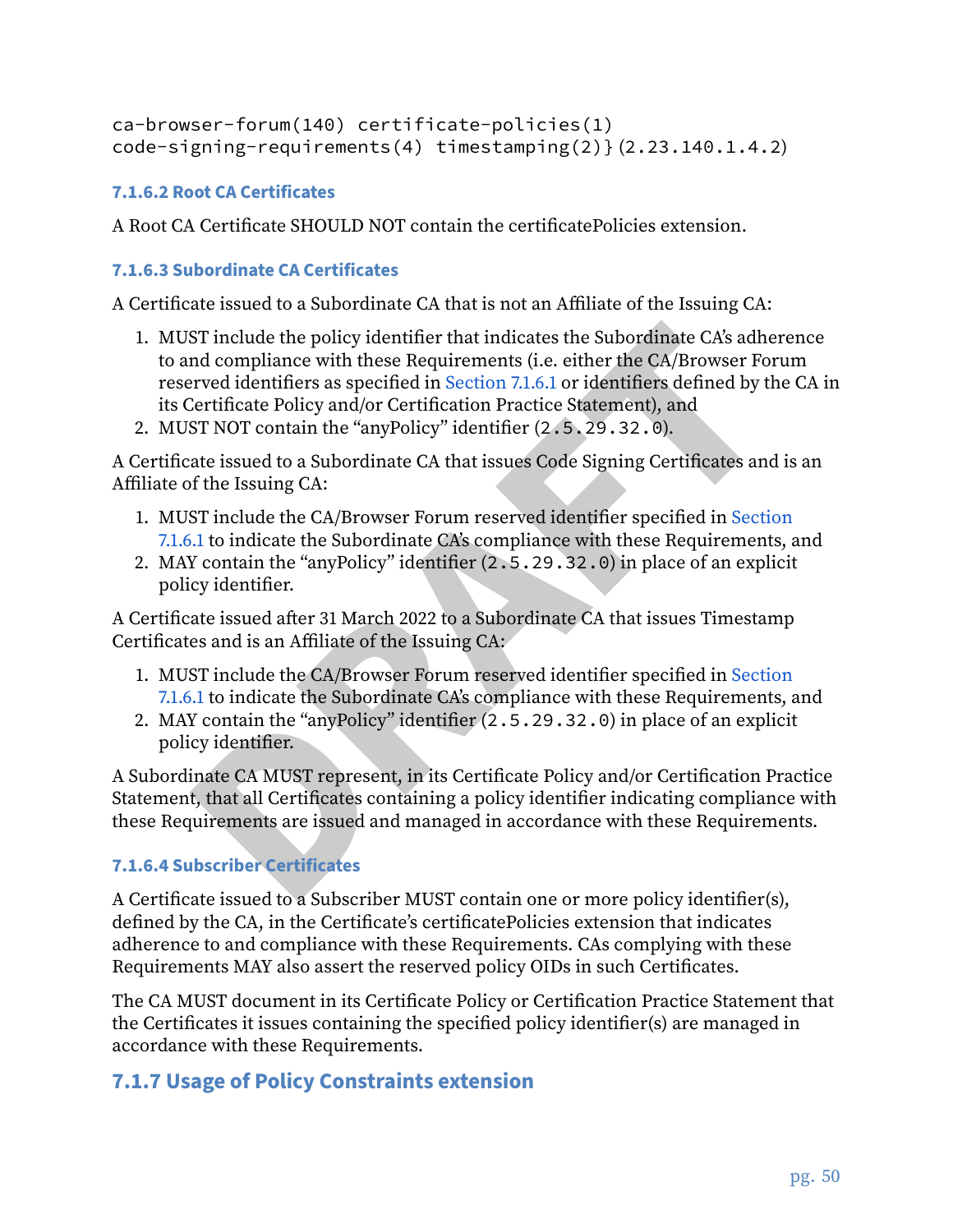#### **7.1.8 Policy qualifiers syntax and semantics**

# **7.1.9 Processing semantics for the critical Certificate Policies extension**

# **7.2 CRL profile**

support a onger memein this conduct wind in ex. in a colub sying elementation<br>ins the Lifetime Signing OID, the Code Signature becomes invalid when the Code<br>of greefficate expires, even if the Code Signature becomes invali The serial number of a revoked Certificate MUST remain on the CRL for at least 10 years after the expiration of the Certificate. Application Software Suppliers MAY require the CA to support a longer life‐time in its contract with the CA. If a Code Signing Certificate contains the Lifetime Signing OID, the Code Signature becomes invalid when the Code Signing Certificate expires, even if the Code Signature is timestamped. Because the Lifetime Signing OID is intended to be used with test purposes only, a CA MAY cease maintaining revocation information for a Code Signing Certificate with the Lifetime Signing OID after the Code Signing Certificate expires.

If a Code Signing Certificate previously has been revoked, and the CA later becomes aware of a more appropriate revocation date, then the CA MAY use that revocation date in subsequent CRL entries for that Code Signing Certificate.

#### **7.2.1 Version number(s)**

#### <span id="page-51-0"></span>**7.2.2 CRL and CRL entry extensions**

If a CRL has a thisUpdate field value of 2022‐07‐01 00:00:00 UTC or later and the CA includes the Invalidity Date CRL entry extension in a CRL entry for a Code Signing Certificate, then the time encoded in the Invalidity Date CRL extension SHALL be equal to the time encoded in the revocationDate field of the CRL entry.

# **7.3 OCSP profile**

If a Code Signing Certificate previously has been revoked, and the CA later becomes aware of a more appropriate revocation date, then the CA MAY use that revocation date in subsequent OCSP responses for that Code Signing Certificate.

**7.3.1 Version number(s)**

<span id="page-51-2"></span><span id="page-51-1"></span>**7.3.2 OCSP extensions**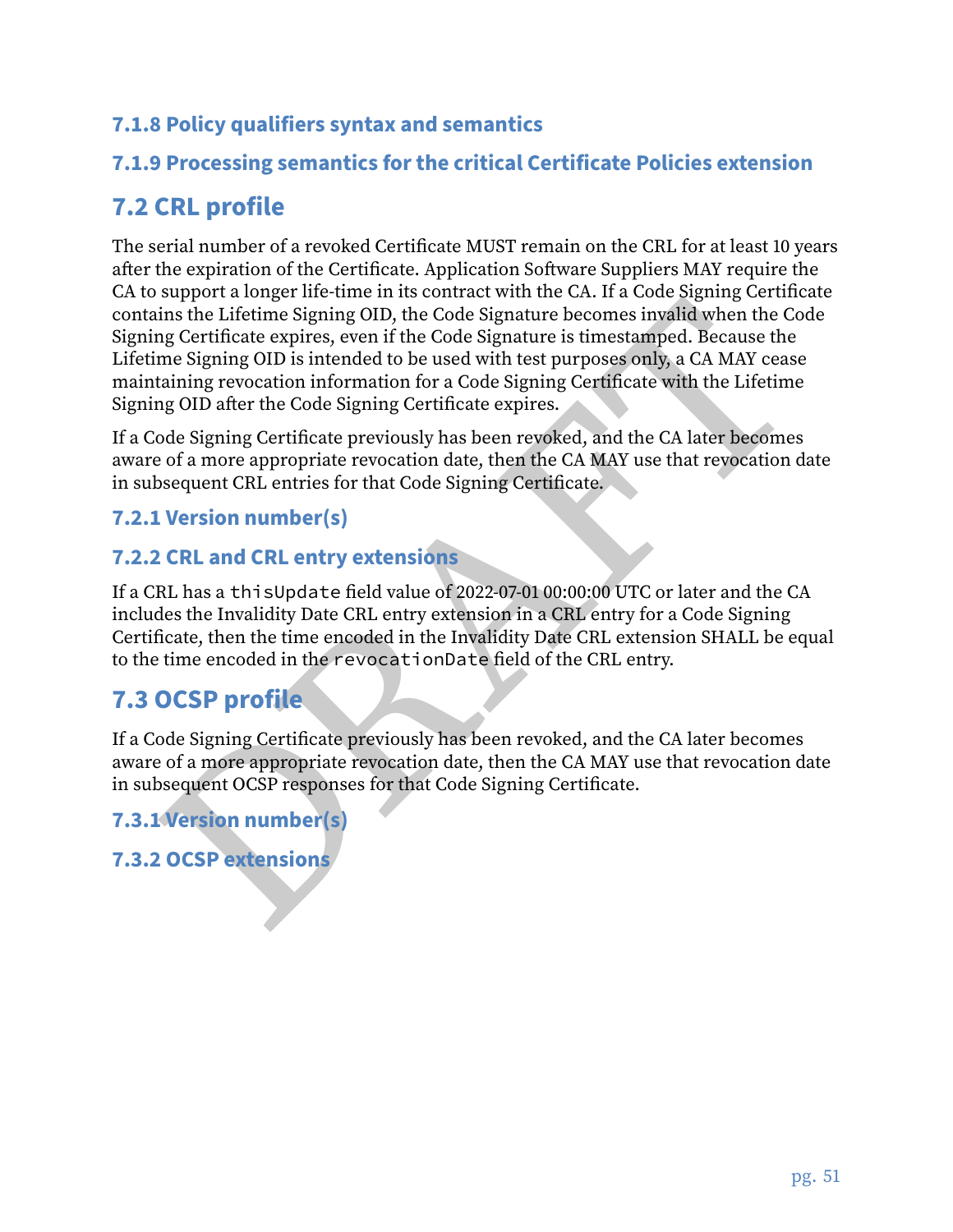# **8. COMPLIANCE AUDIT AND OTHER ASSESSMENTS**

The CA and/or all Signing Services MUST, at all times:

- 1. Comply with all laws applicable to its business and the Certificates it issues in each jurisdiction where it operates,
- 2. Comply with these Requirements,
- 3. Comply with the audit requirements set forth in this section, and
- 4. If a CA, be licensed as a CA in each jurisdiction where it operates, if licensing is required by the law of such jurisdiction for the issuance of Certificates.
- <span id="page-52-0"></span>5. In all cases, the CA MUST contractually obligate each Delegated Third Party to comply with all applicable requirements in these Requirements and to perform them as required of the CA itself. The CA MUST enforce these obligations and internally audit each Delegated Third Party's compliance with these Requirements on an annual basis.

# **8.1 Frequency or circumstances of assessment**

Certificates that are capable of being used to issue new certificates MUST be fully audited in line with all remaining requirements from this section. A Certificate is deemed as capable of being used to issue new certificates if it contains an X.509v3 basicConstraints extension, with the cA boolean set to true and is therefore by definition a Root CA Certificate or a Subordinate CA Certificate.

The period during which the CA issues Certificates SHALL be divided into an unbroken sequence of audit periods. An audit period MUST NOT exceed one year in duration.

If the CA has a currently valid Audit Report indicating compliance with an audit scheme listed in Section 8.4, then no pre‐issuance readiness assessment is necessary.

re cuy, to necession at a contract and an increasing the required by the law of such jurisdiction for the issuance of Certificates.<br>The law of such jurisdiction for the issuance of Certificates.<br>The law of such jurisdictio If the CA does not have a currently valid Audit Report indicating compliance with one of the audit schemes listed in Section 8.4, then, before issuing Code Signing Certificates, the CA MUST successfully complete a point‐in‐time readiness assessment performed in accordance with applicable standards under one of the audit schemes listed in [Section](#page-53-1) [8.4](#page-53-1). The point-in-time readiness assessment MUST be completed no earlier than twelve (12) months prior to issuing Code Signing Certificates and MUST be followed by a complete audit under such scheme within ninety (90) days of issuing the first Code Signing Certificate.

Audits MUST be conducted for all obligations under these Guidelines, including timestamping and signing services, regardless of whether they are performed directly by the CA or by a Delegated Third Party. Functions performed by a Delegated Third Party MUST be included in the CA's audit or the CA MUST obtain an audit report from the Delegated Third Party. If the opinion is that the Delegated Third Party does not comply, then the CA MUST not allow the Delegated Third Party to continue performing delegated functions.

The audit period for the Delegated Third Party MUST NOT exceed one year (ideally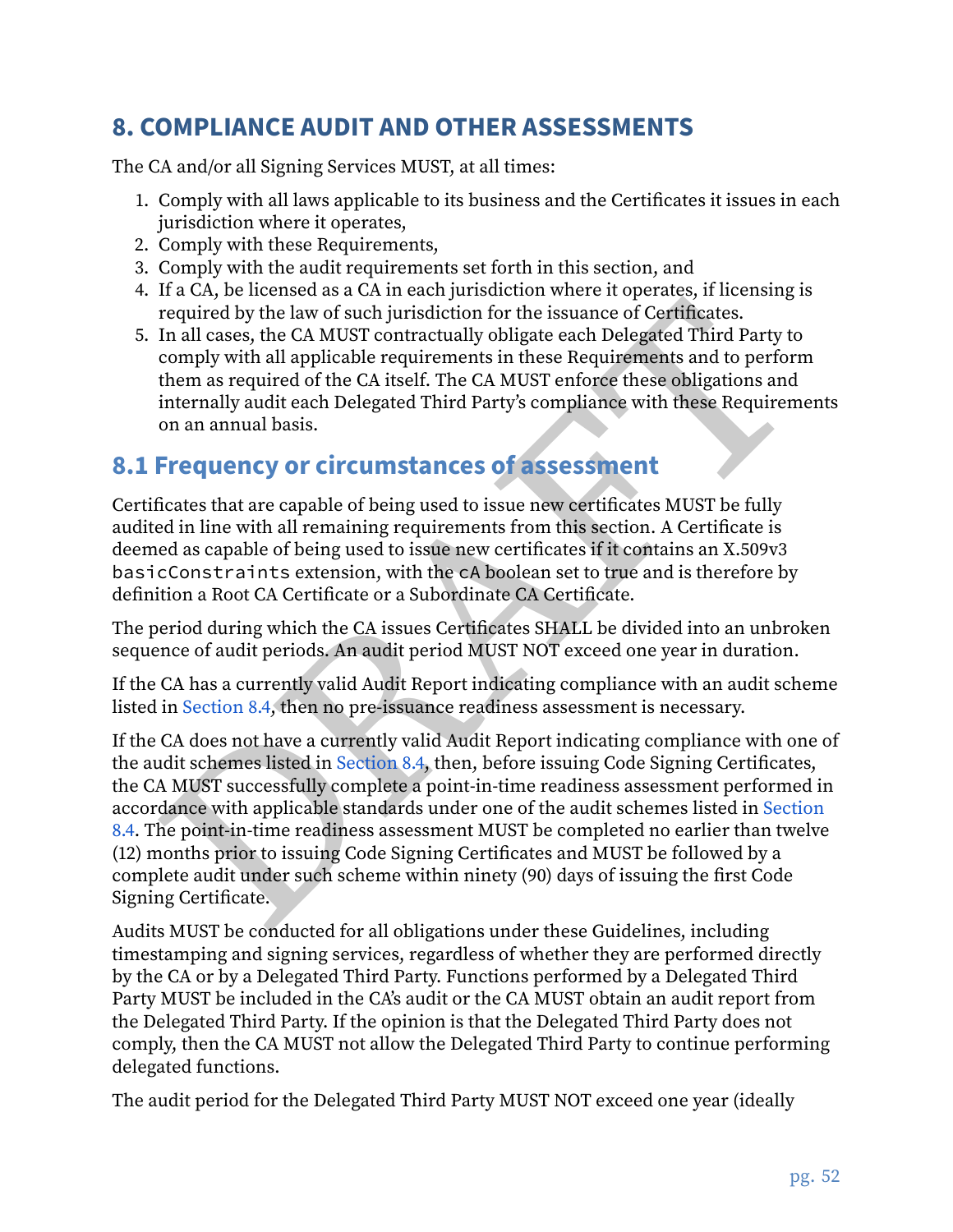aligned with the CA's audit).

# **8.2 Identity/qualifications of assessor**

As specified in BR Section 8.2.

# **8.3 Assessor's relationship to assessed entity**

# <span id="page-53-1"></span>**8.4 Topics covered by assessment**

The CA MUST undergo a conformity assessment audit for compliance with these Requirements performed in accordance with one of the following schemes:

- 1. For Audit Periods starting before November 1st, 2020: "WebTrust for CAs v2.0 or newer" AND "WebTrust for Certification Authorities – Publicly Trusted Code Signing Certificates v1.0.1 or newer"; or
- 2. For Audit Periods starting before November 1st, 2020: "WebTrust for CAs v2.0 or newer" AND "WebTrust for Certification Authorities – Extended Validation Code Signing v1.4.1 or newer"; or
- 3. "WebTrust for CAs v2.0 or newer" AND "WebTrust for Certification Authorities Code Signing Baseline Requirements v2.0 or newer"; or
- <span id="page-53-0"></span>4. ETSI EN 319 411‐1, which includes normative references to ETSI EN 319 401 (the latest version of the referenced ETSI documents should be applied); or
- **EXAINST undergo a conformity assessment and it for compliance with these**<br>
A MUST undergo a conformity assessment and it for compliance with these<br>
From Audit Periods starting before November 1st, 2020; "WebTrust for CAs 5. If a Government CA is required by its Certificate Policy to use a different internal audit scheme, it MAY use such scheme provided that the audit either (a) encompasses all requirements of one of the above schemes or (b) consists of comparable criteria that are available for public review.

Whichever scheme is chosen, it MUST incorporate periodic monitoring and/or accountability procedures to ensure that its audits continue to be conducted in accordance with the requirements of the scheme.

The audit MUST be conducted by a Qualified Auditor, as specified in BR Section 8.2.

The audit MUST cover all CA obligations under these Guidelines regardless of whether they are performed directly by the CA, an RA, or subcontractor.

# **8.5 Actions taken as a result of deficiency**

# **8.6 Communication of results**

As specified in BR Section 8.6.

# **8.7 Self‑audits**

CAs must abide by the self‐audit requirements of these Guidelines. During the period in which it issues Code Signing Certificates, the CA MUST strictly control its service quality by performing ongoing self‐audits against a randomly selected sample of at least three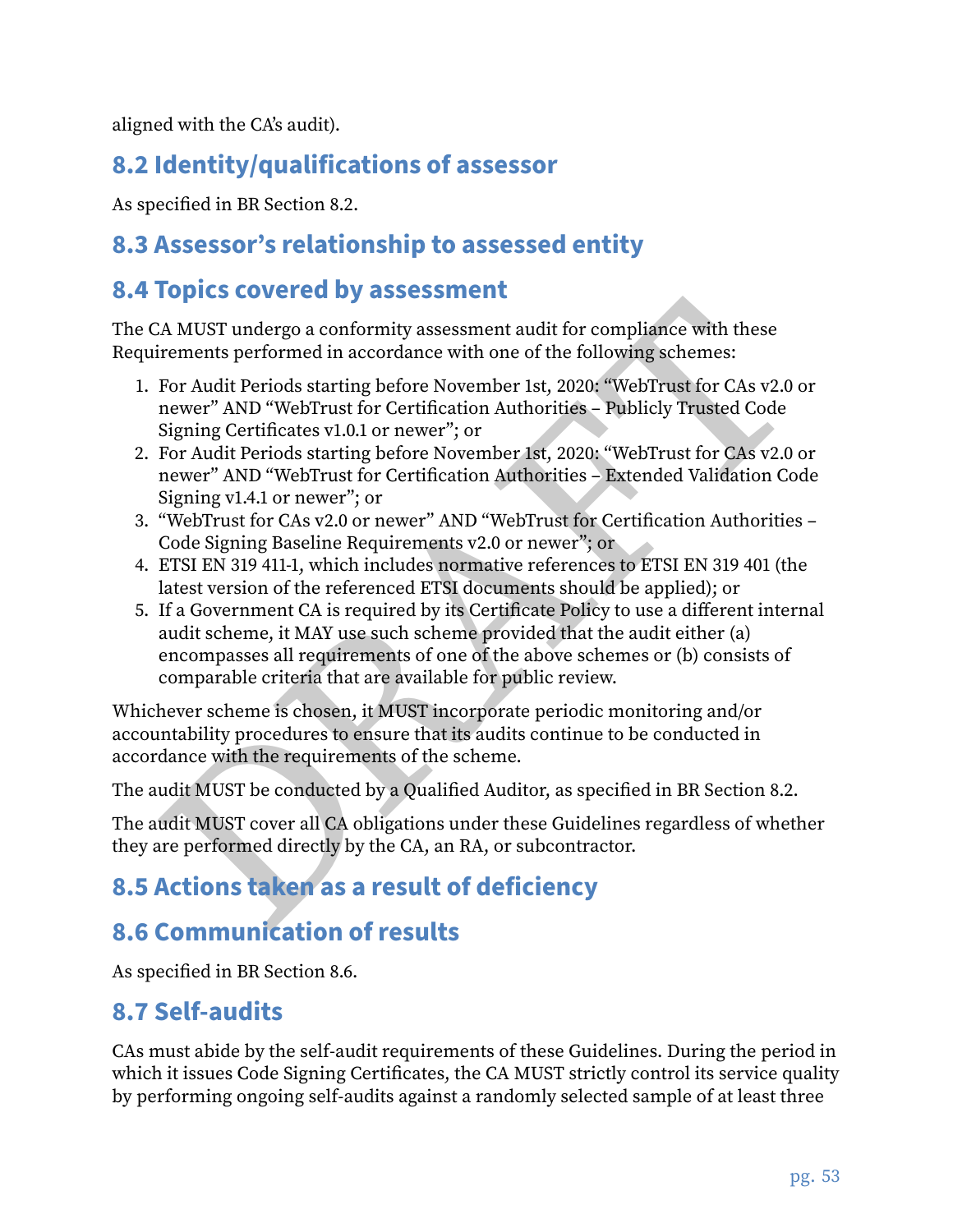percent of the Non‐EV Code Signing Certificates and at least three percent of the EV Code Signing Certificates it has issued in the period beginning immediately after the last sample was taken. For all Code Signing Certificates where the final cross-correlation and due diligence requirements of Section 8 of these Guidelines is performed by an RA, the CA MUST strictly control its service quality by performing ongoing self‐audits against a randomly selected sample of at least six percent of the Non‐EV Code Signing Certificates and at least six percent of the EV Code Signing Certificates it has issued in the period beginning immediately after the last sample was taken.

PRAFT.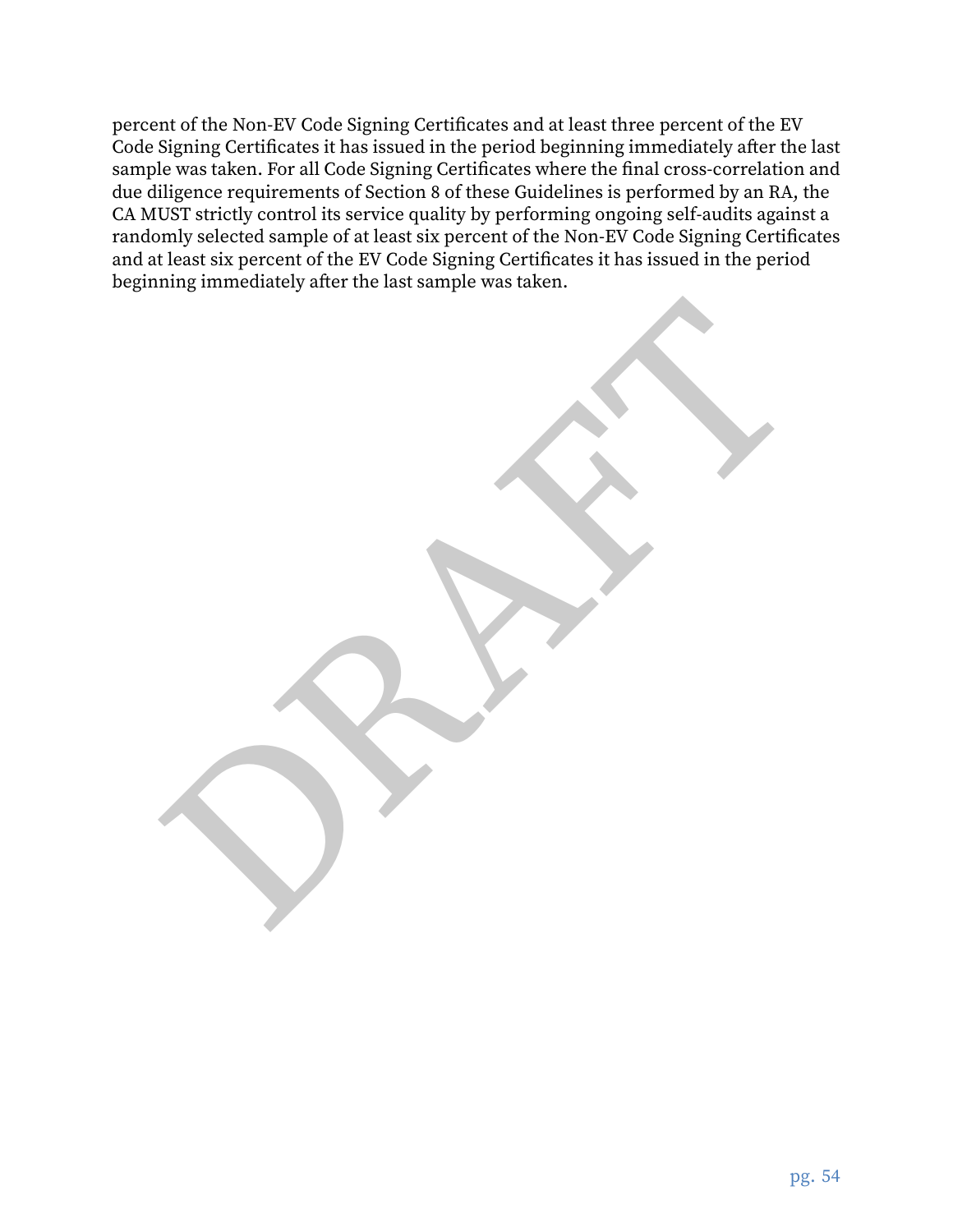# **9. OTHER BUSINESS AND LEGAL MATTERS**

# **9.1 Fees**

- <span id="page-55-0"></span>**9.1.1 Certificate issuance or renewal fees**
- **9.1.2 Certificate access fees**
- **9.1.3 Revocation or status information access fees**
- **9.1.4 Fees for other services**
- **9.1.5 Refund policy**
- **9.2 Financial responsibility**

#### <span id="page-55-1"></span>**9.2.1 Insurance coverage**

es for other services<br>
fund policy<br>
surance coverage<br>
de Signing Certificates, the CA must meet the requirements and abide by the<br>
in Section 8.4 of the EV Guidelines.<br>
surance or warranty coverage for end-entities<br>
suranc For EV Code Signing Certificates, the CA must meet the requirements and abide by the obligation in Section 8.4 of the EV Guidelines.

- **9.2.2 Other assets**
- **9.2.3 Insurance or warranty coverage for end‑entities**
- **9.3 Confidentiality of business information**
- **9.3.1 Scope of confidential information**
- <span id="page-55-2"></span>**9.3.2 Information not within the scope of confidential information**
- **9.3.3 Responsibility to protect confidential information**

# **9.4 Privacy of personal information**

- **9.4.1 Privacy plan**
- <span id="page-55-3"></span>**9.4.2 Information treated as private**
- **9.4.3 Information not deemed private**
- **9.4.4 Responsibility to protect private information**
- **9.4.5 Notice and consent to use private information**
- **9.4.6 Disclosure pursuant to judicial or administrative process**
- **9.4.7 Other information disclosure circumstances**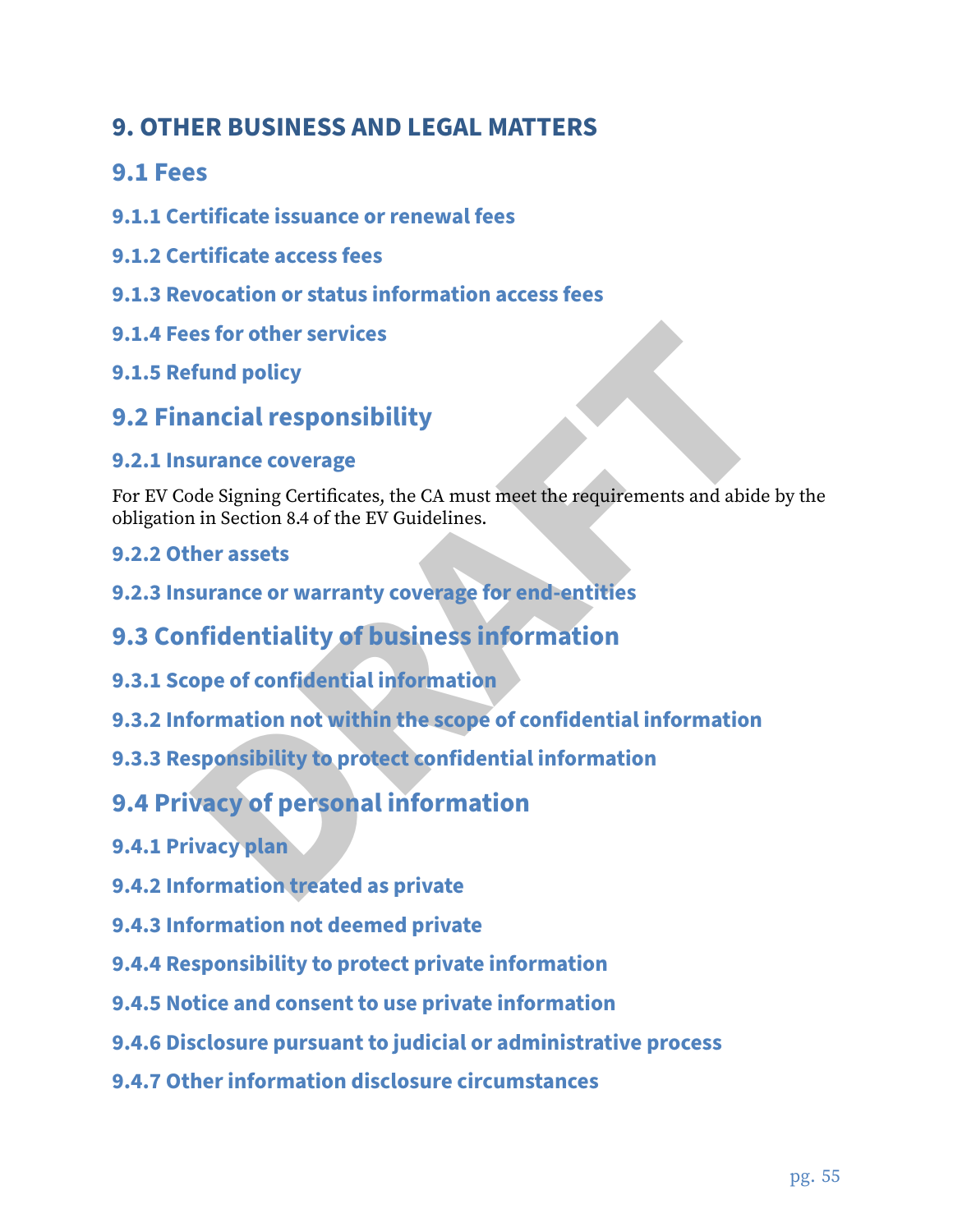# **9.5 Intellectual property rights**

# **9.6 Representations and warranties**

#### **9.6.1 CA representations and warranties**

<span id="page-56-0"></span>The Certificate warranties specifically include, but are not limited to the following:

- 1. **Compliance**. The CA and any Signing Service each represents that it has complied with these Requirements and the applicable Certificate Policy and Certification Practice Statement in issuing each Code Signing Certificate and operating its PKI or Signing Service.
- 2. **Legal Existence**: For EV Code Signing Certificates, the CA has confirmed with the Incorporating or Registration Agency in the Subject's Jurisdiction of Incorporation or Registration that, as of the date the EV Code Signing Certificate was issued, the Subject of the EV Code Signing Certificate legally exists as a valid organization or entity in the Jurisdiction of Incorporation or Registration.
- with these Requirements and the applicable Certificate Policy and Certification Practice Statement in issuing each Code Signing Certificate and operating its PKI corrects Statement in issuing each Code Signing Certificate 3. **Identity of Subscriber**: At the time of issuance, the CA or Signing Service represents that it (i) operated a procedure for verifying the identity of the Subscriber that at least meets the requirements in Section 3.2 of this document, (ii) followed the procedure when issuing or managing the Certificate, and (iii) accurately described the same procedure in the CA's Certificate Policy or Certification Practice Statement.
- 4. **Authorization for Certificate:** At the time of issuance, the CA represents that it (i) operated a procedure for verifying that the Applicant authorized the issuance of the Certificate, (ii) followed the procedure, and (iii) accurately described the same procedure in the CA's Certificate Policy or Certification Practice Statement.
- 5. **Accuracy of Information:** At the time of issuance, the CA represents that it (i) operated a procedure for verifying that all of the information contained in the Certificate (with the exception of the subject:organizationalUnitName attribute) was true and accurate, (ii) followed the procedure, and (iii) accurately described the same procedure in the CA's Certificate Policy or Certification Practice Statement.
- 6. **Key Protection:** The CA represents that it provided the Subscriber at the time of issuance with documentation on how to securely store and prevent the misuse of Private Keys associated with Code Signing Certificates, or in the case of a Signing Service, securely stored and prevented the misuse of Private Keys associated with Code Signing Certificates;
- 7. **Subscriber Agreement:** The CA and Signing Service represent that the CA or Signing Service entered into a legally valid and enforceable Subscriber Agreement with the Applicant that satisfies these Requirements or, if they are affiliated, the Applicant Representative has acknowledged and accepted the Terms of Use.
- 8. **Status:** The CA represents that it will maintain a 24 x 7 online‐accessible Repository with current information regarding the status of Certificates as valid or revoked for the period required by these Requirements.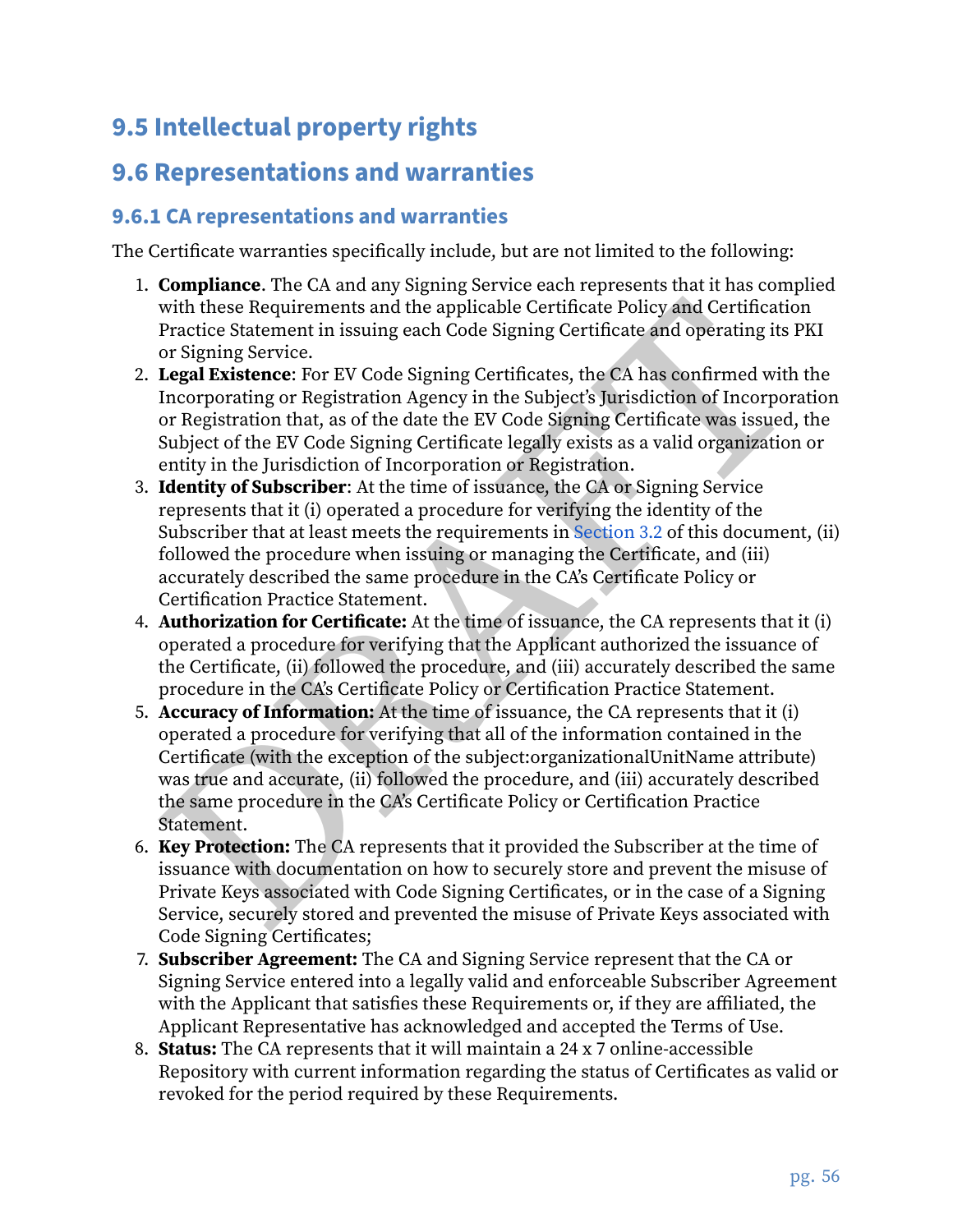<span id="page-57-0"></span>9. **Revocation:** The CA represents that it will revoke a Certificate upon the occurrence of a revocation event specified in these Requirements.

#### **9.6.2 RA representations and warranties**

#### <span id="page-57-1"></span>**9.6.3 Subscriber representations and warranties**

The CA or Signing Service MUST require, as part of the Subscriber Agreement, that the Applicant make the commitments and warranties set forth in this section, as applicable, for the benefit of the CA and the Certificate Beneficiaries.

Prior to the issuance of a Certificate, the CA SHALL obtain, for the express benefit of the CA and the Certificate Beneficiaries, either: 1. The Applicant's agreement to the Subscriber Agreement with the CA, or 2. The Applicant's acknowledgement of the Terms of Use.

e benefit of the CA and the Certificate Beneficiaries.<br>
to the issuace of a Certificate, the CA SHALL dotain, for the express benefit of the<br>
to the issuace of a Certificate, the CA SHALL dotain, for the express benefit of The CA SHALL implement a process to ensure that each Subscriber Agreement or Terms of Use is legally enforceable against the Applicant. In either case, the Agreement MUST apply to the Certificate to be issued pursuant to the certificate request. The CA MAY use an electronic or "click‐through" Agreement provided that the CA has determined that such agreements are legally enforceable. A separate Agreement MAY be used for each certificate request, or a single Agreement MAY be used to cover multiple future certificate requests and the resulting Certificates, so long as each Certificate that the CA issues to the Applicant is clearly covered by that Subscriber Agreement or Terms of Use. The Subscriber Agreement or Terms of Use MUST contain provisions imposing on the Applicant itself (or made by the Applicant on behalf of its principal or agent under a subcontractor or hosting service relationship) the following obligations and warranties:

- 1. **Accuracy of Information:** To provide accurate and complete information at all times in connection with the issuance of a Certificate, including in the Certificate Request and as otherwise requested by the CA.
- 2. **Protection of Private Key:** Where the key is available outside a Signing Service, to maintain sole control of, keep confidential, and properly protect, at all times in accordance with Section 6.2.7.4, the Private Key that corresponds to the Public Key to be included in the requested Certificate(s) (and any associated activation data or device, e.g. password or token). The CA MUST provide the Subscriber with documentation on how to protect a Private Key. The CA MAY provide this documentation as a white paper or as part of the Subscriber Agreement. The Subscriber MUST represent that it will generate and operate any device storing private keys in a secure manner, as described in a document of code signing best practices, which the CA MUST provide to the Subscriber during the ordering process. The CA MUST obligate the Subscriber to use passwords that are randomly generated with at least 16 characters containing uppercase letters, lowercase letters, numbers, and symbols to transport private keys.
- 3. **Private Key Reuse:** To not apply for a Code Signing Certificate if the Public Key in the Certificate is or will be used with a non‐Code Signing Certificate.
- 4. **Use:** To use the Certificate and associated Private Key only for authorized and legal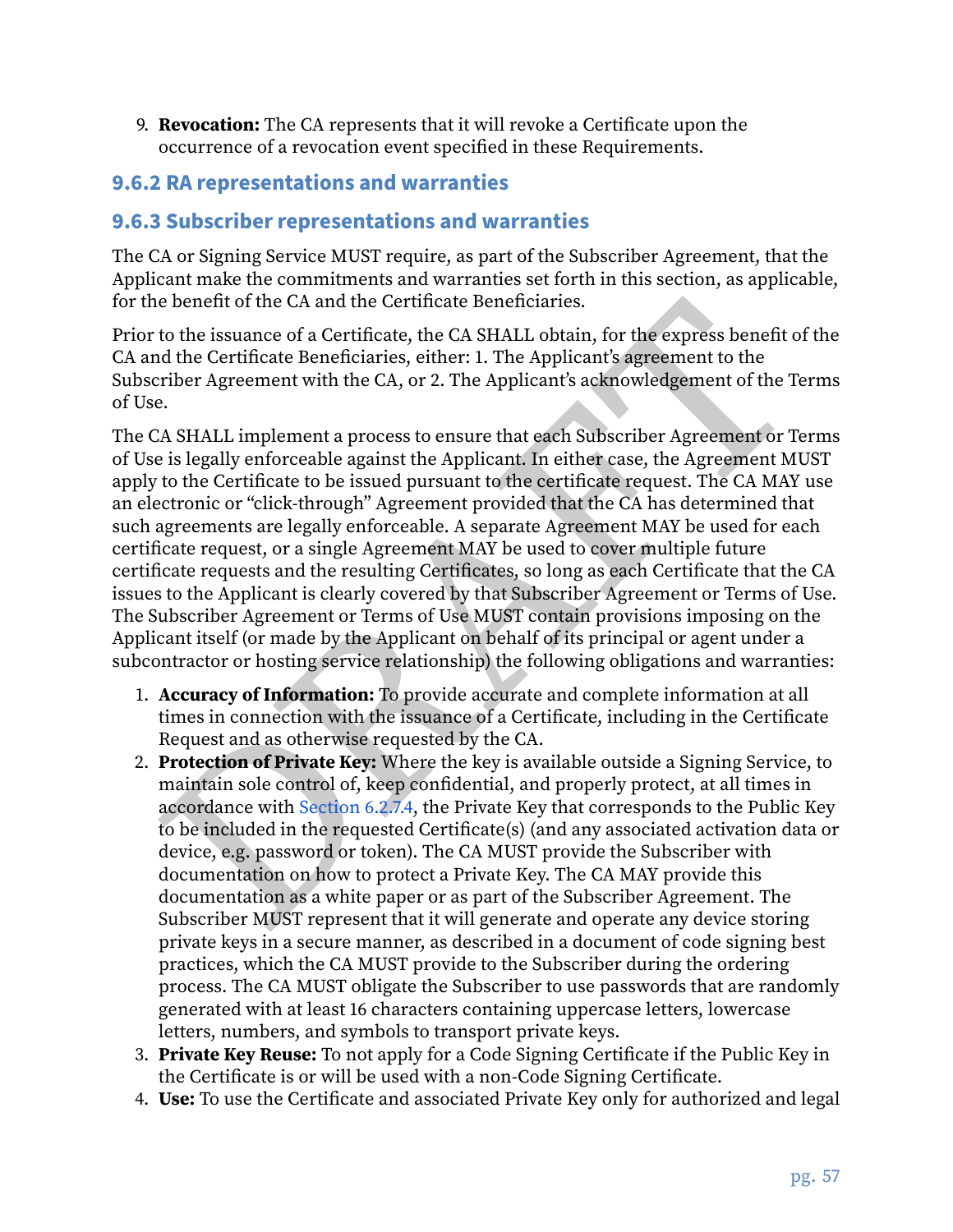purposes, including not using the Certificate to sign Suspect Code and to use the Certificate and Private Key solely in compliance with all applicable laws and solely in accordance with the Subscriber Agreement or Terms of Use.

- 5. **Compliance with Industry Standards**: An acknowledgment and acceptance that the CA may modify the Subscriber Agreement or Terms of Use when necessary to comply with any changes in these Requirements or the Baseline Requirements.
- 6. **Prevention of Misuse:** To provide adequate network and other security controls to protect against misuse of the Private Key and that the CA will revoke the Certificate without requiring prior notification if there is unauthorized access to the Private Keys.
- 7. **Acceptance of Certificate:** Not to use the Certificate until after the Applicant, or an agent of Applicant, has reviewed and verified the Certificate contents for accuracy.
- 8. **Reporting and Revocation:** To promptly cease using a Certificate and its associated Private Key and promptly request that the CA revoke the Certificate if the Subscriber believes that (a) any information in the Certificate is, or becomes, incorrect or inaccurate, (b) the Private Key associated with the Public Key contained in the Certificate was misused or compromised, or (c) there is evidence that the Certificate was used to sign Suspect Code.
- without requiring prior notification if there is unauthorized access to the Private Keys.<br>Acceptance of Certificate: Not to use the Certificate until after the Applicant, or an<br>agent of Applicant, has revived and verifica 9. **Sharing of Information**: An acknowledgment and acceptance that, if: (a) the Certificate or the Applicant is identified as a source of Suspect Code, (b) the authority to request the Certificate cannot be verified, or (c) the Certificate is revoked for reasons other than Subscriber request (e.g. as a result of private key compromise, discovery of malware, etc.), then the CA is authorized to share information about the Applicant, signed application, Certificate, and surrounding circumstances with other CAs or industry groups, including the CA/Browser Forum.
- 10. **Termination of Use of Certificate:** To promptly cease using the Private Key corresponding to the Public Key listed in a Certificate upon expiration or revocation of the Certificate.
- 11. **Responsiveness:** An obligation to respond to the CA's instructions concerning Key Compromise or Certificate misuse within a specified time period.
- <span id="page-58-0"></span>12. **Acknowledgment and Acceptance:** An acknowledgement and acceptance that the CA is entitled to revoke the certificate immediately if the Applicant were to violate the Terms of Use or the Subscriber Agreement.

#### **9.6.4 Relying party representations and warranties**

#### **9.6.5 Representations and warranties of other participants**

The CA MUST contractually obligate each Signing Service to inform the CA if the Signing Service becomes aware (by whatever means) that the Signing Service has signed Suspect Code. The CA MUST require the Signing Service to request revocation of the affected Certificate and provide immediate notice to the CA if the Signing Service's private key, or private key activation data, is compromised or believed to be compromised. The CA MUST revoke the affected Certificate upon request by the Signing Service or if the CA determines the Signing Service failed to notify the CA within 24 hours after identifying a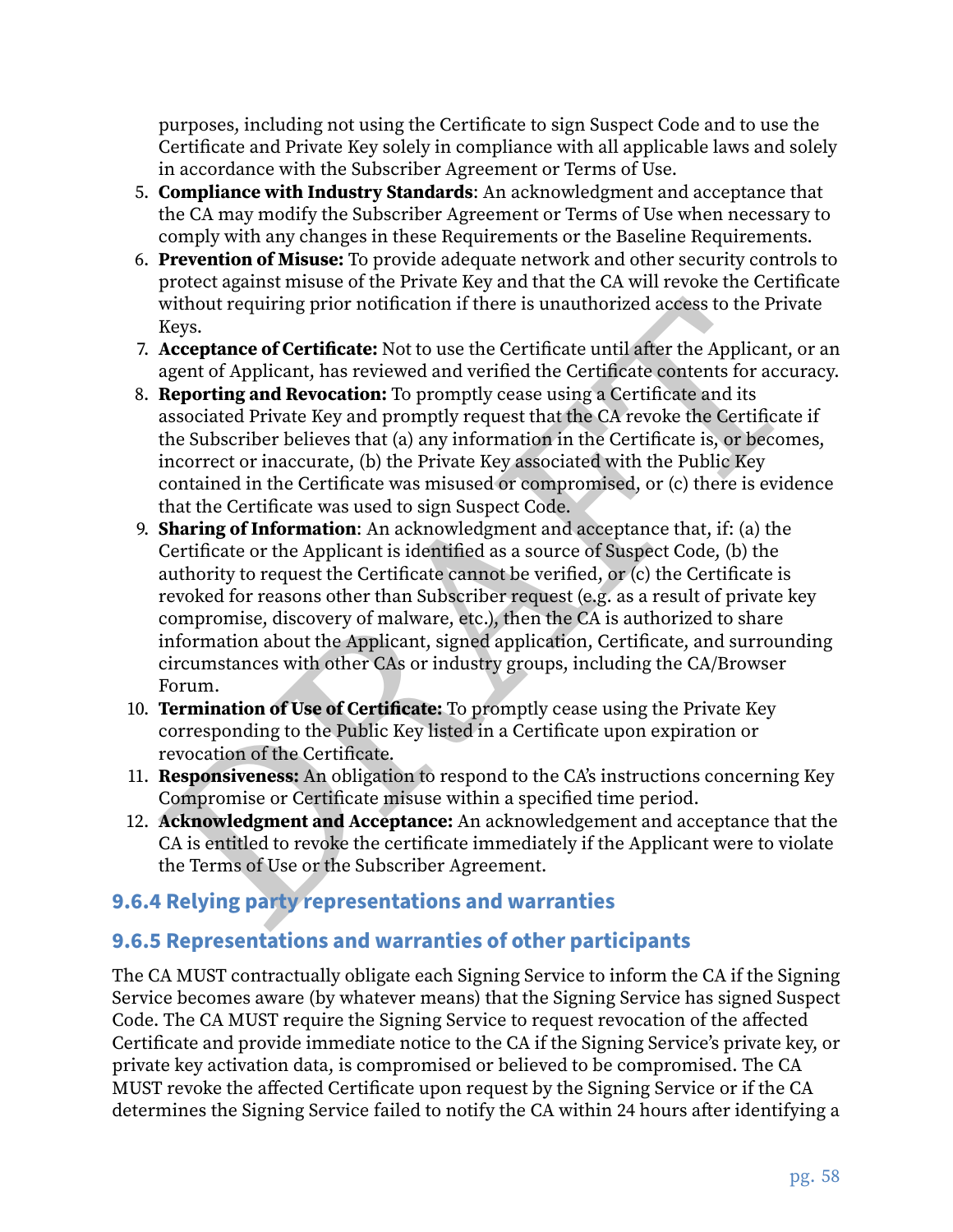private key compromise.

Signing Services MUST obtain the Subscriber's commitment to:

- 1. Use such signing services solely for authorized purposes that comply with the Subscriber Agreement/Terms of Use, these Requirements, and all applicable laws,
- 2. Not knowingly submit software for Code Signature that contains Suspect Code, and
- <span id="page-59-0"></span>3. Inform the Signing Service if it is discovered (by whatever means) that Code submitted to the Signing Service for Code Signature contained Suspect Code

# **9.7 Disclaimers of warranties**

# **9.8 Limitations of liability**

**DRAFT** For delegated tasks, the CA and any Delegated Third Party MAY allocate liability between themselves contractually as they determine, but the CA SHALL remain fully responsible for the performance of all parties in accordance with these Requirements, as if the tasks had not been delegated.

For EV Code Signing Certificates, CAs MAY limit their liability as described in Section 9.8 of the Baseline Requirements but MUST NOT limit its liability to Subscribers or Relying Parties for legally recognized and provable claims to a monetary amount less than two thousand US dollars per Subscriber or Relying Party per EV Code Signing Certificate.

For Non‐EV Code Signing Certificates, CAs MAY limit their liability as described in Section 9.8 of the Baseline Requirements.

# **9.9 Indemnities**

As specified in BR Section 9.9.

- **9.10 Term and termination**
- **9.10.1 Term**
- <span id="page-59-1"></span>**9.10.2 Termination**
- **9.10.3 Effect of termination and survival**

# **9.11 Individual notices and communications with participants**

#### **9.12 Amendments**

- **9.12.1 Procedure for amendment**
- <span id="page-59-2"></span>**9.12.2 Notification mechanism and period**
- **9.12.3 Circumstances under which OID must be changed**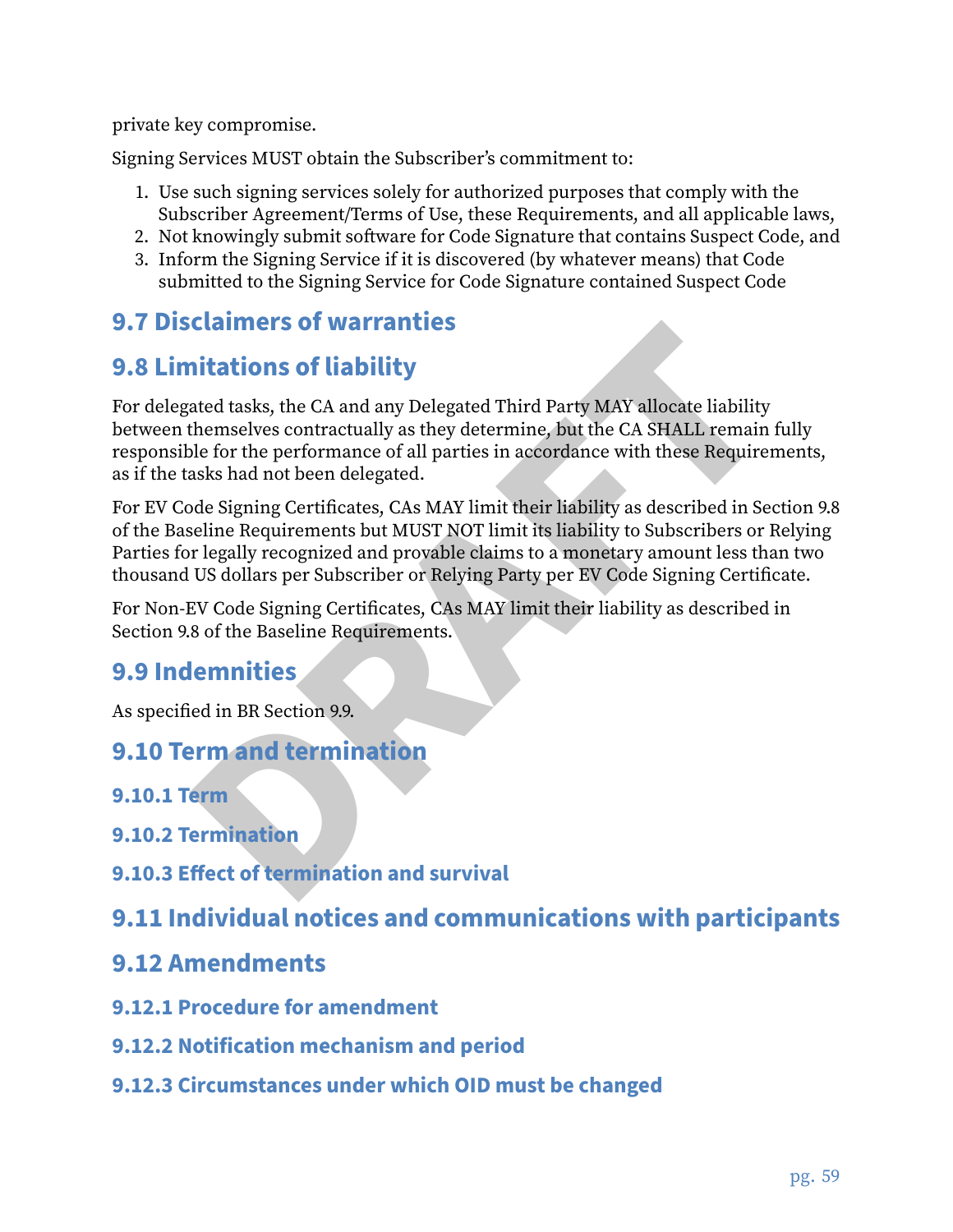# **9.13 Dispute resolution provisions**

- **9.14 Governing law**
- **9.15 Compliance with applicable law**
- **9.16 Miscellaneous provisions**
- **9.16.1 Entire agreement**
- <span id="page-60-0"></span>**9.16.2 Assignment**

#### **9.16.3 Severability**

1. Entire agreement<br>
2. Assignment<br>
2. Assignment<br>
3. Severability<br>
burt or government body with jurisdiction over the activities covered by these<br>
the mean determines that the performance of any mandatory requirement is<br> If a court or government body with jurisdiction over the activities covered by these Requirements determines that the performance of any mandatory requirement is illegal, then such requirement is considered reformed to the minimum extent necessary to make the requirement valid and legal. This applies only to operations or certificate issuances that are subject to the laws of that jurisdiction. The parties involved MUST notify the CA/Browser Forum of the facts, circumstances, and law(s) involved.

**9.16.4 Enforcement (attorneys' fees and waiver of rights)**

**9.16.5 Force Majeure**

# **9.17 Other provisions**